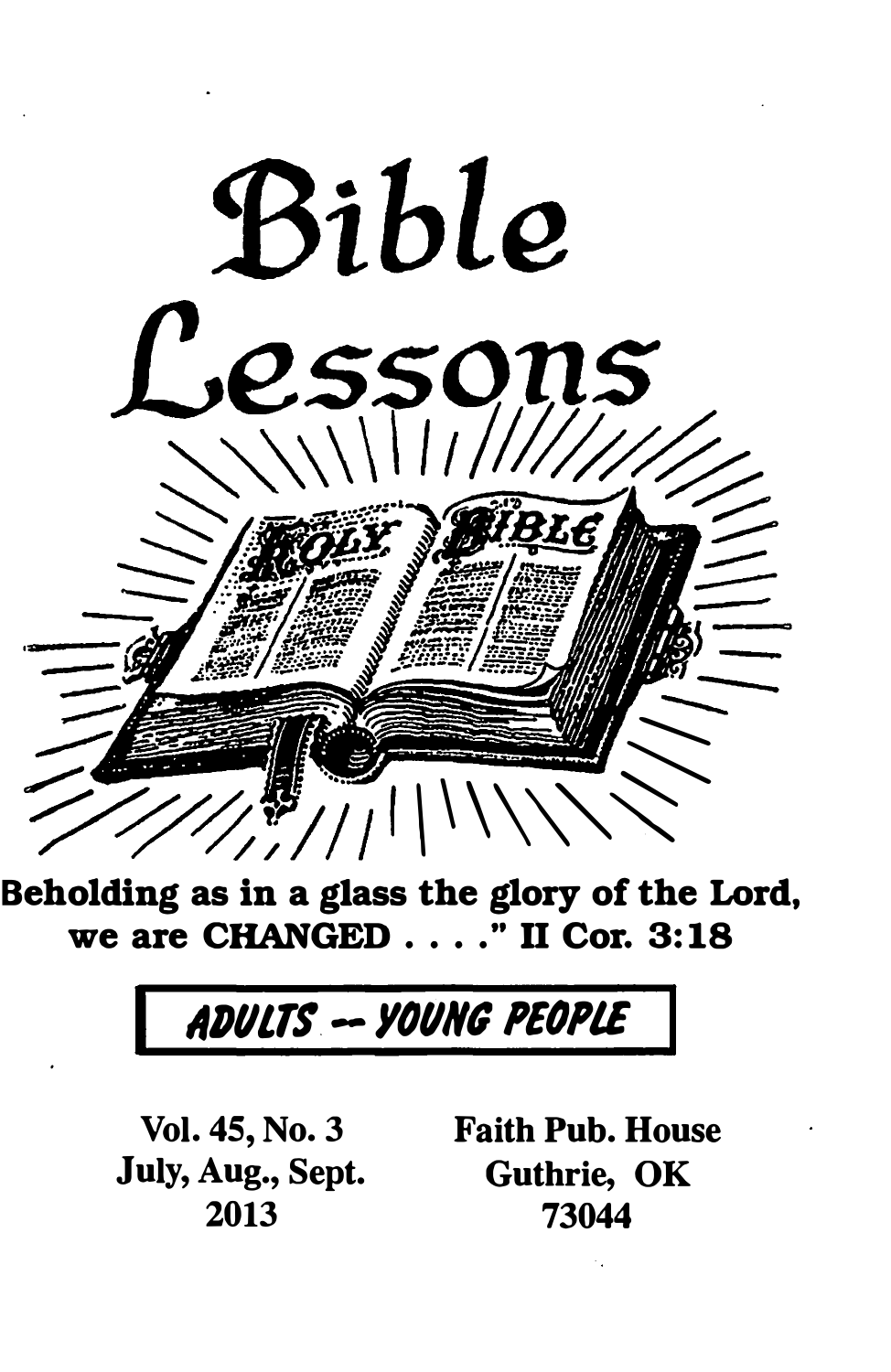| (USPS054-680)            |                                                   |              |  |
|--------------------------|---------------------------------------------------|--------------|--|
| Volume 45                | July, Aug., Sept.                                 | <b>No. 3</b> |  |
| <b>Table of Contents</b> |                                                   |              |  |
| DATE :                   | <b>LESSON TITLE</b>                               | <b>PAGE</b>  |  |
| July 7                   |                                                   |              |  |
| $\overline{14}$          |                                                   |              |  |
| 21                       | Praise and Thanksgiving for God's Great Mercy  10 |              |  |
| 28                       |                                                   |              |  |
| Aug. 4                   |                                                   |              |  |
| 11                       | Remembering God's Workings in Ages Past 24        |              |  |
| 18                       |                                                   |              |  |
| 25                       |                                                   |              |  |
| Sept. 1                  |                                                   |              |  |
| 8                        | Bible Story of Naomi and Ruth, Part 1  44         |              |  |
| 15                       |                                                   |              |  |
| 22                       |                                                   |              |  |
| 29                       |                                                   |              |  |
|                          | Publishing the Bible truths in the interest of    |              |  |

# Bible Lessons for Adults and Young People

# Publishing the Bible truths in the interest of Jesus Christ and His Church Edited by Leslie C. Busbee and Willie E. Murphey

Articles contributed by: Sis. LaDawna Adams, Sis. Angela Gellenbeck and Bro. Bob Wilson.

Subscription Price-\$1.50 a copy for quarter of year, or \$5.00 per year, issued quarterly. Periodical postage paid at Guthrie, Oklahoma.

Published Quarterly By: FAITH PUBLISHING HOUSE 4318 S. Division Guthrie, Oklahoma 73044 Postmaster: Please send address corrections to above address.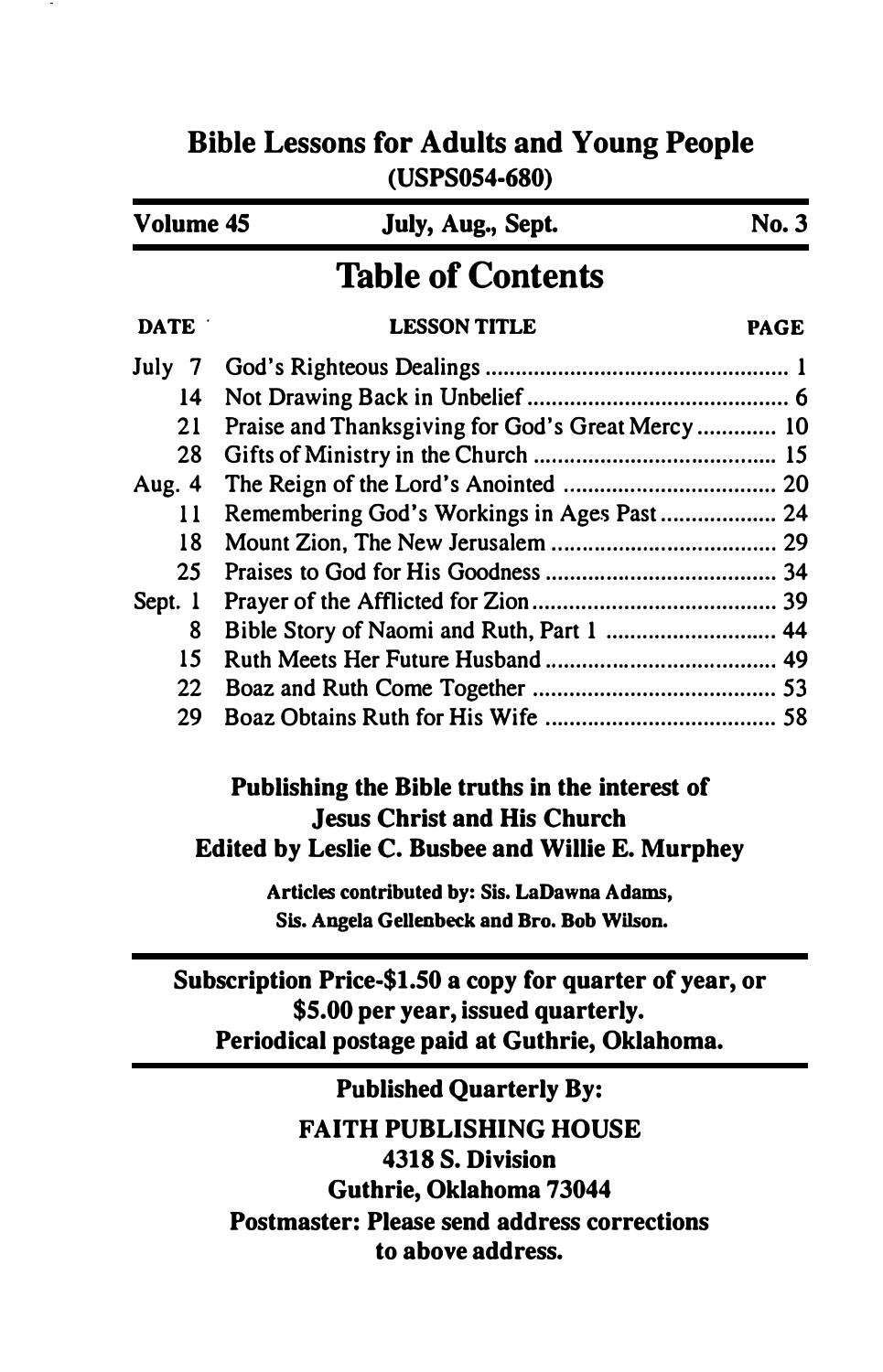# BIBLE LESSONS FOR THIRD QUARTER, 2013

#### STUDY THEME FOR THIRD QUARTER

We are inspired for this series of studies from the Holy Scriptures with several more of the wonderful Psalms. Very much soul food and spiritual blessings are found in these inspiring writings of the Old Testament. But for the last four Bible Lessons we were sweetly inspired of the Lord to present studies from the wonderful story in the book of Ruth of ihe account of the Israelite family of Elimelech and his wife. Naomi, their two sons, Mahlon and Chilion, and their sojourn to Moab in the days of famine, and the wonderful outcome that God brought about. We Will see the sorrow and loss they suffered, but we are greatly inspired with the blessings they received and enjoyed. May the Lord bless these lessons to the good of all who partake **-Bro. Leslie Busbee** 



# **JULY 7, 2013**

#### GOD'S RIGHTEOUS DEALINGS

Psalm 94: 1 0 LORD God, to whom vengeance belongeth: 0 God, to whom vengeance belongeth, show thyself.

3 LORD, how long shall the Wicked, how long shall the wicked triumph?

5 They break in pieces thy people, 0 LORD, and afflict thine heritage.

7 Yet they say, The LORD shall not see, neither shall the God of Jacob regard it.

8 Understand, ye brutish among the people: and ye fools, when Will ye be Wise?

11 The LORD knoweth the thoughts of man, that they are vanity.

12 Blessed is the man whom thou chastenest, 0 LORD, and teachest him out of thy law:

13 That thou mayest give him rest from the days of adversity, until the pit be digged for the wicked.

14 For the LORD will not cast off his people, neither will he forsake his inheritance.

15 But judgment shall return unto righteousness: and all the upright in heart shall follow it.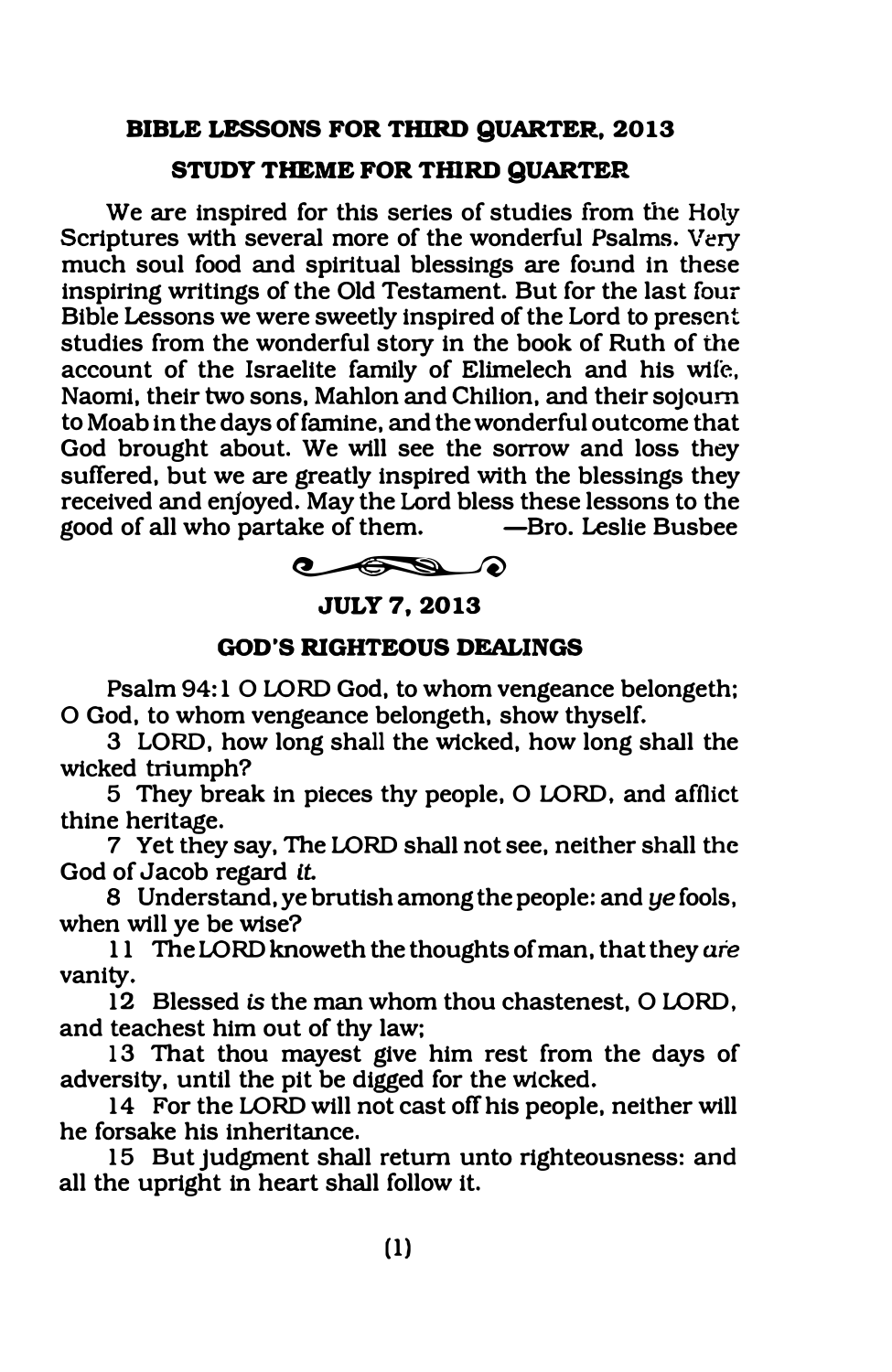16 Who will rise up for me against the evildoers? or who will stand up for me against the workers of iniquity?

17 Unless the LORD had been my help, my soul had almost dwelt in silence.

18 When I said, My foot slippeth: thy mercy, 0 LORD, held me up.

19 In the multitude of my thoughts within me thy comforts delight my soul.

20 Shall the throne of iniquity have fellowship with thee, which frameth mischief by a law?

21 They gather themselves together against the soul of the righteous, and condemn the innocent blood.

22 But the LORD is my defence; and my God is the rock of my refuge.

23 And he shall bring upon them their own iniquity, and shall cut them off in their own wickedness; yea, the LORD our God shall cut them off.

MEMORY VERSE: Blessed is the man whom thou chastenest, 0 LORD, and teachest him out of thy law; That thou mayest give him rest from the days of adversity, until the pit be digged for the wicked. Psalm 94: 12-13.

CENTRAL THOUGHT: The godly and righteous are many times condemned and persecuted by the wicked and sinful people of the world. But God is faithful to stand by and preserve those who please Him, and will in the end reward them with everlasting life and cast the wicked into everlasting fire.

# WORD DEFINITIONS

Psalm 94: 1, "God, to whom vengenance belongeth": God has the power and authority to punish the wicked for their evil ways. "shew thyself': Shine forth Thy holiness and power and make known Thine anger and displeasure with man.

Verse 3, "wicked triumph": The evil ungodly people rejoice and leap for joy in their evil ways.

Verse 5, "afflict thine heritage": Persecute and seek to harm Thy true people.

Verse 7, "regard": See and take notice of.

Verse 11, "vanity": Empty, displeasing, and utterly unsatisfactory.

Verse 12, "chastenest": Instruct, correct, punish, and reform.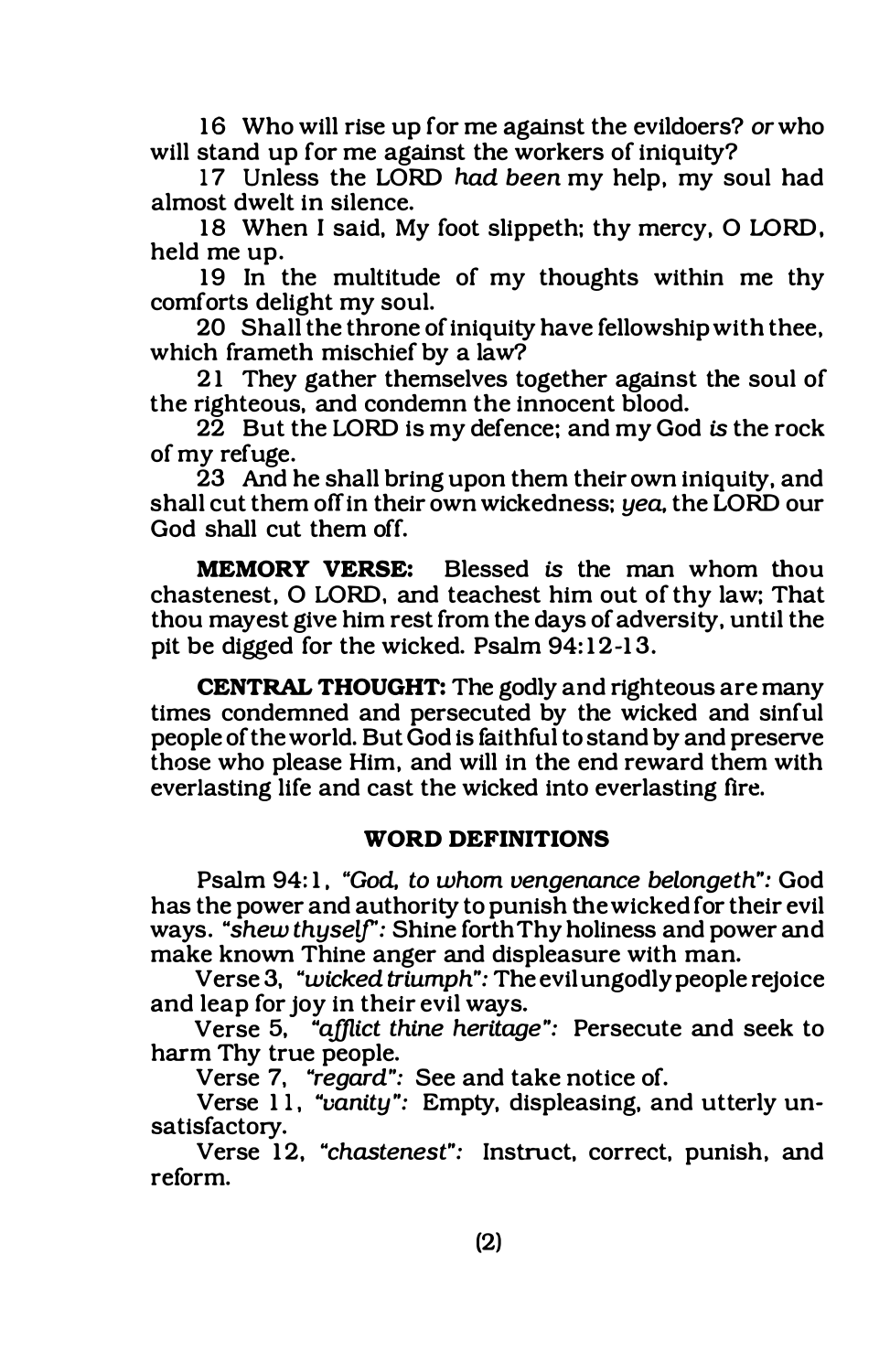Verse 13, "rest from the days of evil": Relieve and undertake in the times of hardship and trouble. "until the pit be digged for the wicked": Jesus said that He would say to them on the left hand, "...Depart from me, ye cursed, into everlasting fire, prepared for the devil and his angels." Matthew 25:41

Verse 15, "judgment shall return to righteousness": God's judgments shall bring righteousness and holiness for the benefit of the soul.

Verse 17, "almost dwelt in silence": Nearly been silenced by the opposition of the ungodly.

Verse 20, "frameth mischief by a law": Make evil to be required as a law.

#### LESSON BACKGROUND

It is not certainly known just who the author was of this Psalm nor in what age or time it was written. But the very essence of its message declares that it could fit about any period of time in the ages of this world. We have pictured the wicked and ungodly standing up against the fear and worship of the true and living God. Man and his stubborn will and vain thoughts have brought much evil and sorrow to this earth. Verse 11 of our lesson was quoted by the apostle Paul in I Corinthians 3: 1 9-20. "For the wisdom of this world is foolishness with God. For it is written, He taketh the wise in their own craftiness. And again, The Lord knoweth the thoughts of the wise, that they are vain." So we have the conflict enlarged and truly shown in this Old Testament writing. How many vain and ungodly people have wrought trouble and God's sore displeasure because of their vain and selfish ideas and ways! Think of Cain, the people of Sodom and Gomorrah, Pharaoh of Egypt, Haman in the time of Esther, and many others portrayed in the Holy Scriptures who set themselves against the fear and wisdom of God! And we are certain that there are many more who have been foolish and ignorant of the fear of God that have made their ugly mark on the scroll of time!

Let us especially notice the encouraging statements concerning those who will yield themselves to the God of Heaven. As verse 12 says, "Blessed is the man whom thou chastenest, 0 LORD, and teachest him out of thy law; That thou mayest gtve him rest from the days of adversity, until the pit be digged for the wicked." And, oh, how blessed it is for the multitude of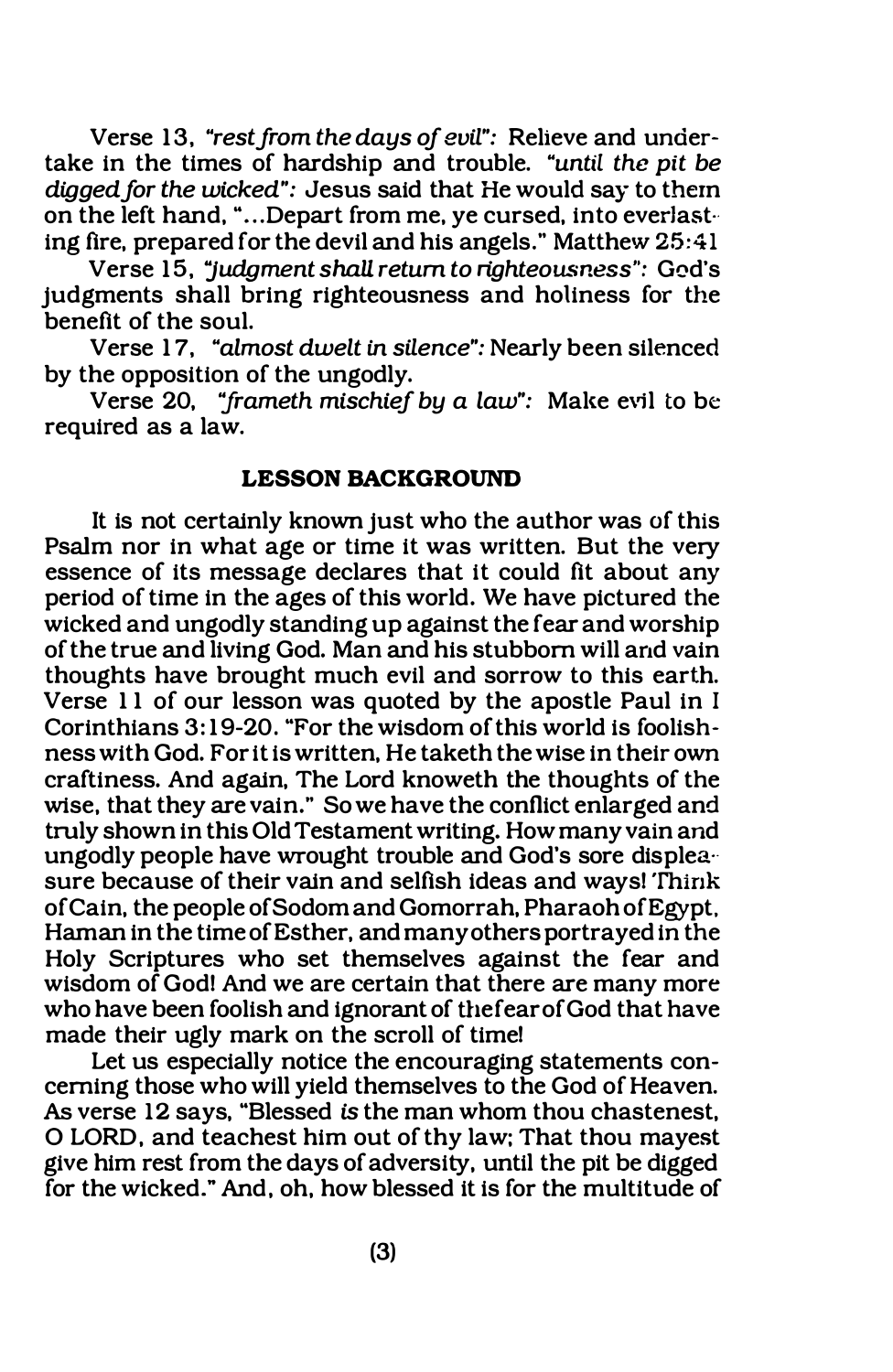sweet thoughts within affording comforts and delight to our souls! The Holy Spirit can inspire and comfort the soul of man in the deepest sorrow and adversity that we may encounter on<br>this short pilgrimage of earth! ——Bro Leslie Bushee this short pilgrimage of earth!

# QUESTIONS:

1. What causes wicked people to boast themselves in their evil?

2. Why do they not think that God is beholding them?

3. How has God shown Himself to draw people to Him?

4. What man is blessed of God and how is that blessing gained?

5. What is going to be the end of all who are ungodly and vain?

#### COMMENTS AND APPLICATION

We live in a world that is dominated and overruled by the wickedness of man. It has been in this depraved and ungodly condition for many ages of time. After man fell into sin through disobedience against God, this woeful state has grown worse and worse. Many generations of righteous and godly people have had to cope with the evil and ungodly lusts that rule the majority of humanity. In our lesson today the writer earnestly prays for God to show Himself and make manifest His power and goodness to people so that they may be awakened to their sinful condition and seek after their Creator as they should. He also puts forth a plea to the brutish and foolish to understand and be wise. He states that the Lord knoweth the thoughts of man that they are vanity and not worth while. He declares that a man who is chastened, disciplined, and taught of the law of God is blessed. The purpose expressed of being thus taught of God is to be blessed in the days of adversity and escape the awful judgment that will fall upon the wicked for eternity. The Lord will work and bless all who will receive His discipline and be taught by His holy laws. He will enable them to overcome sin and transgression and live a holy and unblameable life in all godliness and honesty. His judgments will be for the faithful and righteous a means of returning to righteousness and overcoming the power and dominion of sin.

God will bless and help all who follow and obey Him to rise up and stand for Him against the workers of iniquity. We can be overcomers in all points of purity and godly honesty and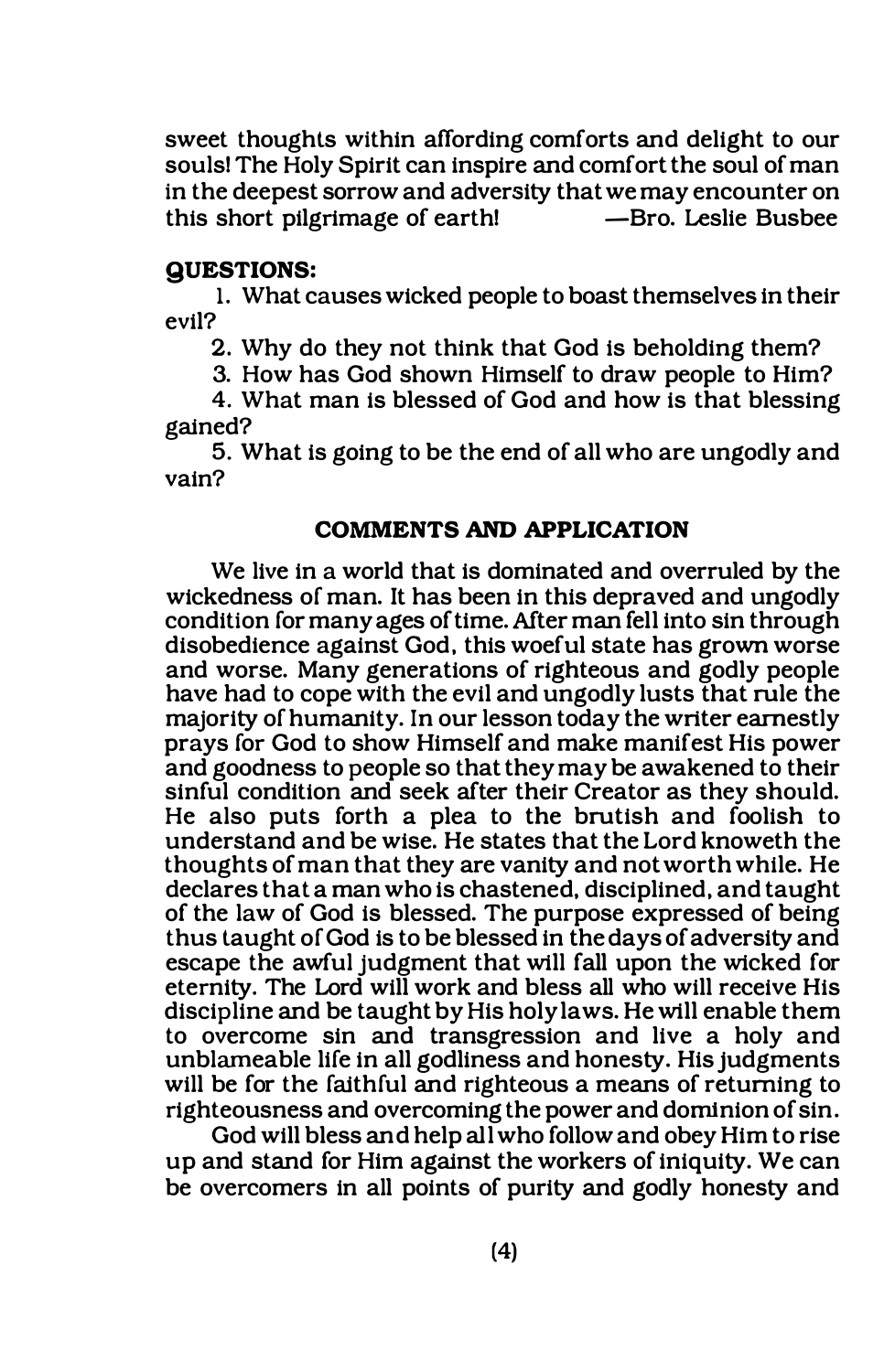character. If we encounter problems and hard places, we will find help and victory through earnest prayer and faith in God. The LORD will be our defense and rock of refuge. But the wicked shall be cut off from God's salvation and hope. It surely pays great dividends to seek the LORD and faithfully follow Him and His precious Law!

#### FOOD FOR THOUGHT

While viewing a serene setting of nature, one can hardly fathom why there is so much strife, evil and heartache in the world. Land, water and sky seem to be in peaceful harmony magnifying the Creator. While there are times that storms of a violent nature make their way across the land, we know that all of the elements of nature are subject to the physical laws of God. Man, however, has been given a will that allows him to choose to either be subject to the moral laws of God or be influenced by the evil powers of satan.

From the time of Adam and Eve, these two kingdoms have existed in God's earthly creation, at times it has become so evil that God had to destroy cities and nations, and in the days of Noah, even the world. There have been dark periods of time that it seemed evil was winning. One of those dark times occurred in the Garden of Gethsemane as our dear Savior bowed to the will of His father and submitted Himself to the torture of crucifixion at the hands evil men. The hearts of His disciples and followers were torn and their dreams were dashed at the death of their Master. The One who they based the hope of their eternal future and believed would deliver them from the bondage of Roman occupation was now lifeless and gone from their midst. But God was not conquered by the forces of evil, No, He had a plan that was to deliver men and women from the power of satan that ruled in their hearts. His blood became an atonement that allowed the source of evil to be cleansed from the heart and fellowship with God to be restored.

While the forces of evil still reign in this world, God's power is able to deliver those who will seek Him and translate them from the kingdom of this world into the Kingdom of His dear Son. It may seem at times that evil is winning, but may every soul hold fast to the Savior that will be the final judge of this world.<br>— Bro. Willie E. Murphey -Bro. Willie E. Murphey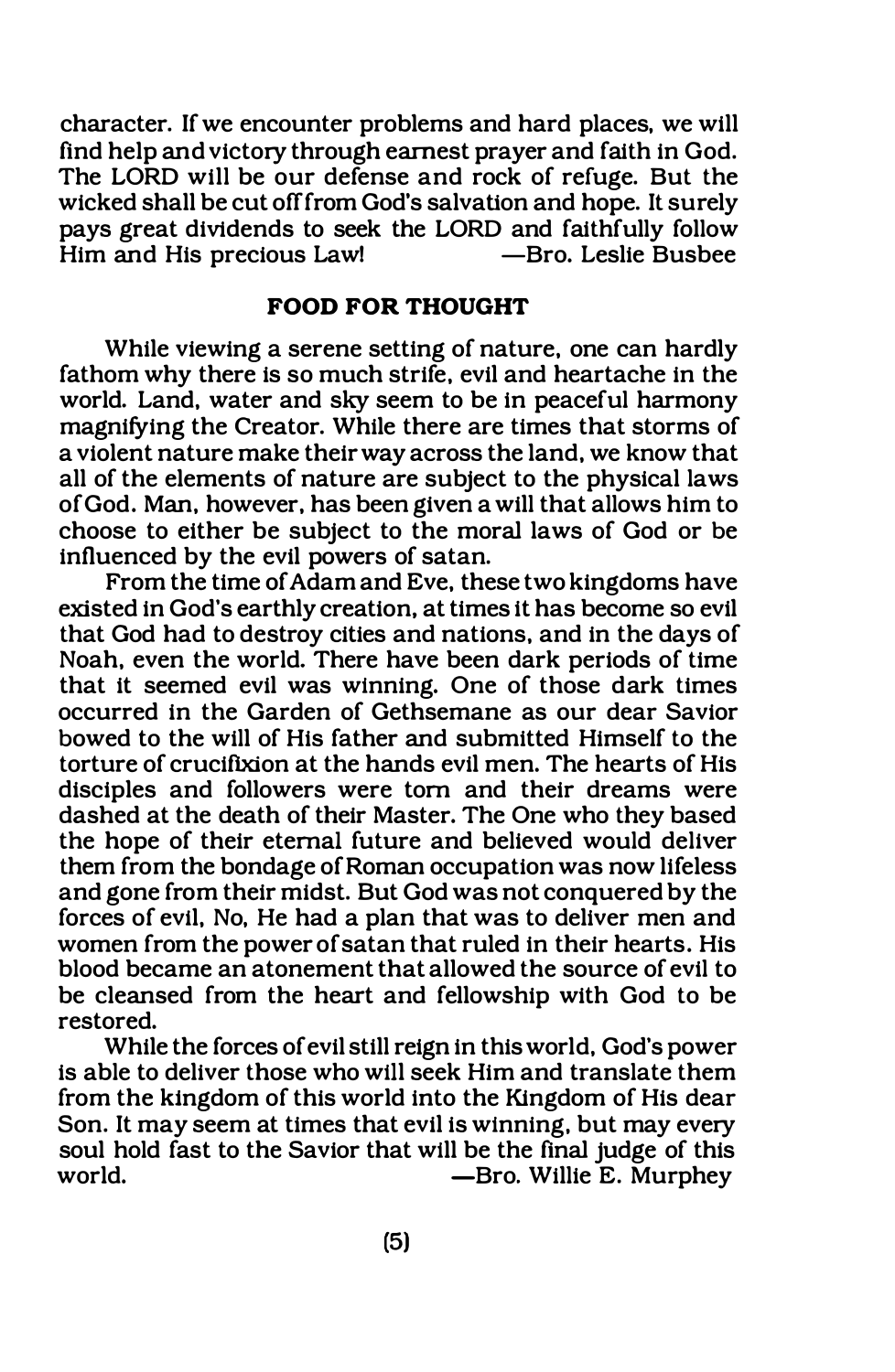# JULY 14, 2013

#### NOT DRAWING BACK IN UNBELIEF

Psalm 95: 1 0 come. let us sing unto the LORD: let us make a joyful noise to the rock of our salvation.

2 Let us come before his presence with thanksgiving, and make a joyful noise unto him with psalms.

3 For the LORD is a great God, and a great King above all gods.

4 In his hand are the deep places of the earth: the strength of the hills is his also.

5 The sea is his, and he made it: and his hands formed the dry land.

6 0 come, let us worship and bow down: let us kneel before the LORD our maker.

7 For he is our God; and we are the people of his pasture, and the sheep of his hand. To day if ye will hear his voice,

8 Harden not your heart, as in the provocation, and as in the day of temptation in the wilderness:

9 When your fathers tempted me, proved me. and saw my work.

10 Forty years long was I grieved with this generation, and said, It is a people that do err in their heart, and they have not known my ways:

11 Unto whom I sware in my wrath that they should not enter into my rest.

Hebrews 3:5 And Moses verily was faithful in all his house, as a servant. for a testimony ofthose things which were to be spoken after;

6 But Christ as a son over his own house; whose house are we, if we hold fast the confidence and the rejoicing of the hope firm unto the end.

7 Wherefore (as the Holy Ghost saith, To day if ye will hear his voice,

8 Harden not your hearts as in the provocation, in the day of temptation in the wilderness:

9 When your fathers tempted me, proved me, and saw my works forty years.)

12 Take heed, brethren, lest there be in any of you an evil heart of unbelief, in departing from the living God.

13 But exhort one another daily, while it is called To day; lest any of you be hardened through the deceitfulness of sin.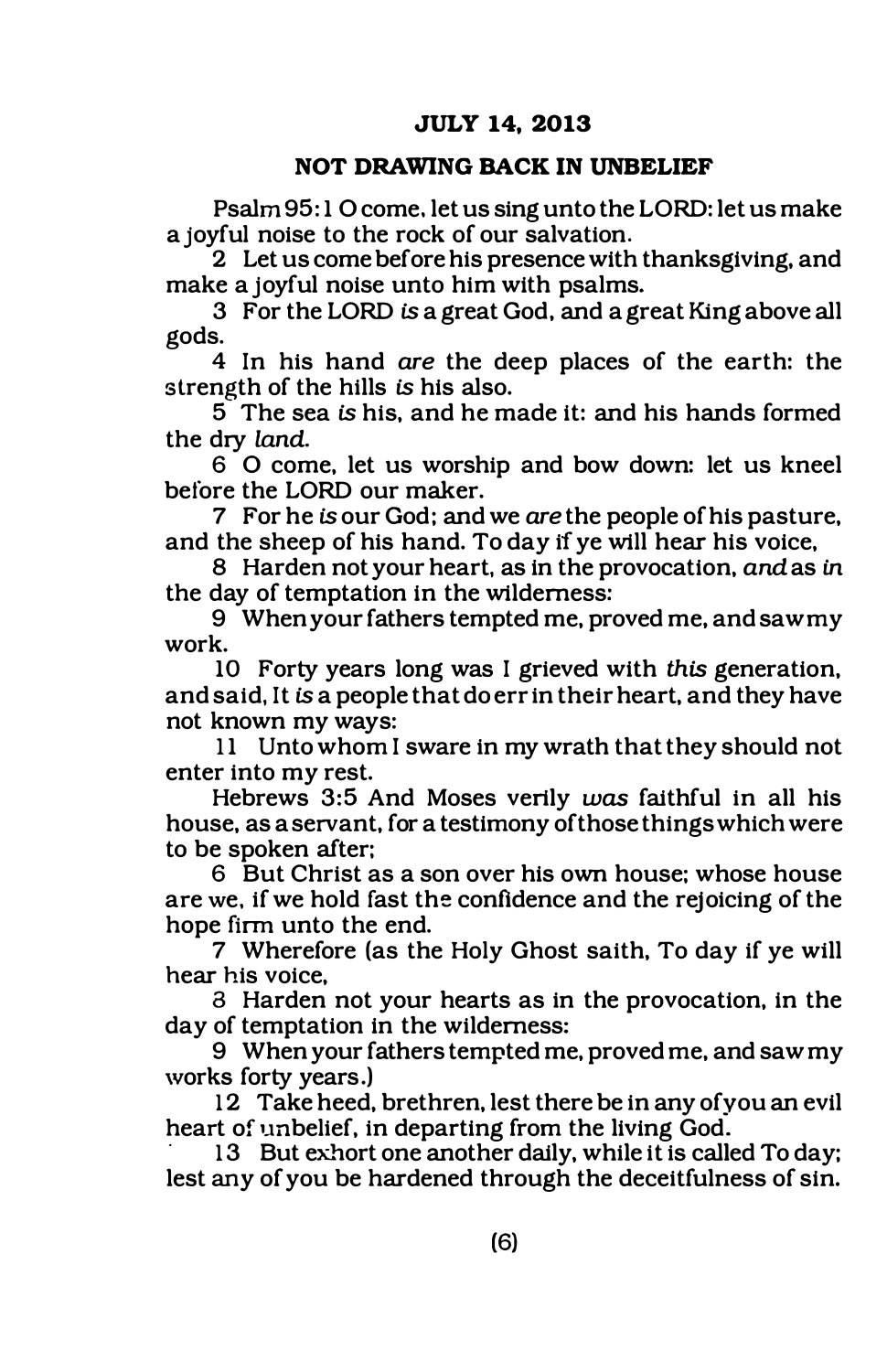14 For we are made partakers of Christ, if we hold the beginning of our confidence stedfast unto the end;

MEMORY VERSE: For we are made partakers of Christ, if we hold the beginning of our confidence stedfast unto the end: Hebrews 3:14.

CENTRAL THOUGHT: Let us be very diligent to hold fast our faith and confidence in Christ all the days of our life, and never be moved by the influences of this world of unbelief from the blessed hope of eternal life.

#### WORD DEFINITIONS

Psalm 95:1, "joyful noise": Shouts of joy.

Verse 2. "psalms": Hymns and spiritual songs. Colossians 3: 16

Verse 3, "all gods": All other powers and influences in the world.

Verse 4, "In his hand": He possesses. "strength of the hills": The heights of the mountains.

Verse 6, "worship and bow down": Fall down in humility and honor.

Verse 7, "sheep of his hand": The people under God's love and care.

Verse 8, "provocation": The time when Israel provoked or stirred God's anger by quarreling with Moses and Aaron and drawing back from going to possess the Caanan land. "day of temptation": The time of being tried and put to the test.

Verse 11, "not enter into my rest": Not possess the land of Caanan that God wanted them to have.

Hebrews 3:7, "(as the Holy Ghost saith)": As the Holy Spirit inspired to be written,

Verse 8, "Harden not your hearts": Do not allow your hearts to be stiff and unyielding to God's will.

Verse 12, "evil heart of unbelief': A rebellious attitude coming from failure to count God faithful.

Verse 13, "exhort": Comfort and encourage. "To day": This day of grace in the Gospel of Jesus Christ.

Verse 14, "are made partakers": Will surely possess.

# LESSON BACKGROUND

Our lesson today is a combination of exhortation to rejoice and sing with joyful praise to our God for His great power, love,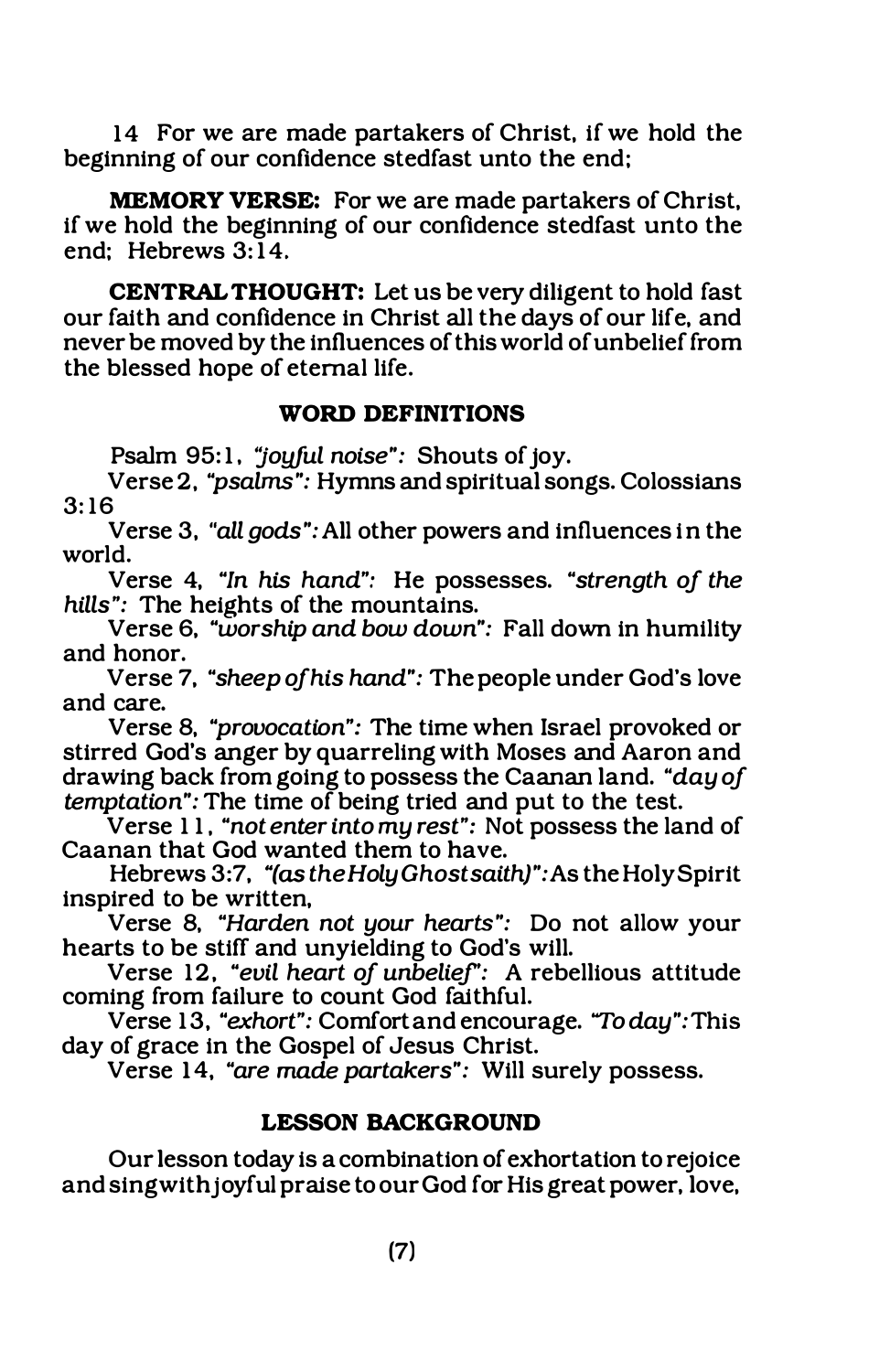and grace toward us and solemn warning to be on our guard against satan and the temptations of sin and unbelief in the world around us. The writer in Psalms calls us to sing. worship, and lift up our God with thanksgiving for His great goodness that shines all around us in His creation of the heavens and earth. But at the same time we are given the solemn warning to not allow the influences of this world to cause us to harden our hearts against the will of God as some have done. He speaks of the provocation. and the day of temptation in the wilderness. which was the time as recorded in Numbers. chapters 13 and 14. This was the time when 10 of the 12 spies that Moses sent to spy out and survey the land of Caanan that God had promised to the children of Israel came back with an evil report of the land. Although the other 2 spies. Joshua and Caleb. sought to encourage the people that God would help them. it just seems that this evil report prevailed over the people's minds and they lifted up their voice. cried, and wept through the night, wishing that they had died in Egypt or in the wilderness they had passed through. They even talked about making a captain to lead them in a return to Egypt. And though Joshua and Caleb tried to encourage them, they refused to listen. God's anger arose and He told Moses that He would smite them with the pestilence and disinherit them. When Moses besought God for mercy, God withdrew his threat, but steadfastly ordered them all to be sent back to the wilderness and there to die.

Our lesson is a warning to us that we must hold fast our confidence and hope regardless of the pressures and tribulations we meet in life. and be faithful to God to the end of this life. Let us take heed to this warning and in all of our trials and tests of life hold fast to the Lord and His holy way.

-Bro. Leslie Busbee

#### QUESTIONS:

1. Why should we come before our God with joy and gladness?

2. What all can be seen of His greatness and goodness to us?

3. What serious warning is given in our lesson for us to take heed to?

4. How did Israel provoke and grieve God so grievously?

5. What must we do to escape God's wrath and displeasure?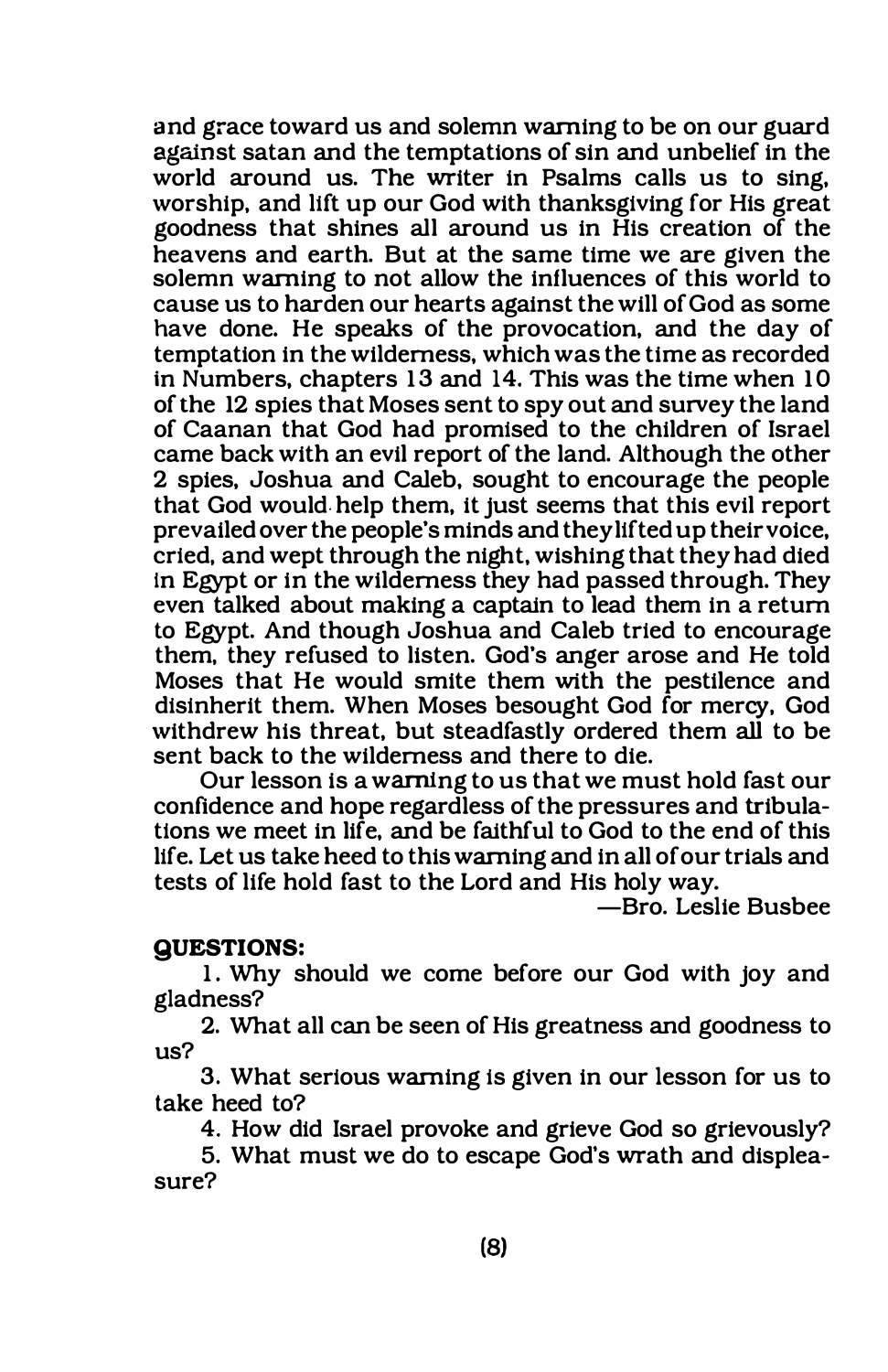#### COMMENTS AND APPLICATION

Our writer of the epistle to the Hebrews brought out how God had spoken unto us by His beloved Son who had given Himself for our sins, and who at the present was at the right hand of God, above the angels and filling the position as our merciful and faithful high priest. He encourages us to consider Christ Jesus in His power and glory and hold fast the confidence and rejoicing of hope that we have in Him unto the end of our pilgrimage in this world. Knowing that the power of satan and the evil influences of lust, pride and worldliness would be contesting our faith and patience in Hirn, the writer quotes from the 95<sup>th</sup> Psalm and the warning that it contains. a very serious and solemn warning. The writer in Psalms refers to the time when the children of Israel rose up against Moses, Joshua and Caleb concerning going over to possess the land of Caanan, which God had labeled as their possession. These very people had been with Moses and the nation of Israel as they had been liberated from the dominion of Egypt and domineering power of Pharoah. They had witnessed the Red Sea opening up for them to cross over, the blessing of daily manna, the opening up of water from the Rock, the deluge of quail that the Lord had sent upon them, and other wonderful and miraculous blessings. But at this time referred to in our lesson, labeled the "provocation and day of temptation in the wilderness", the children of Israel had risen up in unbelief against Moses after hearing of the great walled cities and giants in Caanan they would have to face. Instead of holding fast to their faith and remembering the miraculous deliveries and help they had witnessed from the hand of God already, they rebelled and had thoughts of returning to the land of Egypt. This was a woeful time. They had wept through the night in anger and sorrow, and the Almighty God was angry. Our lesson from Psalm 95 and Hebrews 3 is warning us to not cast away our confidence as these people of Israel had done. We can heed this warning if we will earnestly hold fast to our confidence and faith. -Bro. Leslie Busbee

#### FOOD FOR THOUGHT

When Jesus asked, "When the Son of man cometh, shall he find faith on the earth?" I believe He looked ahead and knew the severity and danger of all the challenges to our faith that we would face. (Luke 18:8).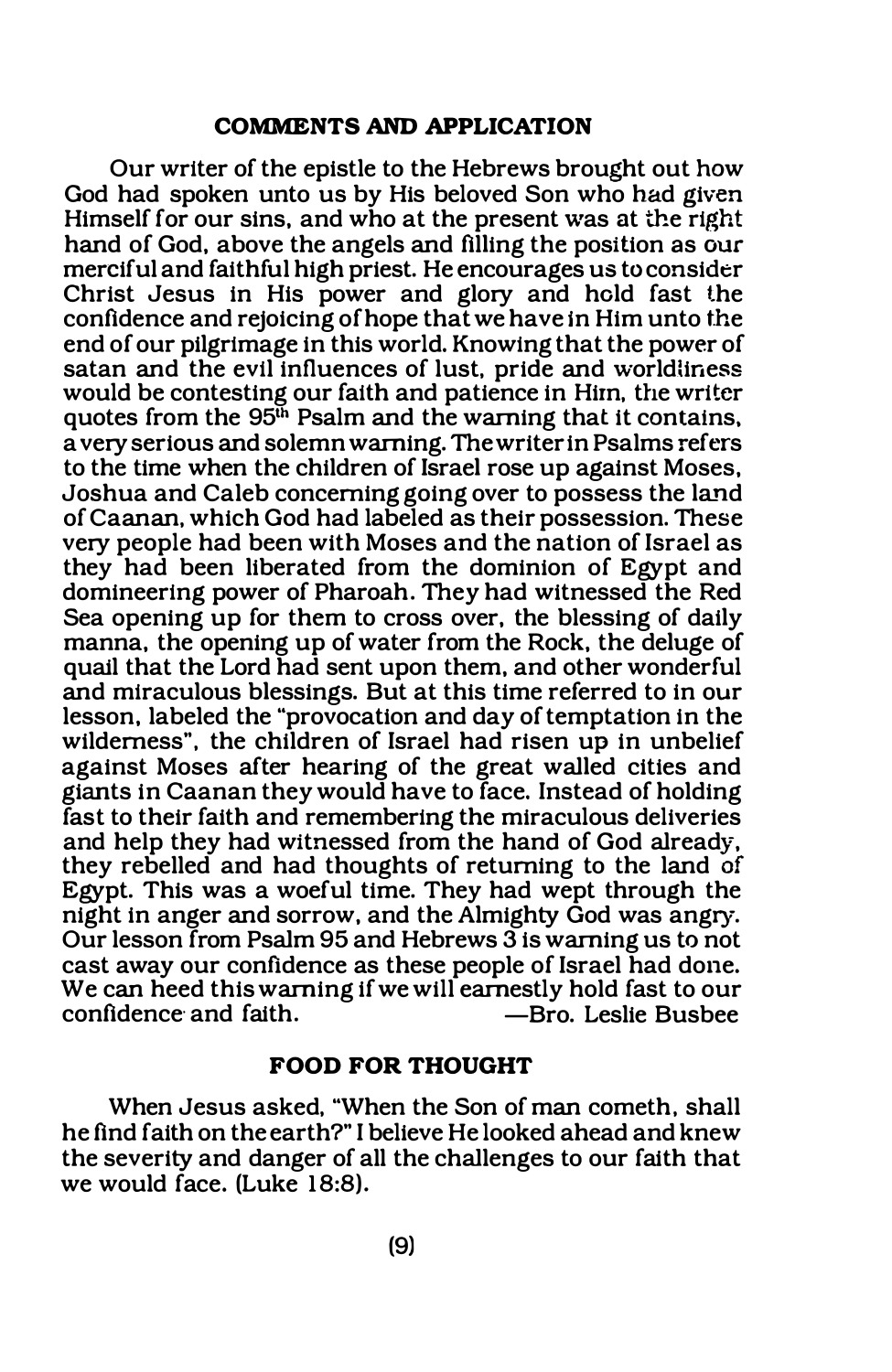Prolonged physical suffering can severely try a person's faith. The nerves grow weary, and pain, which never seems to leave, wears away at the strongest resolve. Heavy grief over the loss of a loved one can deal a blow to faith, like no other. The coldness of death seems to hold the heart prisoner in an emotionally numbing, icy grasp. Pat answers and trite words no longer satisfy, and the mind reels at the cruelty of death, the unanswered questions, the apparent senselessness of it all. Disappointment in people on whom we counted, the betrayal of a close friend, fellow Christian, spouse, or family member, finding that someone whom we trusted has been unfaithful or deceived-all of these can seem to shake our firm hold on belief and trust in God. We question: how can we know we are going the right way? Who can we place confidence in anymore? If this one fell, and he was so strong, what hope is there for me?

When Jesus told Peter, prior to His crucifiXion, that satan desired to sift Peter as wheat, He added, "But I have prayed for thee, that thy faith fail not: and when thou art converted, strengthen thy brethren." (Luke 22:32). I believe that Jesus intercedes for us as well, that our faith would not fail completely (for this is the true meaning of this passage), and though, like Peter, we may have times of failure, He wants us to seek for and attain such victory, through the converting power of the Holy Spirit, that we may then be able to strengthen others in need. -Sis. Angela Gellenbeck

 $\bullet$ 

JULY 21, 2013

# PRAISE AND THANKSGIVING FOR GOD'S GREAT MERCY

Psalm 103:1 ... Bless the LORD, O my soul: and all that is within me, bless his holy name.

2 Bless the LORD, 0 my soul, and forget not all his benefits:

3 Who forgiveth all thine iniquities; who healeth all thy diseases;

4 Who redeemeth thy life from destruction; who crowneth thee with lovingkindness and tender mercies;

5 Who satisfieth thy mouth with good things; so that thy youth is renewed like the eagle's.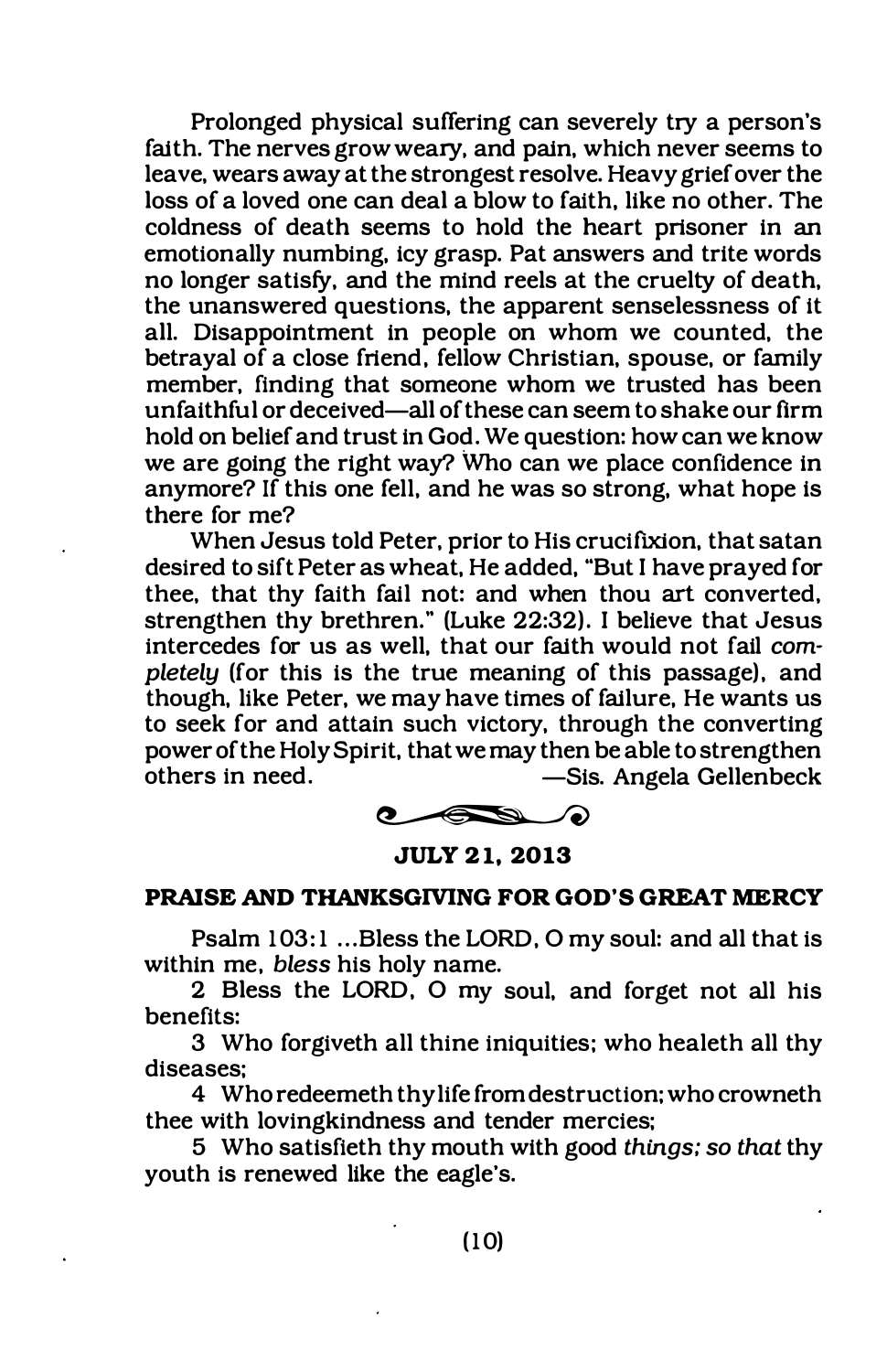6 The LORD executeth righteousness and judgment for all that are oppressed.

7 He made known his ways unto Moses, and his acts unto the children of Israel.

8 The LORD is merciful and gracious, slow to anger, and plenteous in mercy.

9 He will not always chide: neither will he keep his anger for ever.

10 He hath not dealt with us after our sins: nor rewarded us according to our iniquities.

11 For as the heaven is high above the earth. so great is his mercy toward them that fear him.

12 As far as the east is from the west, so far hath he removed our transgressions from us.

13 Like as a father pitieth his children, so the LORD pitieth them that fear him.

14 For he knoweth our frame: he remembereth that we are dust.

15 As for man, his days are as grass: as a flower of the field, so he flourisheth.

16 For the wind passeth over it, and it is gone: and the place thereof shall know it no more.

17 But the mercy of the LORD is from everlasting to everlasting upon them that fear him, and his righteousness unto children's children:

18 To such as keep his covenant, and to those that remember his commandments to do them.

MEMORY VERSE: Like as a father pitieth his children, so the LORD pitieth them that fear him. For he knoweth our frame: he remembereth that we are dust. Psalm 103:13-14.

CENTRAL THOUGHT: The goodness and mercy of our Creator, is so great and unfailing toward us poor and helpless creatures, that we need not ever doubt His willingness to forgive and bear with us in our human infirmities.

### WORD DEFINITIONS

Psalm 103:1, "Bless the LORD": Kneel in reverence and loving adoration to our eternal God Jehovah. "O my soul": With all my heart and spirit that He put within me. "his holy name": The name of His holiness: His holy position and character.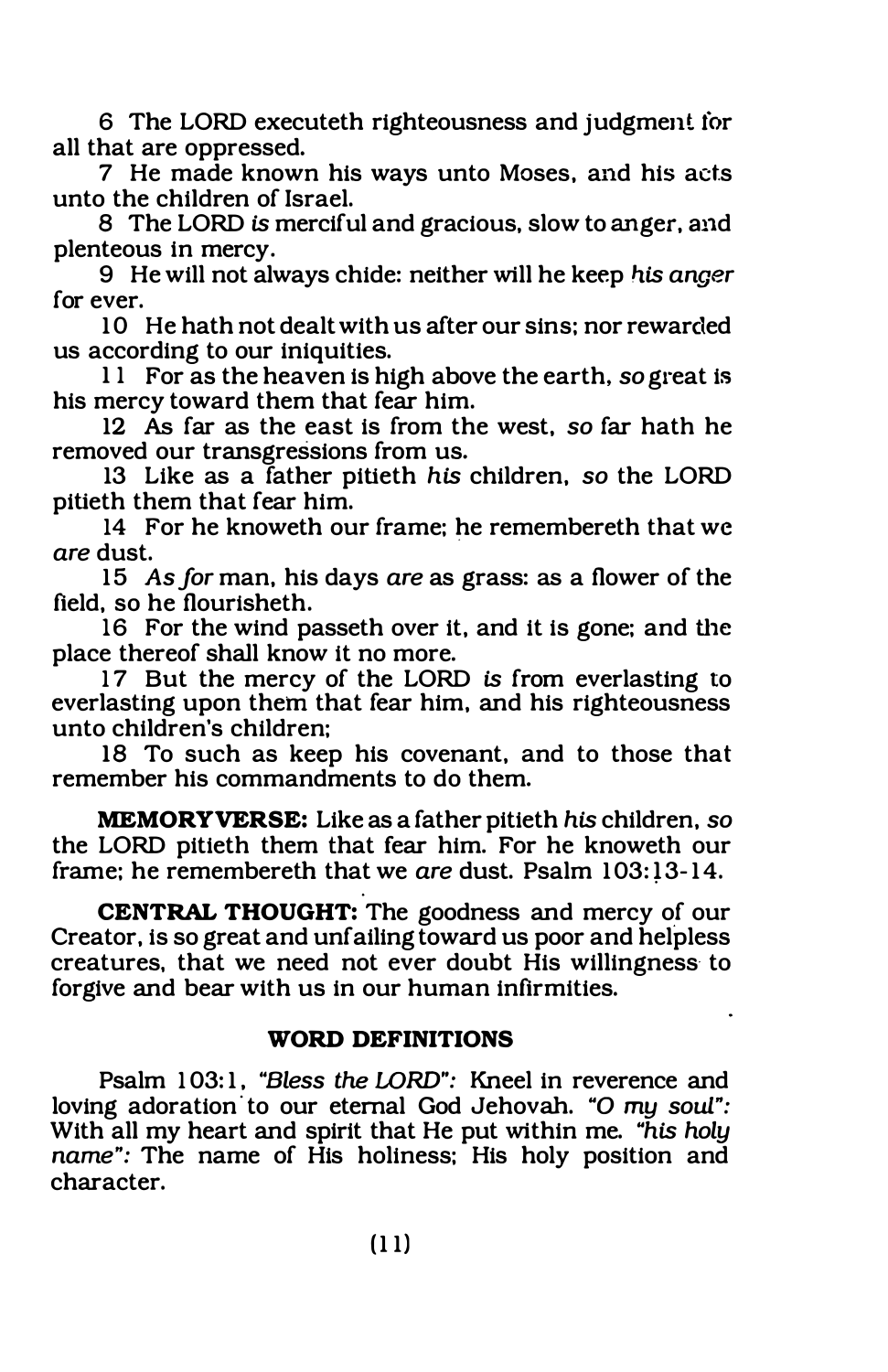Verse 2, "his benefits": The kind and helpful blessings and rewards that He so graciously bestows upon His children who love and obey Him.

Verse 4, "redeemeth": Pays the price for our salvation. "crowneth": Encircles and guardingly protects.

Verse 5, "satisjleth thy mouth": Fulfills the appetites ofthe body and soul with beneficial nutritients. "thy youth is renewed like the eagle's": It is like an eagle oppressed with old age and his beak crusted over so that he cannot eat, smites his bill against a stone and breaks the crust so that he is able to eat again the food needed and regains his strength. So Christ takes away from us our old age of sin and death, and gives us to eat that bread which comes down from heaven; and thus gives us a new life in Himself.

Verse 6, "executeth": Works efficiently. "oppressed": Under the weights of sorrow and distress.

Verse 8, "gracious": Kindly favorable and helpful. "mercy": Kindness. help, good will, patience, forbearance, forgiveness, and unfailing goodness.

Verse 9, "chide": Opposes and strives against. "neither will he keep": Will not retain his anger, but will release the soul in mercy.

Verse 1 3, "pitieth": Love with tender compassion.

Verse 14, "knoweth our frame": Respects our mortal weakness.

Verse 18, "keep his covenant": Faithfully follow what is required of them in His Word. "do them": Diligently obey what is commanded of them.

#### LESSON BACKGROUND

Our lesson today is one of David's wonderful Psalms. It shows so wonderfully the goodness, mercy, and benefits that God so graciously bestows upon those who trust and obey Him. And it shows the forgiveness and mercy toward us concerning our sins and shoricomings. With the great mercy that this Psalm portrays of the disposition and attitude of our Creator, we never need to doubt Him and draw back from coming to Him. This Psalm shows how we can praise Him and rejoice in His loving favor.

David innumerates the benefits of the LORD. First, He forgives all of our sins and unrighteous deeds committed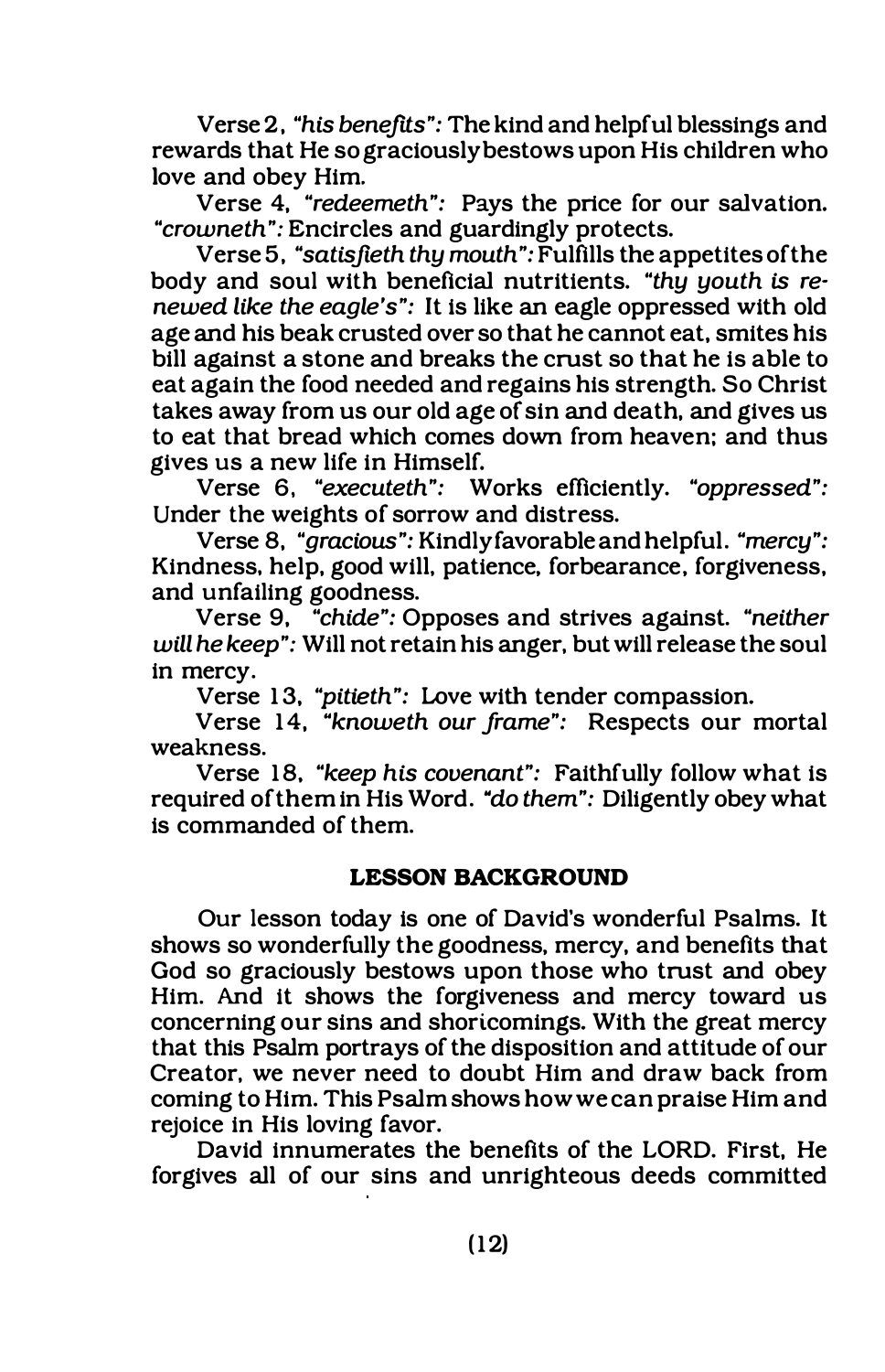against His holy laws. He knows that all have sinned and come short of His glory, but He has made it beyond all question and doubt that He is ready to forgive all sins committed against Him. Second, He healeth all diseases. Yes, these are diseases of the heart and soul in the transgressions against His holy Word. And He is also able and willing to heal all sickness and diseases of the physical body as well. Many are the testimonies down through the years of Christ's healing of the soul and body! Third, He redeemeth our life from destruction. He gives us the blessed hope ofbeing raised from the dead unto eternal life. Fourth. He crowns and protects us from danger and harm with His lovingkindness and tender mercies. We are shielded every day under His watchful care. Fifth, He fulfills the desires ofthe soul and body for the necessary food. There is no reason why we must lack and be found deficient of spiritual and physical nourishment and health.

God's mercy, forgiveness, grace, help, protection, and loving care is promised without fail to us if we will be diligent to fulfill our responsibility to obey fully His blessed commandments. -Bro. Leslie Busbee

# QUESTIONS:

1. What blessing does God desire us to render unto Him?

2. What blessings does He faithfully bestow upon all who fear Him?

3. What has God done concerning our sins against Him?

4. What kind of pity and compassion does God have toward us?

5. Unto whom is the mercy of the LORD promised to be?

#### COMMENTS AND APPLICATION

How thankful and blessed we are to have such a wonderful and merciful God to look to, trust in, and live for! The writer of this Psalm 103 knew much about the mercy of God. From his youth he had sought after and looked to this God of mercy for His help and strength. Even when he had failed the LORD and sinned against Him, David found that God was merciful and he had no reason to give in to discouragement or despair. God proved to David that He was a merciful God and inspired this wonderful Psalm to be written for the ages to be encouraged and benefited from!

,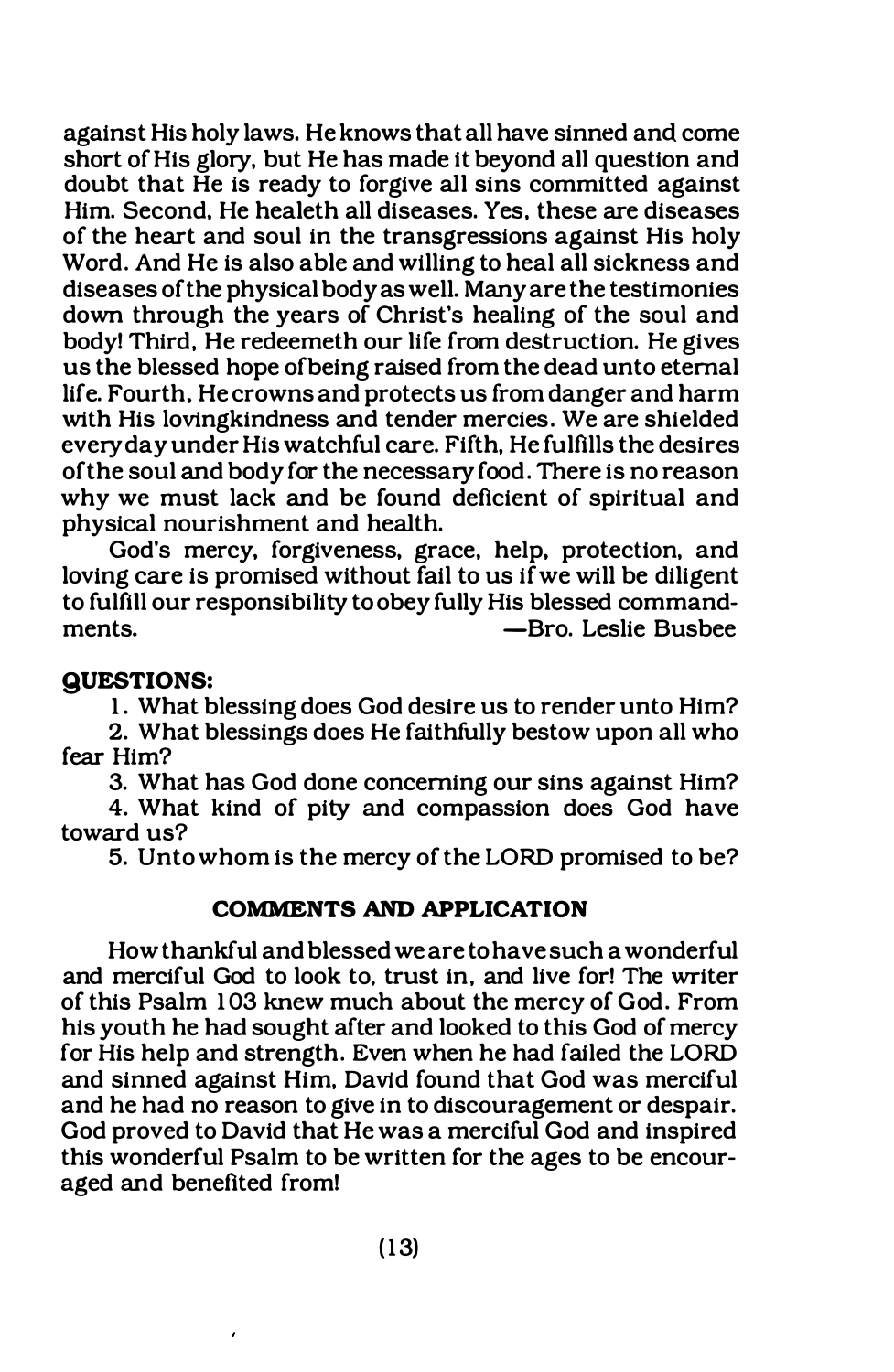Just survey the different ways that God has shown His mercy and goodness! If it wasn't for God's mercy none of us poor helpless human beings would have a chance. Sin had us all in its destructive snare before we realized what was happening. But the mercy of God worked out a salvation that will bring fulfillment and escape for our poor helpless souls. Oh, let us never doubt His mercy!

I will never forget a message that I heard when I was young in the Lord and endeavoring to serve Him. It was a message preached by dear Brother Isaac Chandler in a revival meeting in Oklahoma City. This  $103<sup>rd</sup>$  Psalm was the text of Scripture that Brother Chandler used in that wonderful message. At that time in my experience the devil was coming against me with accusations and discouragement. But the message that this dear man of God brought that night helped to lift me up from the depression of the devil. It assured me of the tender. mercy and goodness of my heavenly Father. I took new courage and confidence to press on in my Christian life and ministry. And I cherish the memory of that message and endear the memory of that precious man of God who brought . it so sweetly and with Holy Spirit anointing!

If there would be any who read this  $103<sup>rd</sup>$  Psalm with this lesson and are troubled with doubts and discouraging thoughts, may the LORD of mercy help you to take hold of confidence and courage to hold on to Jesus and trust in His mercy and grace to guide and sustain you through this short earthly life. Be faithful to Him, and do your very best to obey His voice and let His will be done in your life! The mercy of the LORD our God will prove to be the sustaining power of your life.

-Bro. Leslie Busbee

# FOOD FOR THOUGHT

"Who redeemeth thy life from destruction ... " Psalm 1 03:4. Oh, how I marvel and stand in awe, dear Lord, at your love and mercy to me. When I remember that I am a twofold being, created first a physical body made of the dust and then when life was breathed into me, I became a living soul, housed in that physical body, I behold the finished product in amazement. Your decree for my physical body is that it shall return to the dust from whence it came and that my spirit part shall return to God who gave it. Your decree for my soul is, that the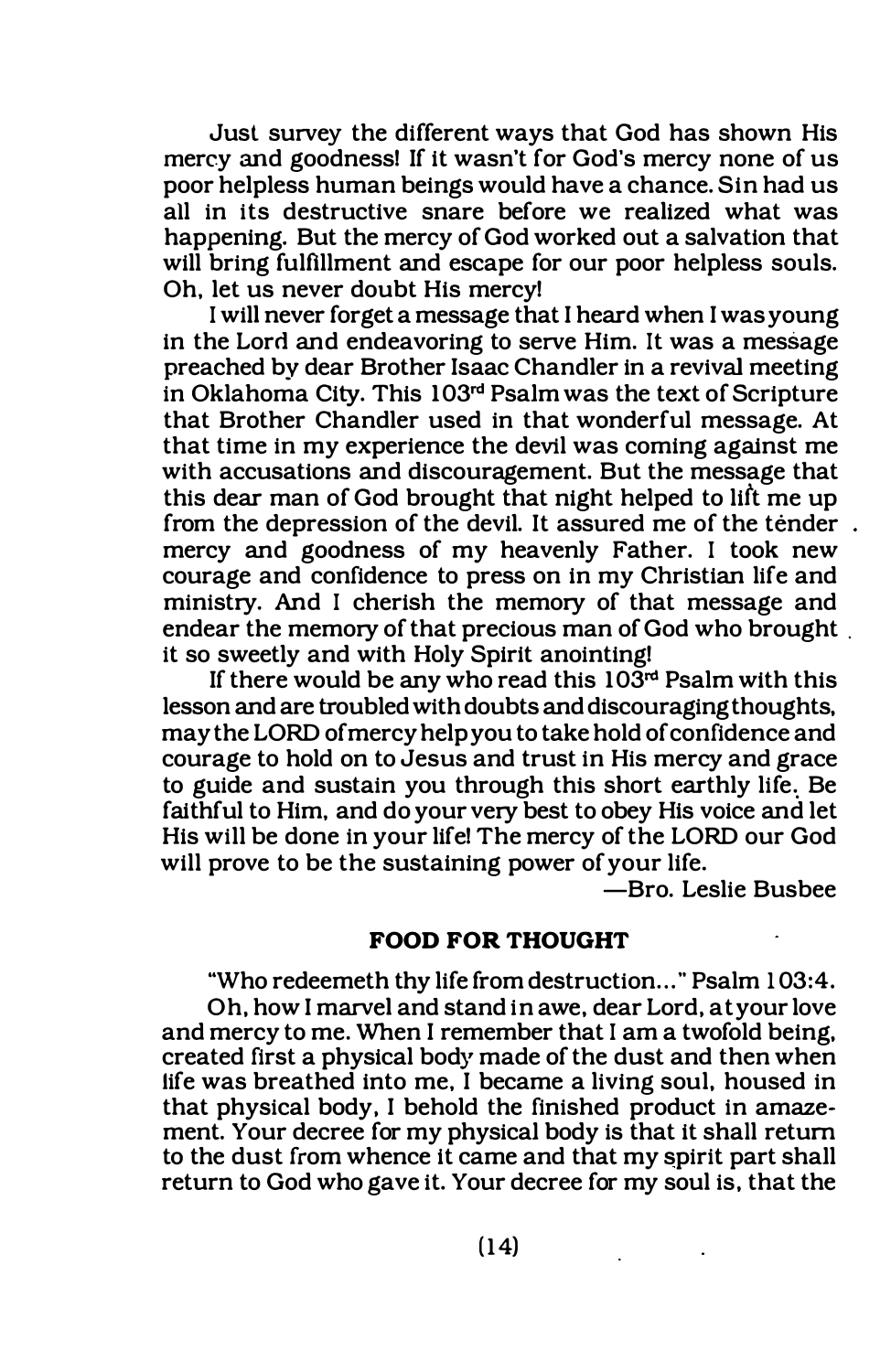soul that sinneth, it shall die. I understand from that, that i. will be cast away from Thee, oh Lord, and you are the fountain of life, thus of course it could not live, yet it does not go into oblivion to exist nowhere nor be conscious of nothing. Your Word tells us that the sinful soul will proceed to a place of torment where the worm dieth not and the fire is not quenched. When I remember that your Word has declared all as having sinned and come short, then I realize how acutely we are in need of a redeemer. They of old were commanded to stone to death the transgressor oflaw and thus be purged of sin in their midst. Oh, how we praise Thee, dear Lord, for the marvelous plan that you brought, that is able to separate between the soul and body, forgive the offending body, and purge the sin defiled soul, so that they may both be presented blameless before Thee at Thy appearing, preserved from destruction.

"The Meditations of my Heart" by Bro. Clifford W. Wilson -Sis. LaDawna Adams





# GIFTS OF MINISTRY IN THE CHURCH

Psalm 68: 18 Thou hast ascended on high, thou hast led captivity captive: thou hast received gifts for men; yea, for the rebellious also, that the LORD God might dwell among them.

Ephesians 4:1 I therefore, the prisoner of the Lord, beseech you that ye walk worthy of the vocation wherewith ye are called,

2 With all lowliness and meekness, with longsuffering, forbearing one another in love;

3 Endeavoring to keep the unity of the Spirit in the bond of peace.

4 There is one body, and one Spirit, even as ye are called in one hope of your calling;

5 One Lord, one faith, one baptism,

6 One God and Father of all, who is above all, and through all, and in you all.

7 But unto every one of us is given grace according to the measure of the gift of Christ.

8 Wherefore he saith, When he ascended up on high, he led captivity captive, and gave gifts unto men.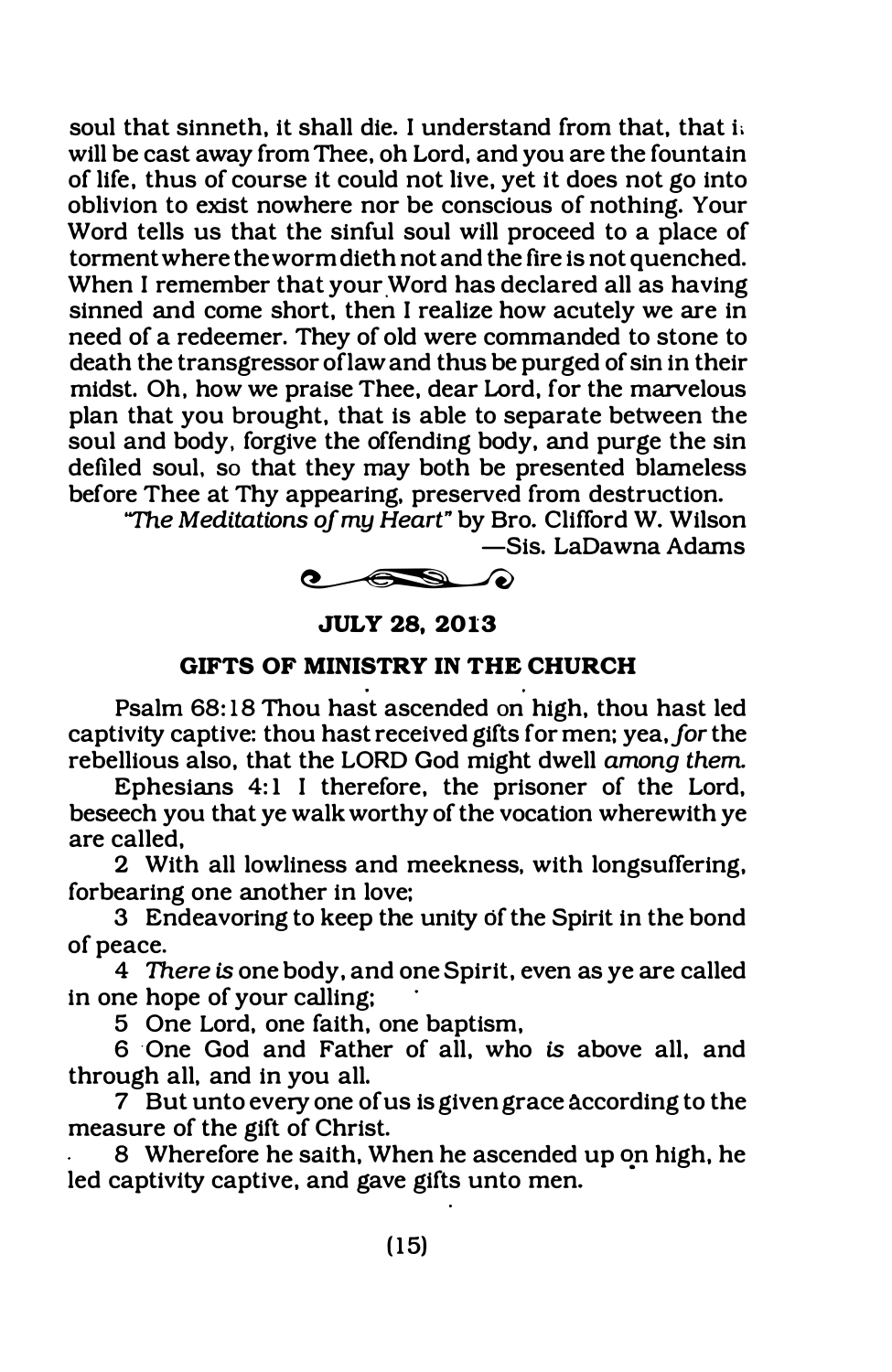9 (Now that he ascended, what is it but that he also deseended first into the lower parts of the earth?

10 He that descended is the same also that ascended up far above all heavens. that he might fill all things.)

11 And he gave some apostles; and some, prophets; and some, evangelists; and some, pastors and teachers;

12 For the perfecting of the saints, for the work of the ministry, for the edifying of the body of Christ:

13 Till we all come in the unity of the faith, and of the knowledge of the Son of God, unto a perfect man, unto the measure of the stature of the fullness of Christ.

14 That we henceforth be no more children, tossed to and fro, and carried about with every wind of doctrine, by the sleight of men, and cunning craftiness, whereby they lie in wait to deceive;

15 But speaking the truth in love, may grow up into him in all things, which is the head, even Christ:

16 From whom the whole body fitly joined together and compacted by that which every joint supplieth, according to the effectual working in the measure of every part, maketh increase of the body unto the edifying of itself in love.

MEMORY VERSE: And he gave some, apostles; and some, prophets; and some, evangelists; and some, pastors and teachers; For the perfecting of the saints, for the work of the ministry, for the edifying of the body of Christ: Ephesians  $4:11-12.$ 

CENTRAL THOUGHT: Jesus Christ was prophesied to ascend up in triumphant power to the right hand of God to direct the function and operation of His Saints in their work and service for Him. The apostle Paul speaks of the various gifts that are given by Christ to the various members of His followers for the success and well being of His cause in the earth.

# WORD DEFINITIONS

Psalm 68:18, "ascended up on high": Went up from earth to the right hand of God in the eternal heavens. "led captivity raptive": Conquered and subdued the power of satan who had captivated mankind with transgression and sin. "received gifts for men": Been given authority to bestow various gifts of workings and functions upon faithful men.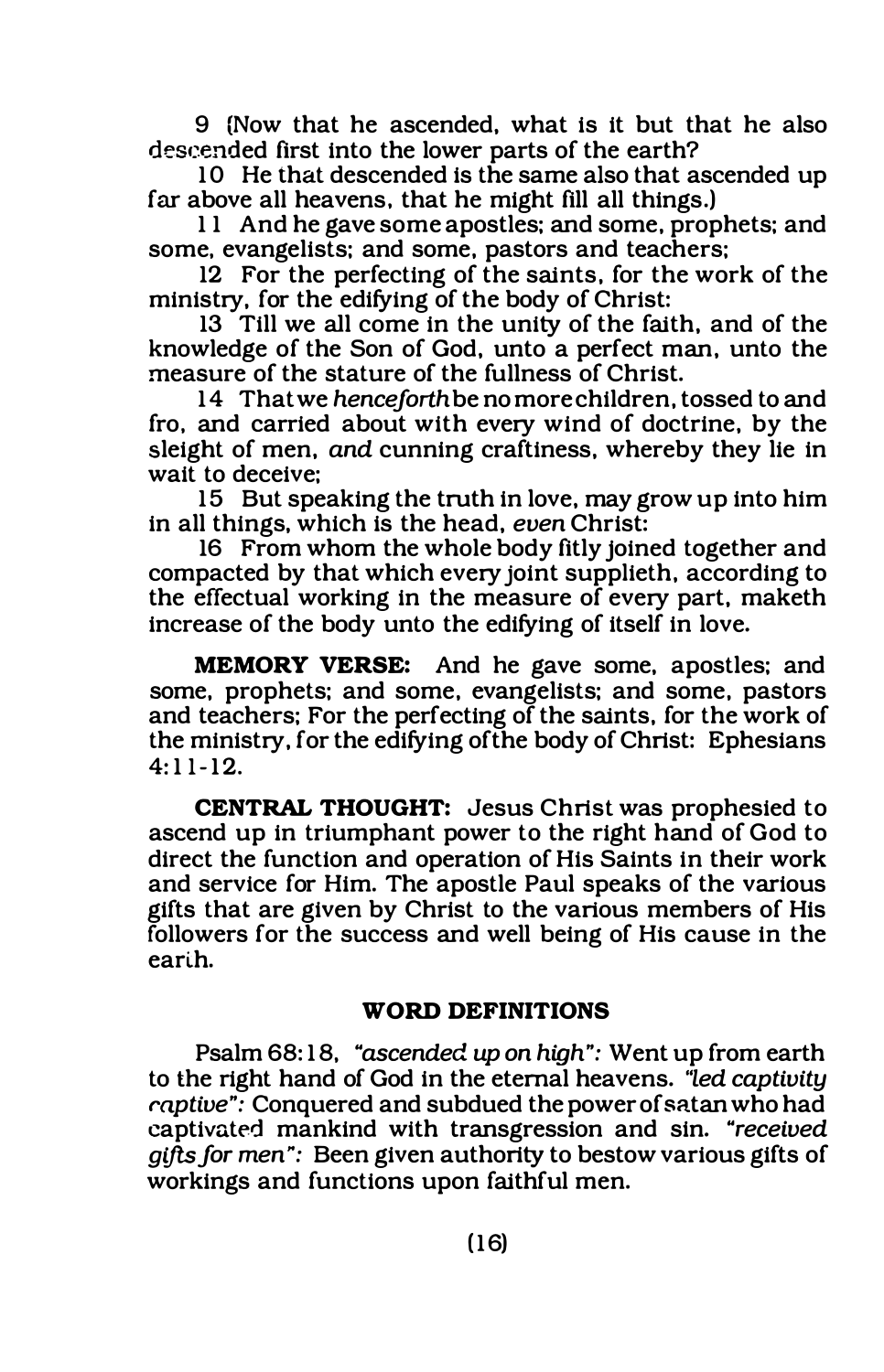Ephesians 4: 1, "prisoner of the Lord": One in prison for the cause of the gospel of the Lord Jesus Christ. "walk worthy": Live and conduct one's self appropriately and up to the right standard. "vocation": The power and position that Christ has called and invited you to fill.

Verse 2, "meekness": Gentle humility. 'jorbearing one another in love": Kindly putting up with one another.

Verse 3, "Endeavouring": Diligently seeking and trying. "keep": Preserve and maintain.

Verse 7, "every one of us": Each individual. "the measure ofthegiftofChrist": What Jesus determines personally to give.

Verse 8, "Wherefore": For this purpose.

Verse 9, "descended first into the lower parts of the earth": This means that Christ allowed Himself to be crucified and buried in the tomb.

Verse 10, "ftll all things": Reign in power and be the head over all the workings of the Church.

Verse 1 1, "apostles": Delegates. ambassadors, and commissioners. "prophets": Inspired to foretell future events. "evangelists": Those who preach and proclaim the Gospel cf Christ. "pastors": Those who shepherd and feed the souls of the children of God. "teachers": Those who instruct and give counsel from the Word of God.

Verse 12, "perfecting of the saints": The developing of believers to fullness and complete furnishing in the work of God. "edifying": Building up and adding strength.

Verse 13, "come in theunity of the faith": Be united in spirit and doctrine ofthe Word of God and the faith of Christ. "perfect man": Full grown and mature.

Verse 14, "children": Babes or infants. "sleight": Deceptive ways.

Verse 15, "grow up unto him": Develop into the likeness of Jesus.

Verse 16, "compacted": Truly and firmly united. "makelh increase": Promotes growth and development.

#### LESSON BACKGROUND

For our lesson today we draw a part of another Psalm that is attributed to be the writing of David. It is really a wonderful Psalm. Adam Clarke commented. however, that he did not know how to comment on this Psalm, and that it was the most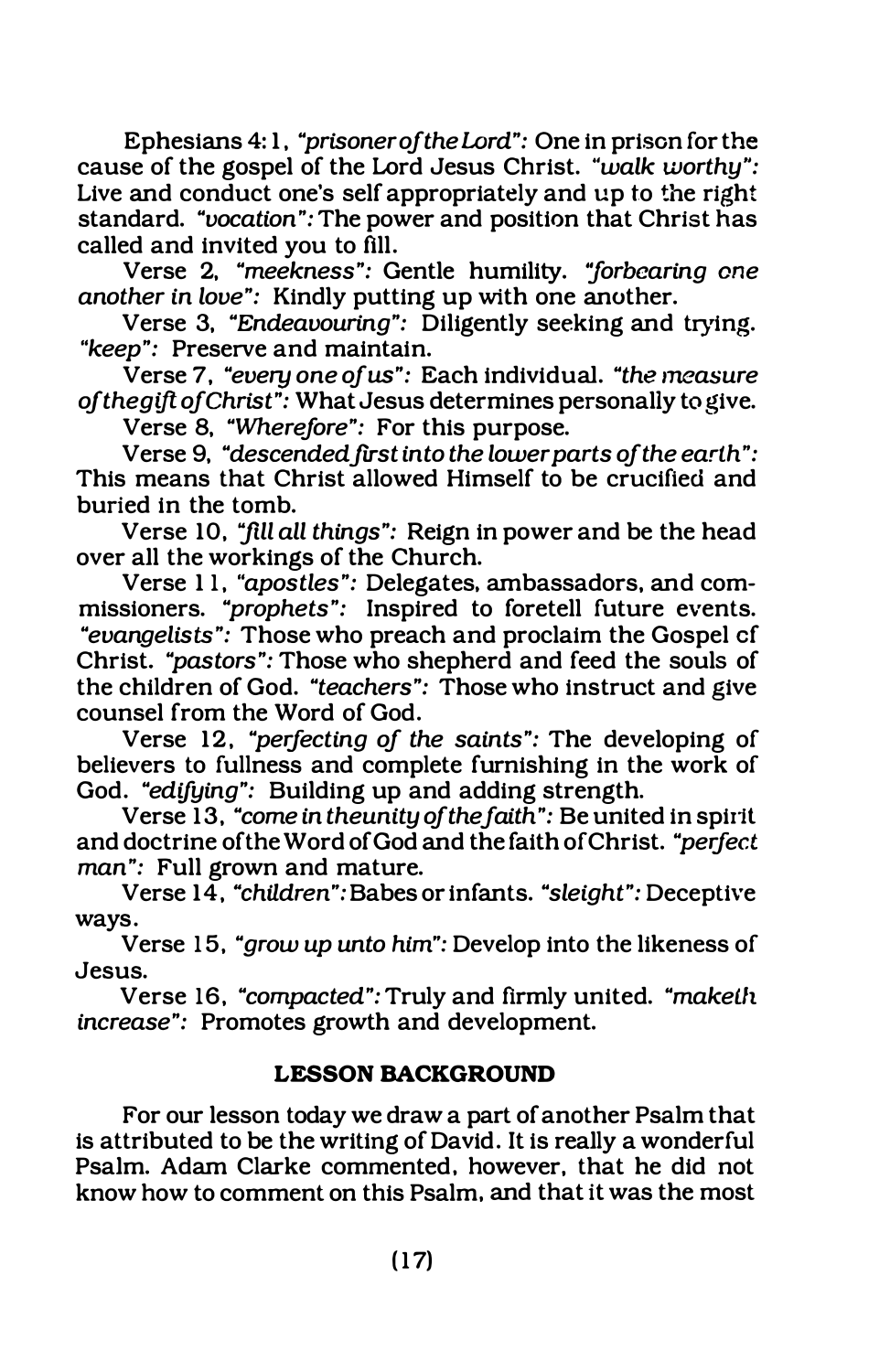difficult of all. But I have been richly blessed by this Psalm, and, seeing how the apostle Paul quotes from it, we can be assured that it was inspired of the Holy Spirit. The first part of this Psalm has some inspiring thoughts, such as verse 1 1 : "The Lord gave the word: great was the company of those that published it." But, most of all, how Paul applied it to the Church and the various gifts that Christ through the Holy Spirit has given is sufficient to accept it as a vital part of God's word.

Paul's epistle to the Ephesians has been a rich source of encouragement to our hearts through the years. It is filled with inspiring truths of Christ and the New Testament of the Gospel of eternal salvation and hope. He vividly presents Christ in the first chapter as being raised from the dead and set at God's own right hand in the heavenly places. Then in chapter 2 Paul shows how by the love and mercy of God we are quickened from the dead state of sin and raised up to sit together in heavenly places in Christ. In the 3rd chapter Paul speaks of what the gospel of Jesus has made available to mankind by His Spirit in the inner man helping us to comprehend all things.

Then, in chapter 4 Paul pictures the Church of God as the body of Christ with the various gifts and functions of His ministry bestowed on various ones. There is one body, one Spirit, one hope, one Lord, one faith, one God and Father of all. And he brings out how that grace is given to all as the Lord sees fit to measure out His grace. He brings with this the text in Psalm 68 about the gifts given to men, and labels these various gifts. So, let us take in this wonderful truth of the working of the Holy Spirit and live close to Him so that He can work His works in each one of us.

#### QUESTIONS:

1. What does Christ minister to us from the right hand of God?

2. What are the gifts that He has given to work in the Church?

3. What must we endeavor to do to be a part of this great Work?

4. What powers and influences must we be on guard against?

5. What are the two unities that we need to strive for?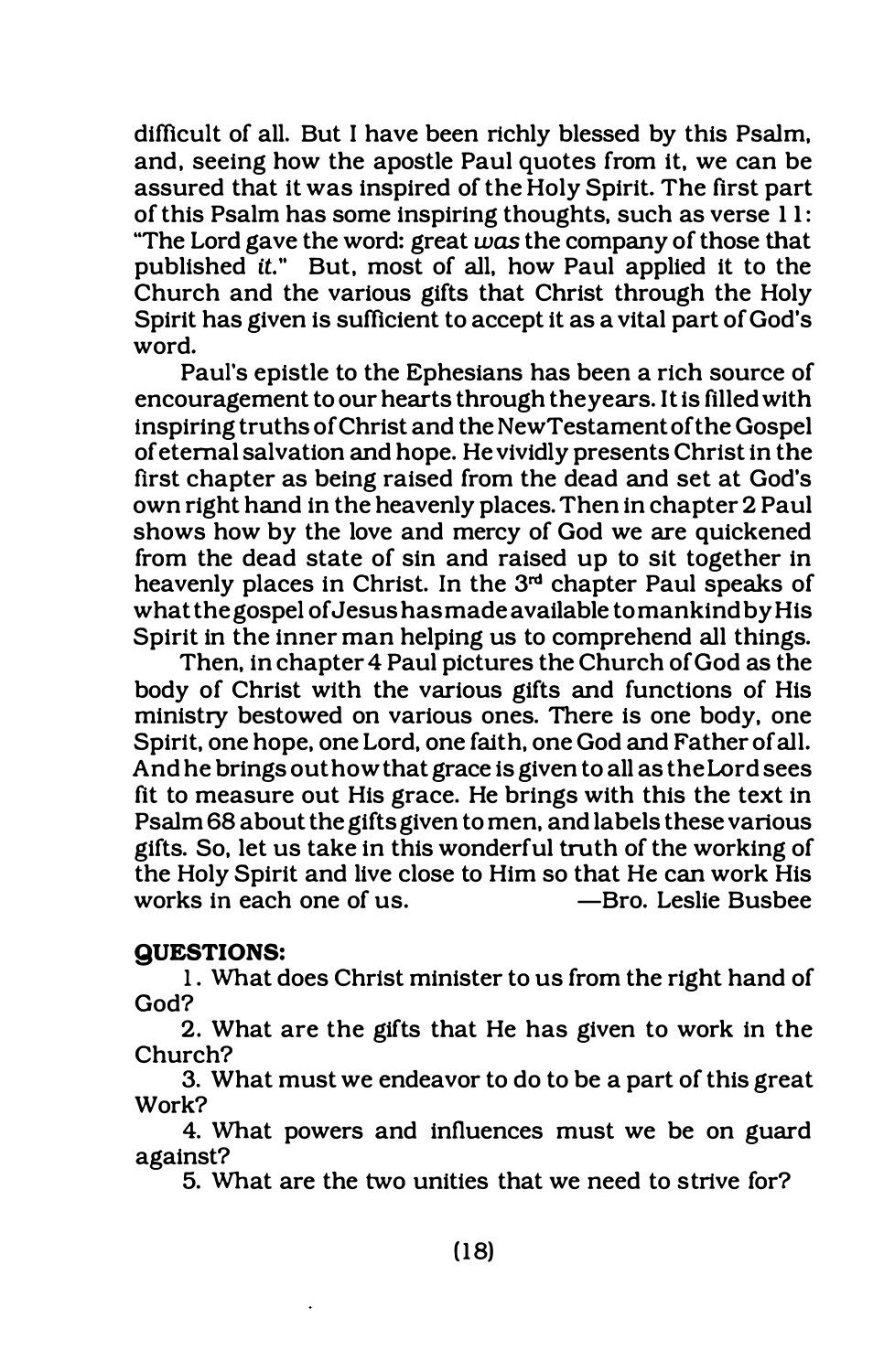# COMMENTS AND APPLICATION

In our lesson today we have wise counsel to take heed to. We must be very careful to walk and conduct ourselves in a worthy manner before others in the world and among the believers in Christ. This calls for careful behavior and godly attitude. With all lowliness and meekness and longsuffering we must bear and forbear with other Christians who are striving to follow the Lord. We must do this with an effort to hold fast to the unity of the Holy Spirit. He is calling for love, mercy, kindness, patience, and sweet attitudes of learning to properly relate to other Christians and our fellow man in general as well. It is a very strict and careful life that we must exercise ourselves with. How sad that there has been so much strife, division, and lack of real unity among the professors of faith in Jesus through the years of history! Just take a look at professed Christianity. So many churches are manifest to public view! Is that the way God planned for it to bel It is a shame and disgrace. Oh, how careful and prayerful we need to be that God will help us to be what He really wants us to bel Let us let Divine love blend fervently with all of our profession of faith in Jesus! Seek God earnestly in daily prayer for His inspiration and guidance in our hearts and lives!

-Bro. Leslie Busbee

#### FOOD FOR THOUGHT

God has a beautiful plan for His church and His people. It is His desire that His people be able to deny self and pride and let God's spirit transform them into becoming like Jesus. He wants us to have love, patience, longsuffering, and the characteristics of Jesus so that we can encourage and be a help to others, and so that we can make the way of God attractive.

God also has a special plan for each person to fulfill in His church. He made each individual with different personalities and gifts so that they can do a specific work for Him. As we submit ourselves to Him and His way, accept His will for our lives, and get a vision of what He wants us to be, then He is able to work these things out in our lives and perfect us to be beneficial and productive people in His work.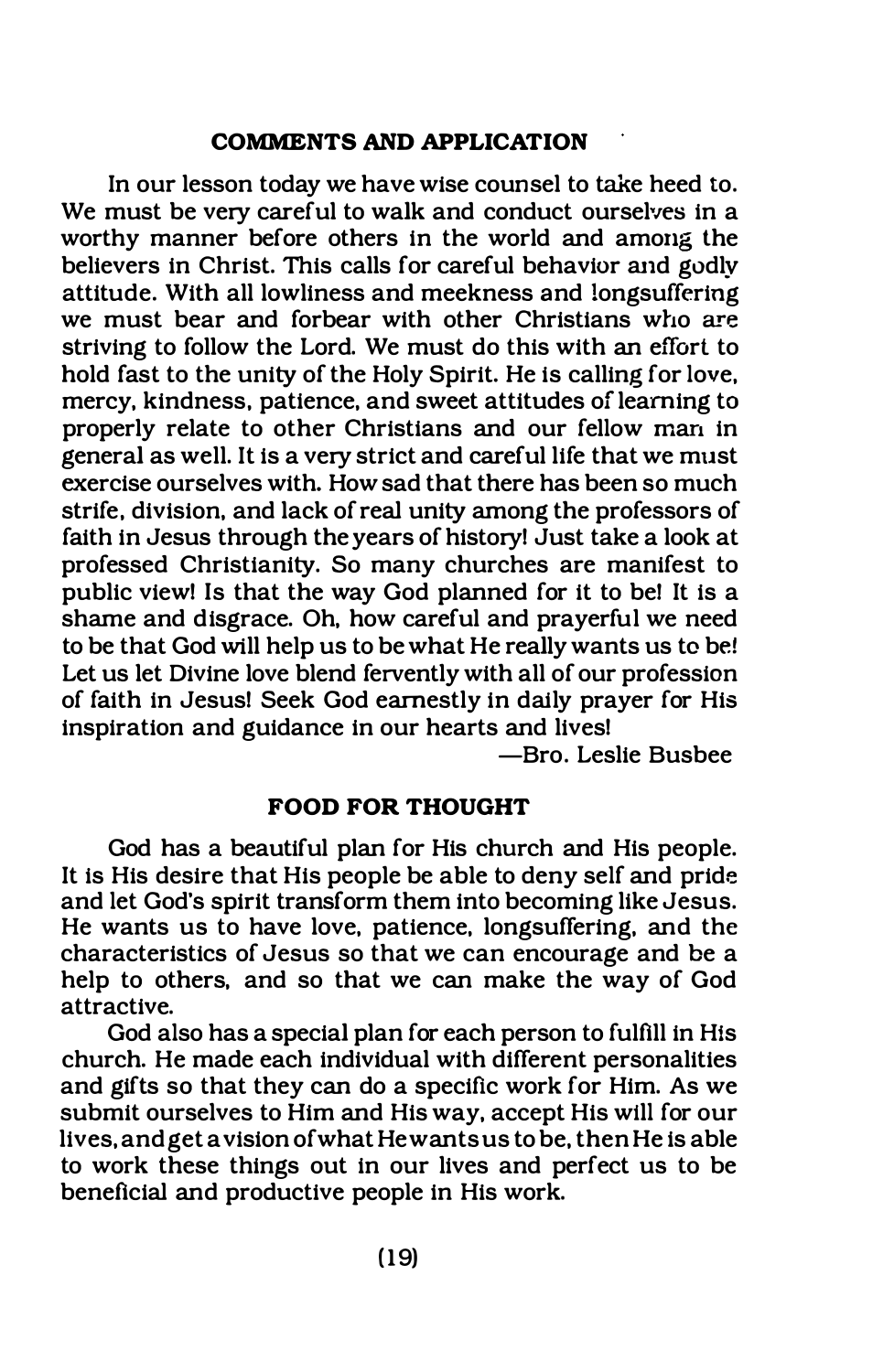Please Lord, help us to be ready and equipped for the work you have for us to do! Help us to not be a hindrance or stumbling block to anyone but to be builders in your kingdom! -Sis. Lucinda Wilson

 $\bullet \bullet \bullet$ 

AUGUST 4, 2013

# THE REIGN OF THE LORD'S ANOINTED

Psalm 72: 1 ... Give the king thy judgments, O God, and thy righteousness unto the king's son.

2 He shall judge thy people with righteousness, and thy poor with judgment.

3 The mountains shall bring peace to the people, and the little hills, by righteousness.

4 He shall judge the poor of the people, he shall save the children of the needy, and shall break in pieces the oppressor.

5 They shall fear thee as long as the sun and moon endure, throughout all generations.

6 He shall come down like rain upon the mown grass: as showers that water the earth.

7 In his days shall the righteous flourish; and abundance of peace so long as the moon endureth.

8 He shall have dominion also from sea to sea, and from the river unto the ends of the earth.

9 They that dwell in the wilderness shall bow before him: and his enemies shall lick the dust.

10 The kings of Tarshish and of the isles shall bring presents: the kings of Sheba and Seba shall offer gifts.

1 1 Yea, all kings shall fall down before him: all nations shall serve him

12 For he shall deliver the needy when he crieth; the poor also. and him that hath no helper.

13 He shall spare the poor and needy, and shall save the souls of the needy.

14 He shall redeem their soul from deceit and violence: and precious shall their blood be in his sight.

15 And he shall live, and to him shall be given of the gold of Sheba: prayer also shall be made for him continually: and daily shall he be praised.

16 There shall be an handful of com in the earth upon the top of the mountains: the fruit thereof shall shake like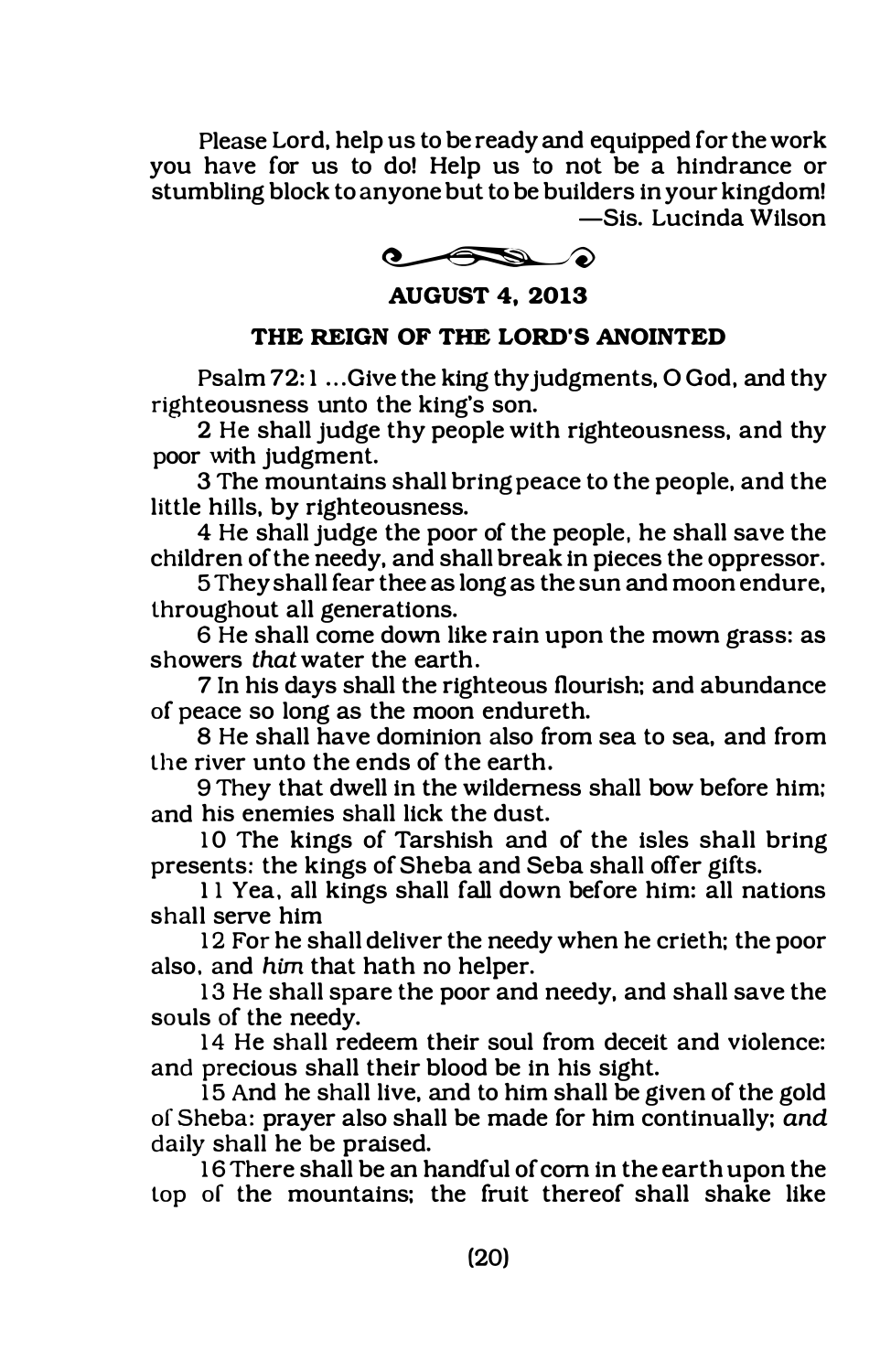Lebanon: and they of the city shall flourish like grass of the earth.

17 His name shall endure for ever: his name shall be continued as long as the sun: and men shall be blessed in him: all nations shall call him blessed.

18 Blessed be the LORD God, the God of Israel, who only doeth wondrous things.

19 And blessed be his glorious name for ever: and let the whole earth be filled with his glory; Amen. and Amen.

MEMORY VERSE: His name shall endure for ever: his name shall be continued as long as the sun: and men shall be blessed in him: all nations shall call him blessed. Psalm 72: 1 7.

CENTRAL THOUGHT: Jesus Christ. the Son of God, is the King of kings and Lord oflords. His kingdom is forever and a refuge for the poor and needy souls of mankind. Through Him we can be saved from all sin and have a blessed hope of reigning with Him forever in the world to come.

#### WORD DEFINITIONS

Psalm 72: 1. "the king": Jesus Christ, our Lord and Savior. "the king's son": All who are born from above through Him.

Verse 3, "mountains": Rulers and leaders. "little hills": People who are saved and converted to righteousness through Him.

Verse 4. "oppressor": The devil, satan.

Verse 6. "like rain": As showers: Christ's blessings of Holy Spirit comfort and inspiration upon the souls of men.

Verse 7, "flourish": Prosper and abound with grace and overcoming strength. "abundance of peace": Jesus said in John 1 4:27. "Peace I leave with you. my peace I give unto you: not as the world giveth, give I unto you. Let not your heart be troubled. neither let it be afraid."

Verse B. "dominion": Everlasting rule and authority.

Verse 9, "*wilderness*": The barren hearts of men under the dominion of sin. "enemies shalllickthedust": The souls of men under the bondage of sin will either bow in obedience to Christ for salvation or suffer eternal damnation in hell.

Verse 10, "shall bring presents and offer gifts": Just as the wise men came from the east to worship the Christ-child, as recorded in Matthew 2:1-2; so shall all who believe in Him present their bodies, hearts, and lives to Him.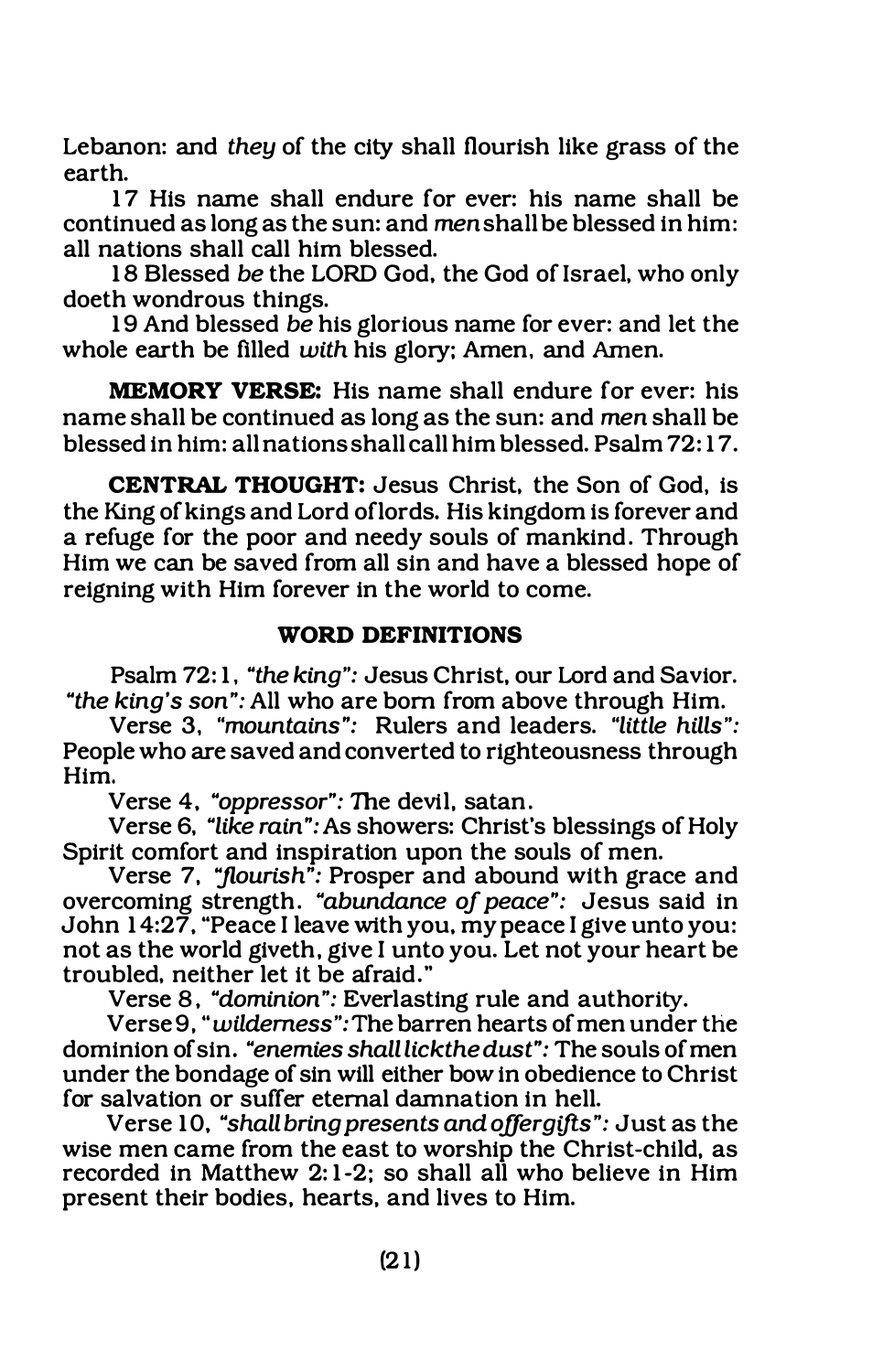Verse 11, "all kings, all nations": All mankind will have access to His grace and salvation.

Verses  $12$ ,  $13$ , "poor and needy": The humble, lowly, meek, and poor in spirit. Matthew 5:3, 5.

Verse 14, "redeem from deceit and violence": Save and deliver from transgression and ungodly lusts.

Verse 15, "gold of Sheba": The pure gold of love, faith, and obedience given from the hearts of all who sincerely believe in Him.

Verse 16, "handful of com": Abundance of the fruit of righteousness. "upon the top of the mountains": Up above this world of sin and evil. Isaiah 2:2 speaks of how "...the mountain of the Lord's house shall be established in the top of the mountains, and shall be exalted above the hills; and all nations shall flow unto it."

#### LESSON BACKGROUND

The Bible heading for this Psalm 72 says: "A Psalm for Solomon", and is generally accounted as the writing of David, and perhaps the final of his writings. As I Kings  $\tilde{I}^{st}$  and  $2^{nd}$ chapter records, David named his son Solomon to be king after his death. But through the inspiration of the Holy Spirit this wonderful Psalm is a very good prophecy of our Savior, the Lord Jesus Christ who was of the lineage of David. Jesus fulfilled the main spiritual essence of this psalm. It portrays His Kingship in a beautiful and encouraging manner. His judging, delivering, sparing, saving, and redeeming the poor and needy from deceit and violence and their blood being precious in His sight is so graciously expressed. His deliverance of our souls from the oppressor, which is satan, is clearly brought out. His dominion covering all the earth, those dwelling in the wilderness of sin, and His enemies "licking the dust" is truly fulfilled in Christ. Prayer shall be made for Him, that is, "toward Him", continually. Ever since our Lord Jesus sat down at the right hand of God in Heaven, prayers and supplications have ascended to Him from those upon earth calling upon His name and power for salvation and help. The abundance of spiritual food of the "Bread of Life" above this dark and dismal world has been the nourishing factor of spiritual health all down through the years. Those of His city, His Church, have flourished on His spiritual blessings so wonderfully. His name has continued ever since and will continue as long as the sun shines and on into the eternal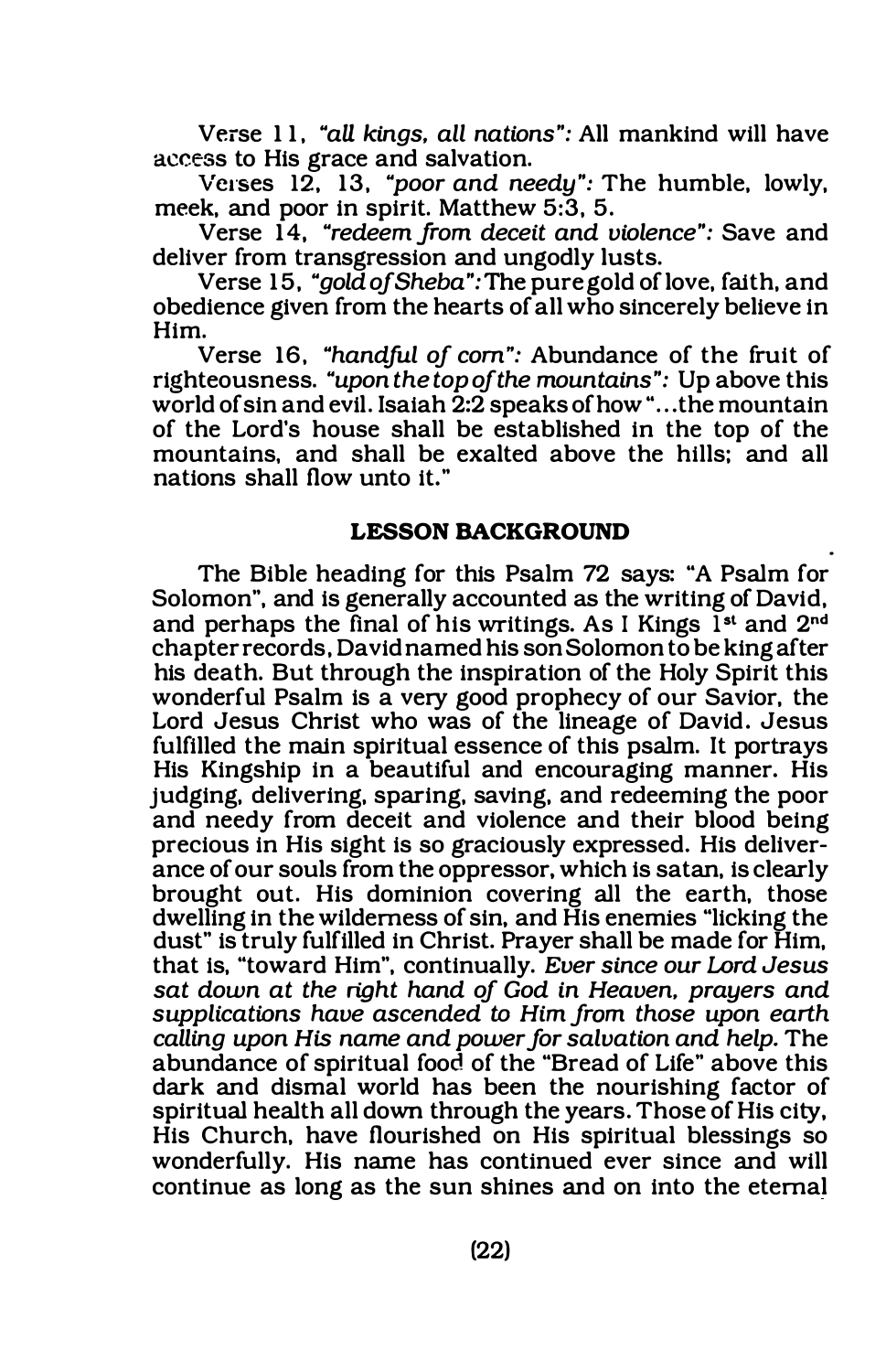world of everlasting life. All nations have been blessed in Him, and are continuing to be blessed in Him today!

How blessed and wonderful to have access to the throne of grace, to which we can boldly come and obtain mercy, and find grace to help in time of need! (Hebrews 4:16.) He is our King of kings and Lord of lords! (I Timothy 6:15.) Praise and adoration and honor be to Jesus Christ forever!

-Bro. Leslie Busbee

# QUESTIONS:

1. To whom mostly is the ministry of Christ made available to?

2. Who is the oppressor and enemy He delivers us from?

3. Who will flourish and what will be in abundance in Him?

4. What kind of gold is Christ desiring to receive?

5. How long and for what purpose will His name endure?

# COMMENTS AND APPLICATION

How wonderful is this everlasting King that reigns in eternal glory and is accessible to us poor and needy creatures in this troublesome world! Oh, what a refuge we have in Him as our intercessor before God and our Great High Priest! He came down and took upon Himself our mortal likeness and suffered death on our behalf. As Philippians 2:5- 1 1 so sweetly states: "Let this mind be in you, which was also in Christ Jesus: Who, being in the form of God, thought it not robbery to be equal with God (counted not equality with God to be held on to): But made himself of no reputation (emptied Himself), and took upon him the form of a servant, and was made in the likeness of men: And being found in fashion as a man, he humbled himself, and became obedient unto death, even the death of the cross. Wherefore God also hath highly exalted him, and given him a name which is above every name: That at the name of Jesus every knee should bow, of things in heaven, and things in earth, and things under the earth: And that every tongue should confess that Jesus Christ is Lord, to the glory of God the Father." "What a Friend we have in Jesus, all our sins and griefs to bear: what a privilege to carry everything to God in prayer!" Bro. Leslie Busbee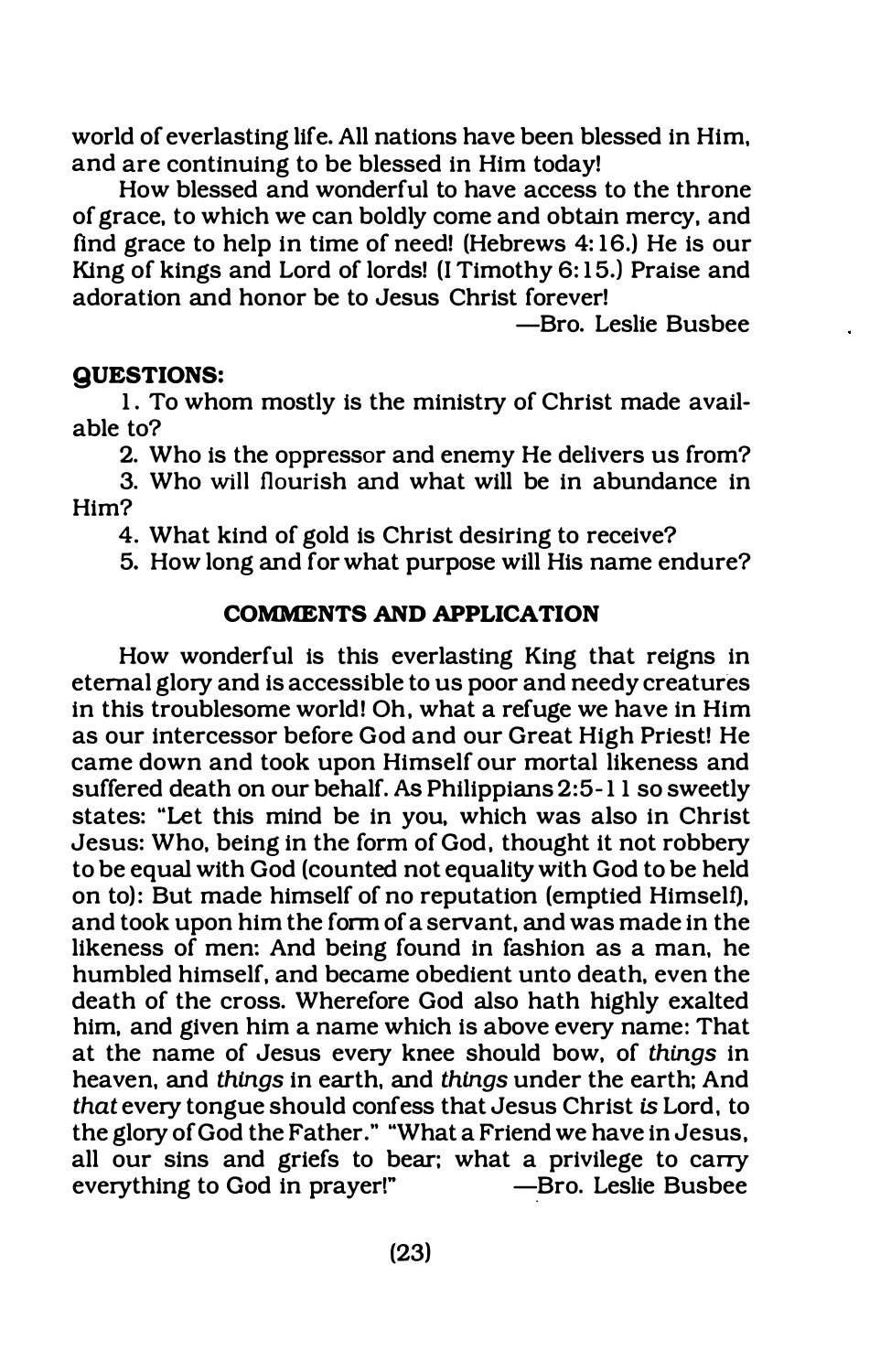"Giving thanks unto the Father, which hath made us meet to be partakers of the inheritance of the saints in light: Who hath delivered us from the power of darkness, and hath translated us into the kingdom of his dear Son:" Colossians  $1:12-13.$ 

It is a blessed privilege to be a part of the kingdom of God's dear Son, Jesus Christ. We rejoice that in the reign of God's Anointed One, His tender mercies overshadow all the members of His righteous kingdom. Nothing touches our lives but what He is watching and permits. His eye is on those who are poor and needy and His hand is against those who would oppress and destroy His trusting children. We praise God for His goodness unto the children of men.

"When lost in the darkness of sin and despair, sore cankered in heart by the sin that was there. Lo, Jesus then found me and gave me release, He lifted me up to the plane of His peace." Much of our praise to God's dear Son is expressed through song. We sing about Him for all of His goodness and for all of the lovely things He has done by saving our lost souls from the clutches of satan. Songs like, He Lifted Me Out and Jesus Paid it All express gratitude for deliverance and for paying the price for our redemption. Peace and joy are happy emotions that we feel because of Him and they are enjoyed in a precious way while we sing and tell the story of His love.

His holiness and power are virtues we extol in praise and worship. Truly, the Anointed One has touched the life of every child of God in a beneficial way giving hope and bright anticipation for the good things He has in store for His people. Blessed be the name of the Lord! —Bro. Willie E. Murphey



AUGUST 11, 2013

#### REMEMBERING GOD'S WORKINGS IN AGES PAST

Psalm 77:1 ... I cried unto God with my voice, even unto God with my voice: and he gave ear unto me.

2 In the day of my trouble I sought the Lord: my sore ran in the night, and ceased not: my soul refused to be comforted.

3 I remembered God, and was troubled: I complained, and my spirit was overwhelmed. Selah.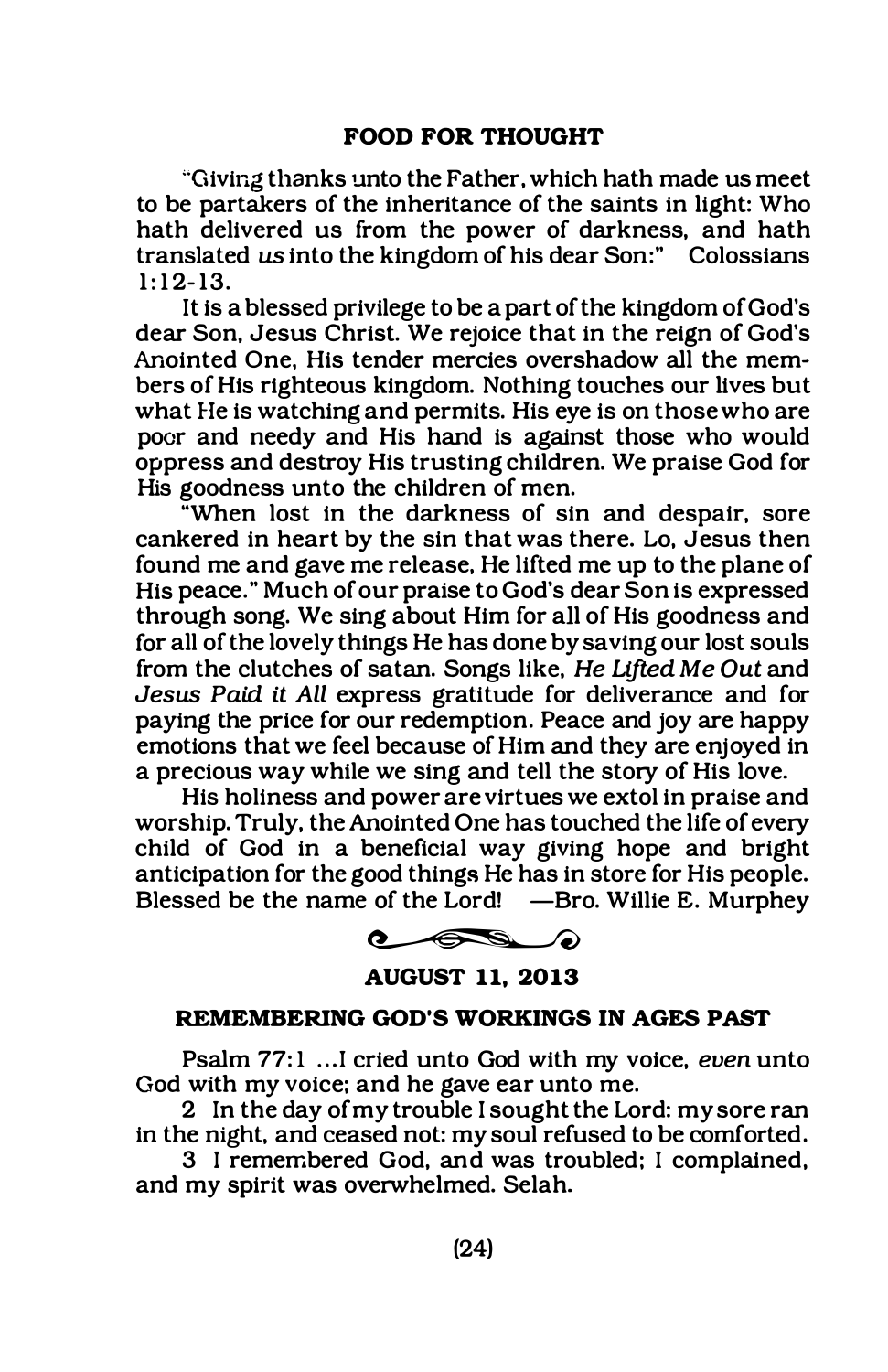4 Thou holdest mine eyes waking: I am so troubled that I cannot speak.

5 I have considered the days of old, the years of ancient times.

6 I call to remembrance my song in the night: I cornmune with mine own heart: and my spirit made diligent search.

7 Will the Lord cast off for ever? And will he be favourable no more?

8 Is his mercy clean gone for ever? Doth his promise fail forevermore?

9 Hath God forgotten to be gracious? Hath he in anger shut up his tender mercies? Selah.

 $10<sup>-</sup>$  And I said, This is my infirmity: but I will remember the years of the right hand of the most High.

11 I will remember the works of the LORD: surely I will remember thy wonders of old.

12 I will meditate also of all thy work, and talk of thy doings.

13 Thy way, 0 God, is in the sanctuary: who is so great a God as our God?

14 Thou art the God that doest wonders: thou hast declared thy strength among the people.

15 Thou hast with thine arm redeemed thy people, the sons of Jacob and Joseph. Selah.

16 Thewaters saw thee, O God, the waters saw thee: they were afraid: the depths also were troubled.

17 The clouds poured out water: the skies sent out a sound: thine arrows also went abroad.

18 The voice of thy thunder was in the heaven: the lightnings lightened the world: the earth trembled and shook.

19 Thy way is in the sea, and thy path in the great waters, and thy footsteps are not known.

20 Thou leddest thy people like a flock by the hand of Moses and Aaron.

MEMORY VERSE: I will remember the works of the LORD: surely I will remember thy wonders of old. I will meditate also of all thy work, and talk of thy doings. Psalm  $77:11-12.$ 

CENTRAL THOUGHT: In times of distress and adversity when all seems dark and hopeless, we must call to remembrance how God created the world in the beginning by His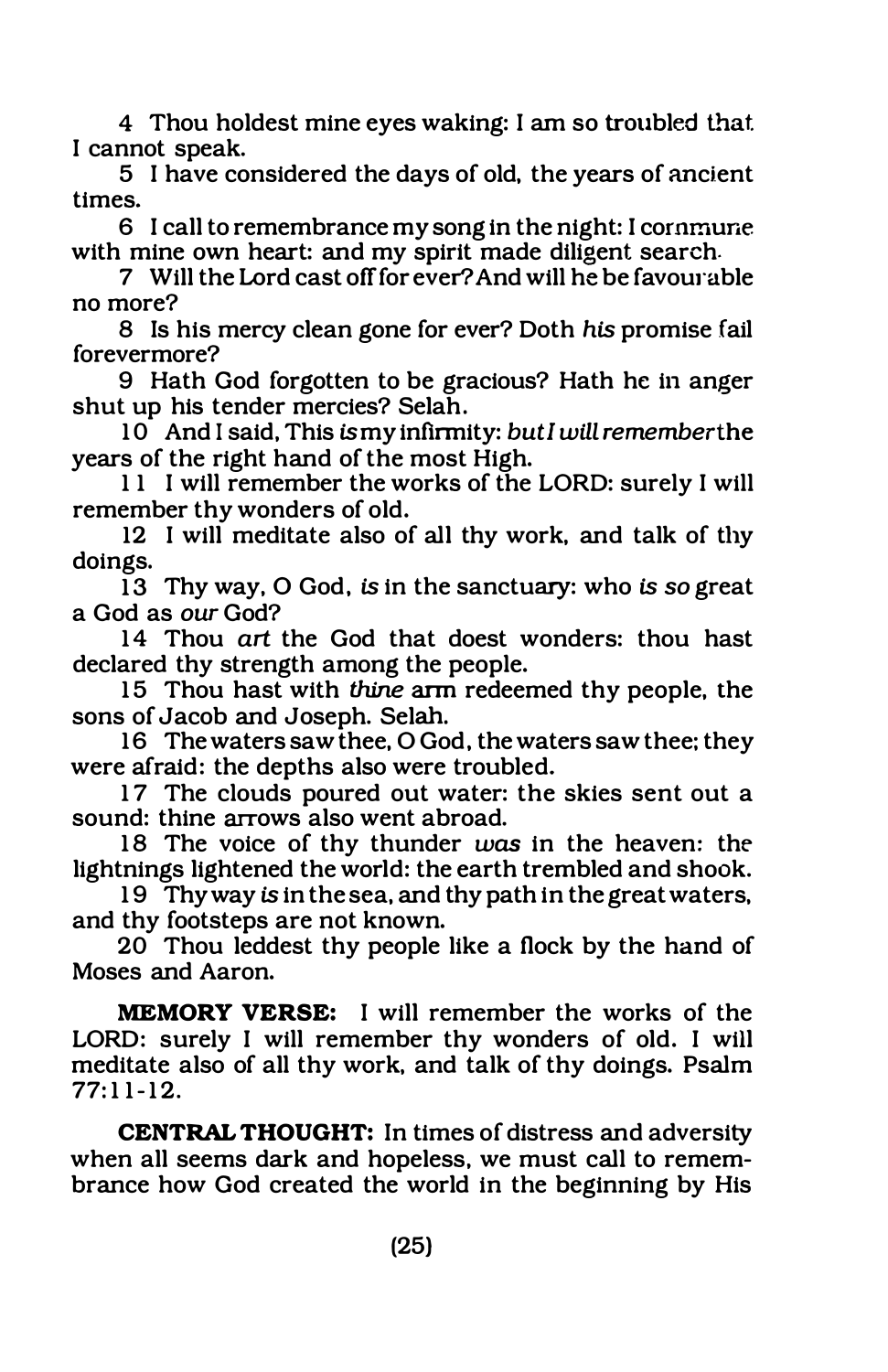Word of power, and how He has worked and helped His people down through ages of history, and that He is still able to bless and help all who call upon Him with all their hearts.

# WORD DEFINITIONS

Psalm 77:2, "my sore ran in the night":The Hebrew words' meaning: My hand was stretched out through the night in prayer to God. "and ceased not": Did not grow weary or numb.

Verse 3, "complained": Pondered and thought deeply about. "overwhelmed": Fainted in sorrow. "Selah": Pause for thought and meditation.

Verse 4, "holdest mine eyes": Kept me watching, not able to sleep.

Verse 5, "considered" :Thought deeply and seriously about. "ancient times": God's workings in times of long ago.

Verse 6, "commune with mine own heart": Meditate, think about, and consider the state and condition of my soul. "made diligent search": Really faced up to the truth of myself.

Verse 7. "Will the Lord cast off for ever?": Is there any hope of His help and mercy? This is the writer's wonder and troubled thoughts in verses 7 to 9.

Verse 9, "gracious": Kind and favorable.

Verse 10, "This is my infirmity": This is my troubled state or condition.

Verse 11, "I will remember": I will call to mind and not forget. "thy wonders of old": How God helped so many in times past.

Verse 12, "meditate": Give earnest thought and study about. "thy work and talk of thy doings": Make mention verbally so others will hear of His creation and blessings in the past.

Verse 13, "Thy way is in the sanctuary": Thy loving and kind ways of goodness is portrayed in the law of Moses and the worship system Thou hast bestowed on him and the children of Israel.

Verse 14, "theGod thatdoest wonders":The greatwonders done for Israel in times past. "declared thy strength": Manifested thy great power.

Verse 16, "the waters saw thee, O God: the depths also were troubled": In the creation God parted the waters by a firmament (or opening), (Genesis 1 :6-7} and opened up the Red Sea for the children of lsrael to pass through on dry land.  $(Exodus 14:21-22)$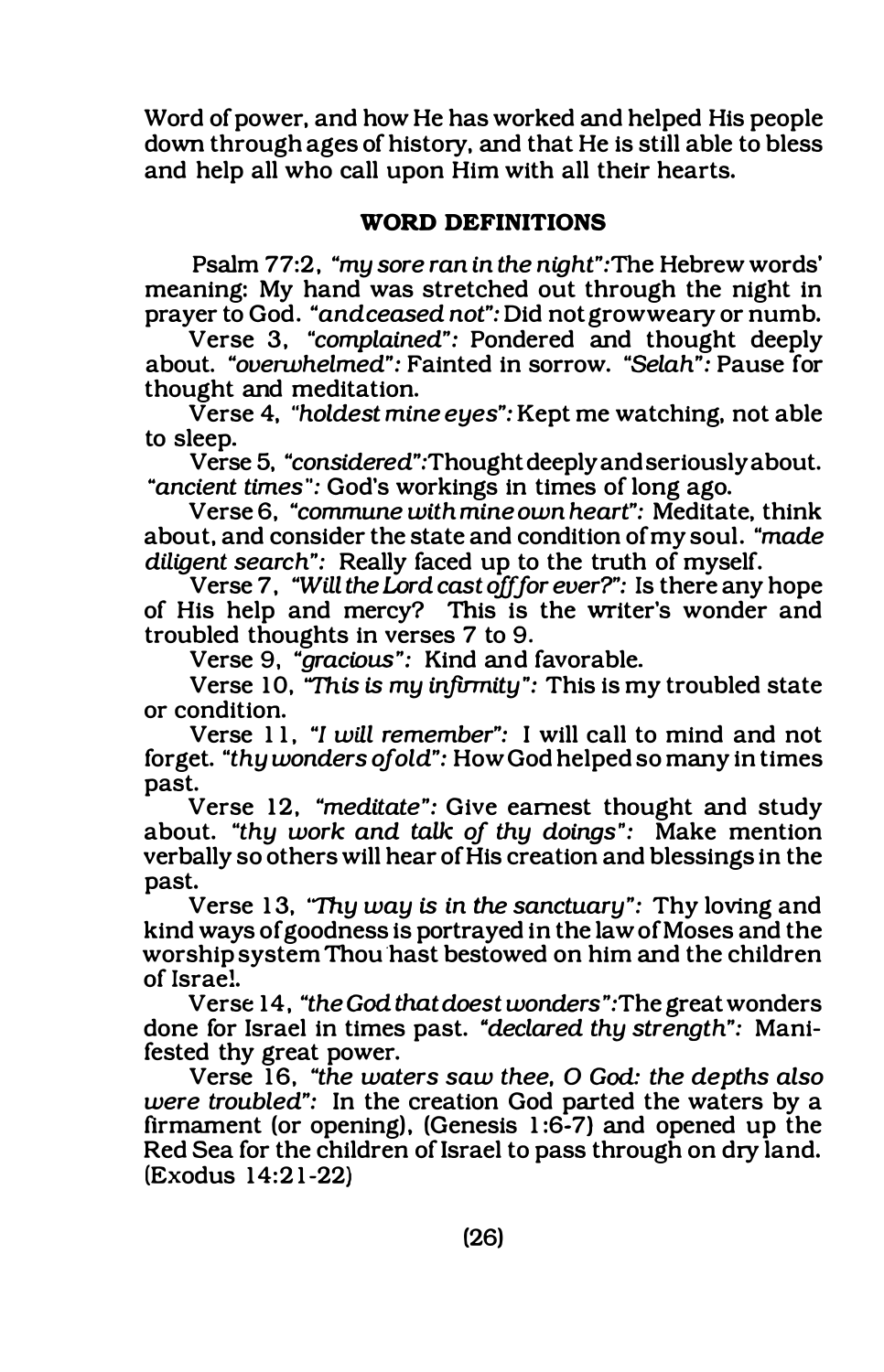Verse 17, "clouds poured out water": Rain comes from the clouds. thunder sounds and the lightning flashes across the skies.

Verse 19. "Thy way is in the sea": The way for Israel to pass went through the depths of the Red Sea. *Thy footsteps* are not known": Thy ways are beyond the comprehension of man.

#### LESSON BACKGROUND

Jeduthun and Asaph to whom this Psalm is attributed were active singers in the time of David. and according to Adam Clarke. there was a person named Asaph in the time of the captivity at Babylon. But. whoever these people were. there is portrayed in this Psalm 77 a valuable and beneficial disposition of heart and attitude that is for us today to consider.

The writer starts out speaking of the day of his troubles overwhelming him and how he complained and remembered God's blessings in past times of the history of Israel. He pressed against his infirmities and sorrows to see and consider how God worked with Israel in their deliverance from bondage in Egypt. This is a very wise and helpful state of mind and purpose to have today. We have the Holy Bible as a great history of God's great workings and blessings upon mankind. beginning from the great and wonderful story of His creation ofthe universe and all down through the ages. The troubles of life weigh down heavily upon us frail human creatures, and God wants us to look away from adversity and discouragement to behold His goodness in ages past and that He is still the great. wise. and all-caring God that He was before. Yes. it may seem that God has cast us off forever and that He has forgotten to be gracious. But it has proven over and over and we must reckon it so. that God will bless and help all who call upon Him with a sincere and humble heart.

It is wise to call to remembrance His wonders of old. We have found to the delight of our soul great encouragement studying and meditating on the wonders of His creative power in bringing forth the heavens and the glorious light of the sun, moon. and stars. Then reading about how God worked in the past for Abraham and his posterity clear on down through the history of Israel and on up to the coming of Christ Jesus, our Savior. we find so much wonderful assurance of His good and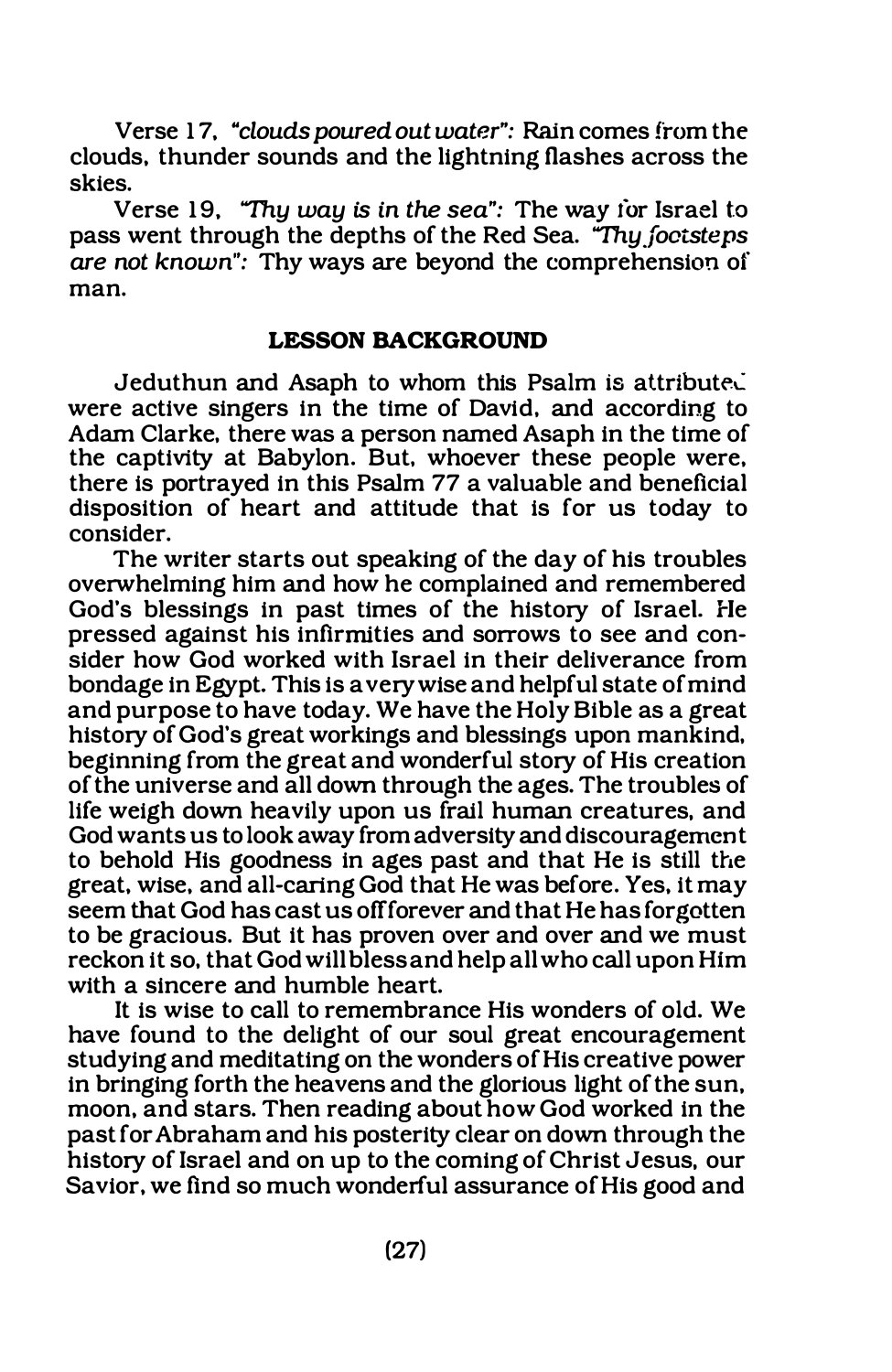faithfulness for us today. May we do as the writer: remember the works of the LORD and His wonders of old. His way will often lead us through the seas of sorrow and difficulty, but He will always make a way for us to go through safely.

-Bro. Leslie Busbee

#### QUESTIONS:

1. Why is it good to seek the Lord in times of trouble?

2. What Bible events do we have that will comfort and· inspire us?

3. How can we be assured that God will not cast us off?

4. What are some of the ways God has helped in times past?

5. What are the things we should meditate on and talk about?

#### COMMENTS AND APPLICATION

"Jesus Christ, the same yesterday, and to day, and for ever." Hebrews 13:8. And we can say the very same with great comfort and assurance that the Almighty God, who created the world and all things therein, is still the same wonderful God that He was to humanity in the ages past. What a wonderful privilege we have to look up to Him and daily pray and give Him thanks and praise for His wonderful blessings and help. But we must exercise confidence and trust in His goodness and great power and loving kindness and good will to us. We must not look at conditions and how things appear. We must glorify Him as the great Almighty Creator and be positive in our confidence in His goodness toward us. From the beginning of the world He has manifested His love and mercy and goodness to mankind. And with His Son, our Lord Jesus Christ. at His right hand in the Heavens above, we have unfailing hope and confidence that He will care for us and help us through these fleeting mortal years we are passing through. -Bro. Leslie Busbee

#### FOOD FOR THOUGHT

What phrase is repeated three times in our Scripture passage? "I will remember. "This is key to working through our afflictions and trials to victory. First of all, we need to acquaint ourselves, especially if we are newly come to the faith, with the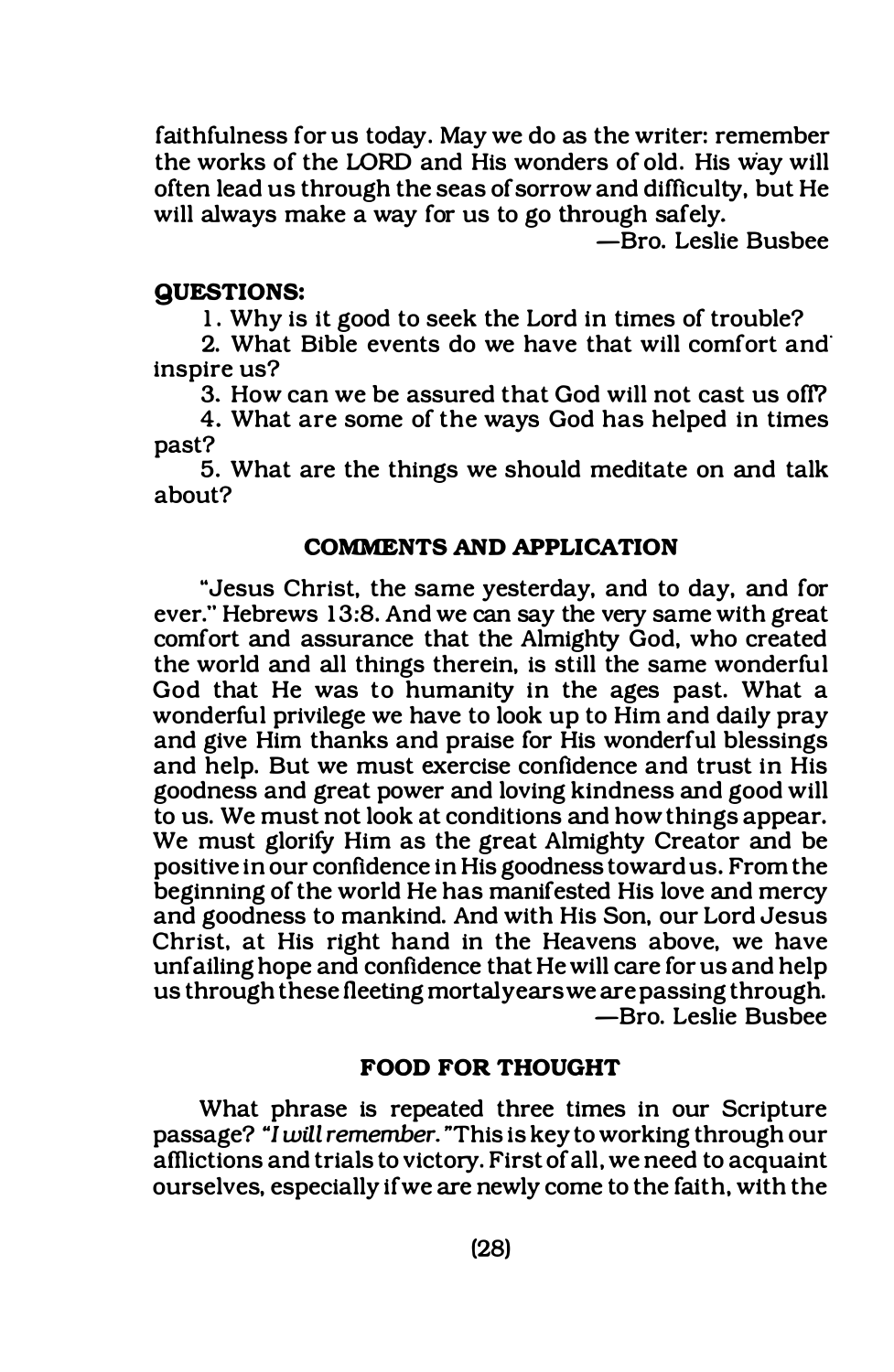many stories in history of God's miraculous workings, building a strong and secure foundation for our faith. Besides the Bible stories, there are wonderful books written down through the years by saints who have proven God true in many difficult circumstances. Martyrs' Mirror, Fox's Book of Martyrs, Touching Incidents and. Remarkable Answers to Prayer, Divine Physical Healing, and Living Faith. are just a few examples to start with.

"I call to remembrance my song in the night." Many Saints keep a personal or family journal, recording daily or weekly needs and burdens brought before the Lord, Scriptures or songs the Lord gives during the trial, and praises for the many answers to prayer. I've seen individuals who were going through a "new" series of trials, who found great encouragement by reading their diary from previous years. A "short" way to remind ourselves, when God inspires a portion of Scripture to us during a battle, is to note the date and incident in the margin of the page of that particular verse.

It is important to give public testimony to what God is doing in our lives. Not only is it good personal spiritual exercise, but it also strengthens the faith of our brothers and sisters. We can learn from each others' experiences both how to avoid pitfalls and take hold of God's answers and solutions. We can help each other *remember*. —Sis. Angela Gellenbeck



# AUGUST 18, 2013

#### MOUNT ZION, THE NEW JERUSALEM

Psalm 48:1 ... Great is the LORD, and greatly to be praised in the city of our God, in the mountain of his holiness.

2 Beautiful for situation, the joy of the whole earth, is mount Zion, on the sides of the north, the city of the great King.

3 God is known in her palaces for a refuge.

8 As we have heard, so have we seen in the city of the LORD of hosts, in the city of our God: God will establish it for ever. Selah.

9 We have thought of thy lovingkindness, 0 God, in the midst of thy temple.

10 According to thy name, 0 God, so is thy praise unto the ends of the earth: thy right hand is full of righteousness.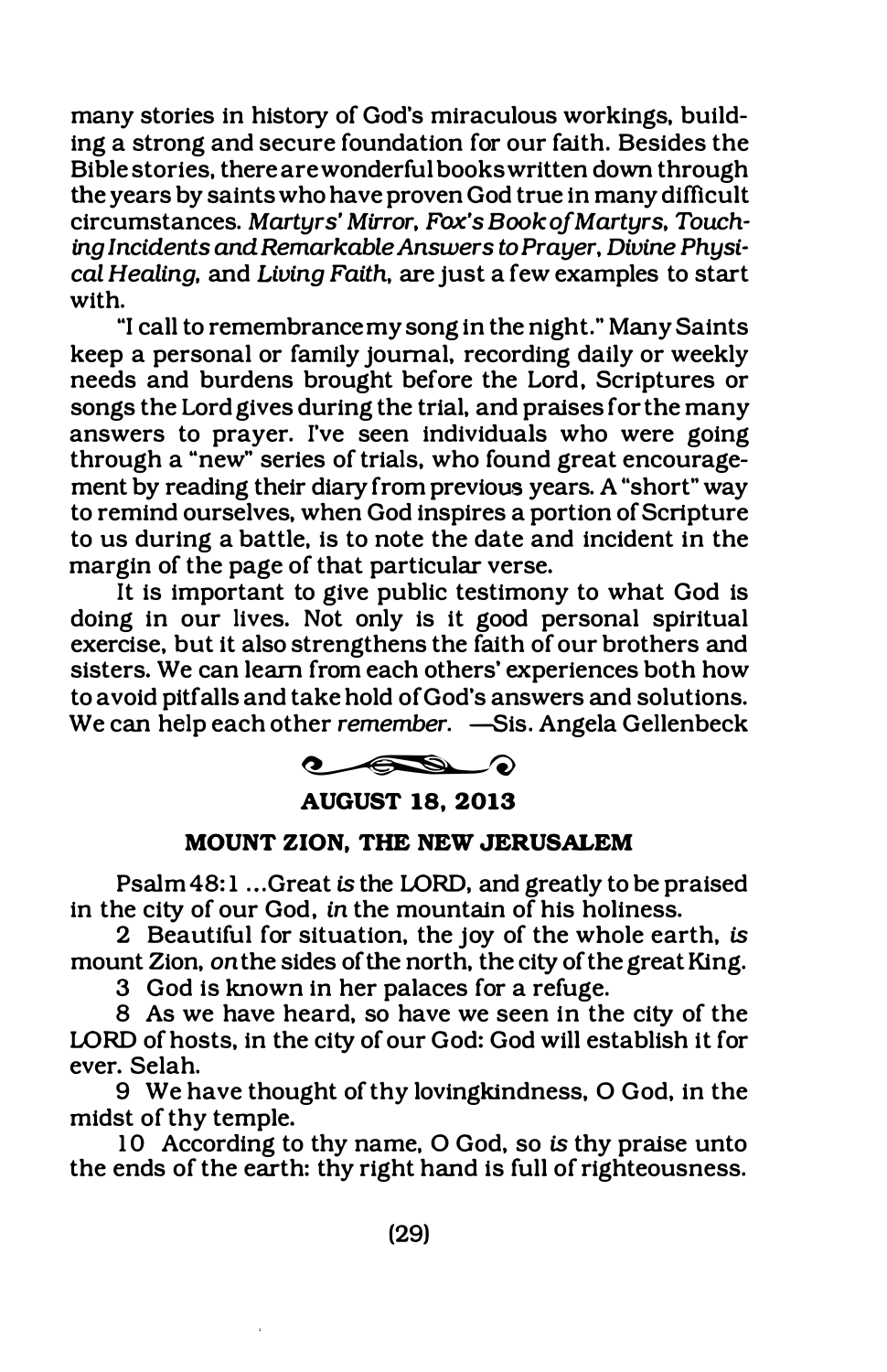11 Let mount Zion rejoice, let the daughters of Judah be glad. because of thy judgments.

12 Walk about Zion, and go round about her: tell the towers thereof.

13 Mark ye well her bulwarks. consider her palaces; that ye may tell it to the generation following.

14 For this God is our God for ever and ever: he will be our guide even unto death.

Psalm 87:1 ... His foundation is in the holy mountains.

2 The LORD loveth the gates of Zion more than all the dwellings of Jacob.

3 Glorious things are spoken of thee. 0 city of God. Selah.

5 And of Zion it shall be said, This and that man was born in her: and the highest himself shall establish her.

6 The LORD shall count, when he writeth up the people. that this man was born there. Selah.

7 ...All my springs are in thee.

Galatians 4:26 But Jerusalem which is above is free. which is the mother of us all.

27 For it is written, Rejoice. thou barren that bearest not; break forth and cry. thou that travailest not: for the desolate hath many more children than she which hath an husband.

Hebrews 12:22 But ye are come unto mount Sion, and unto the city of the living God, the heavenly Jerusalem. and to an innumerable company of angels.

23 To the general assembly and church of the firstborn. which are written in heaven. and to God the Judge of all, and to the spirits of just men made perfect.

MEMORY VERSE: Him that overcometh will I make a pillar in the temple of my God. and he shall go no more out: and I will write upon him the name of my God, and the name of the city of my God, which is new Jerusalem, which cometh down out of heaven from my God: and I will write upon him my new name. Revelation 3: 12.

CENTRAL THOUGHT: The Zion and Jerusalem of old are not the true city of God. What is spoken in the Old Testament in our lesson of Zion is a prophecy pointing to the New Jerusalem in the New Testament. And this is the Church of God that Jesus founded upon the Rock of Himself and His truth. We enter this New Jerusalem by being born from above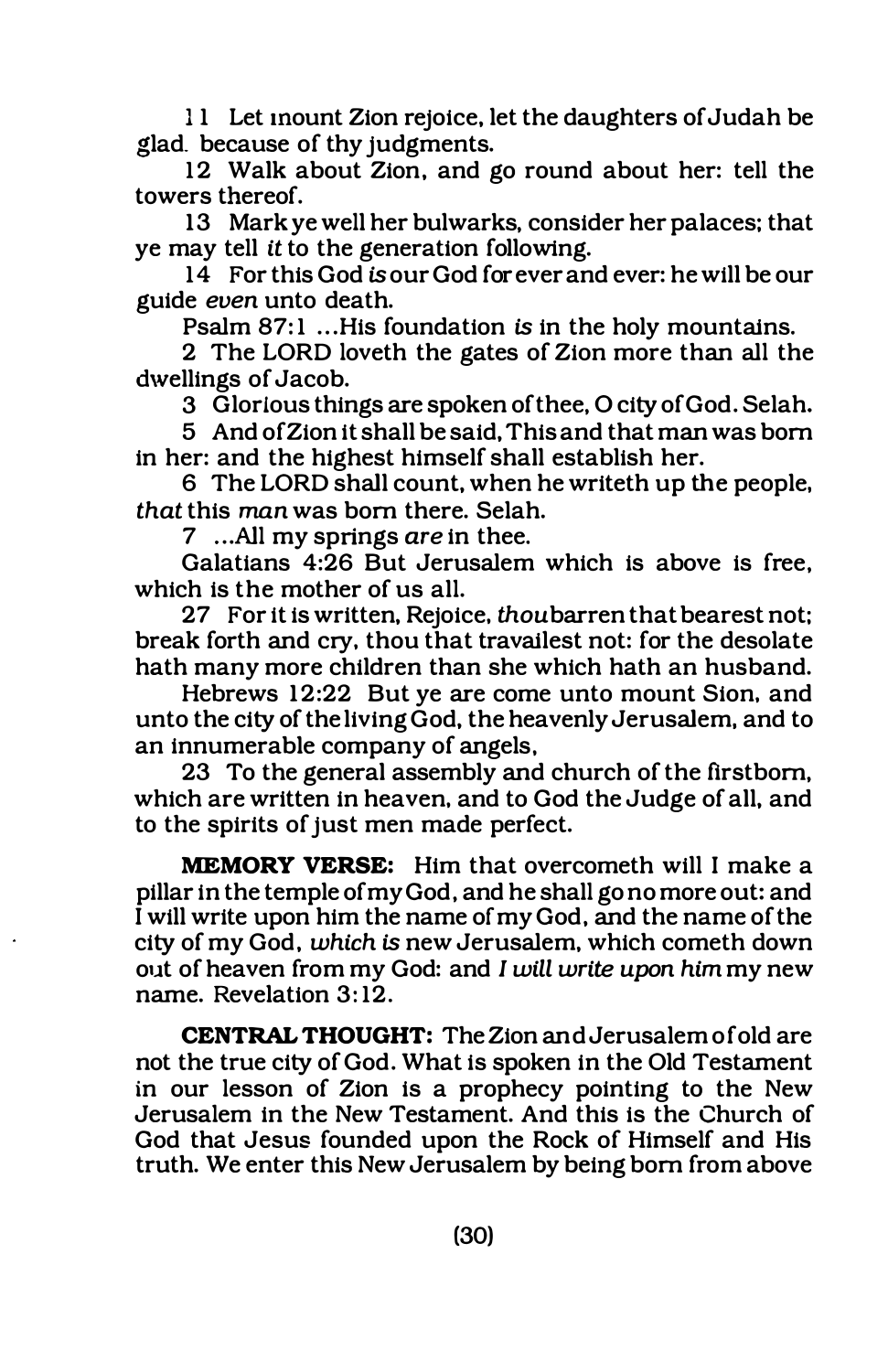by the Holy Spirit and the Word of God. And all who are truly inhabitants of this holy Mount Zion live and walk holy before God always and are faithful till death.

# WORD DEFINITIONS

Psalm 48:2, "Beautiful for situation": Lovely and shining on high, situated on a mountain of holiness above this world of sin and darkness. "the joy of the whole earth": The true delight for all humanity to enjoy. "Zion": The word "Zion" is from the Hebrew word "tsee-yone" and is defined as meaning conspicuous, eminent and glittering from afar. This relates with how God's holy Saints are in their godly faithful lives to Him.

Verse 3, "refuge": Shelter; place of safety and hope.

Verse 8, "establish it for ever": Build it on the Rock Christ Jesus.

Verse 9, "thought of thy lovingkindness": Pondered, meditated, studied, and embraced thy merciful love and goodness.

"in the midst of thy temple": In the very center of thy presence.<br>Verse 10. "accordina to thu name": As thy name is. "so Verse 10, "according to thy name": As thy name is, is thy praise": So will be thy honor and glory. "unto the ends of the earth": Wherever man is found.

Verse 12, "Walk about Zion": Explore and survey the beautiful City of God. "tell the towers thereof": Count up and remember her outstanding blessed benefits. "mark ye well": Set your heart upon and never forget. "her bulwarks": Her steadfast defenses.

Psalm 87:1, "His foundation": The solid basis of God's overwhelming truth. "in the holy mountains": In His purity, honor, and strength.

Verse 2, "The LORD loveth the gates of Zion": The LORD God has great joy and is well pleased in the holy standards of His Church. "dwellings of Jacob": The tents used by Abraham and his offspring in Caanan land.

Verse 3, "Glorious things": Rich, weighty, and honorable truths. "city of God": The people who truly love and worship God Almighty.

Verse 5, 'This and that man was born in her": This is referring to the spiritual birth of the Holy Spirit that Jesus spoke of in John 3:3.

Verse 6, "my springs": Source of happiness and satisfaction.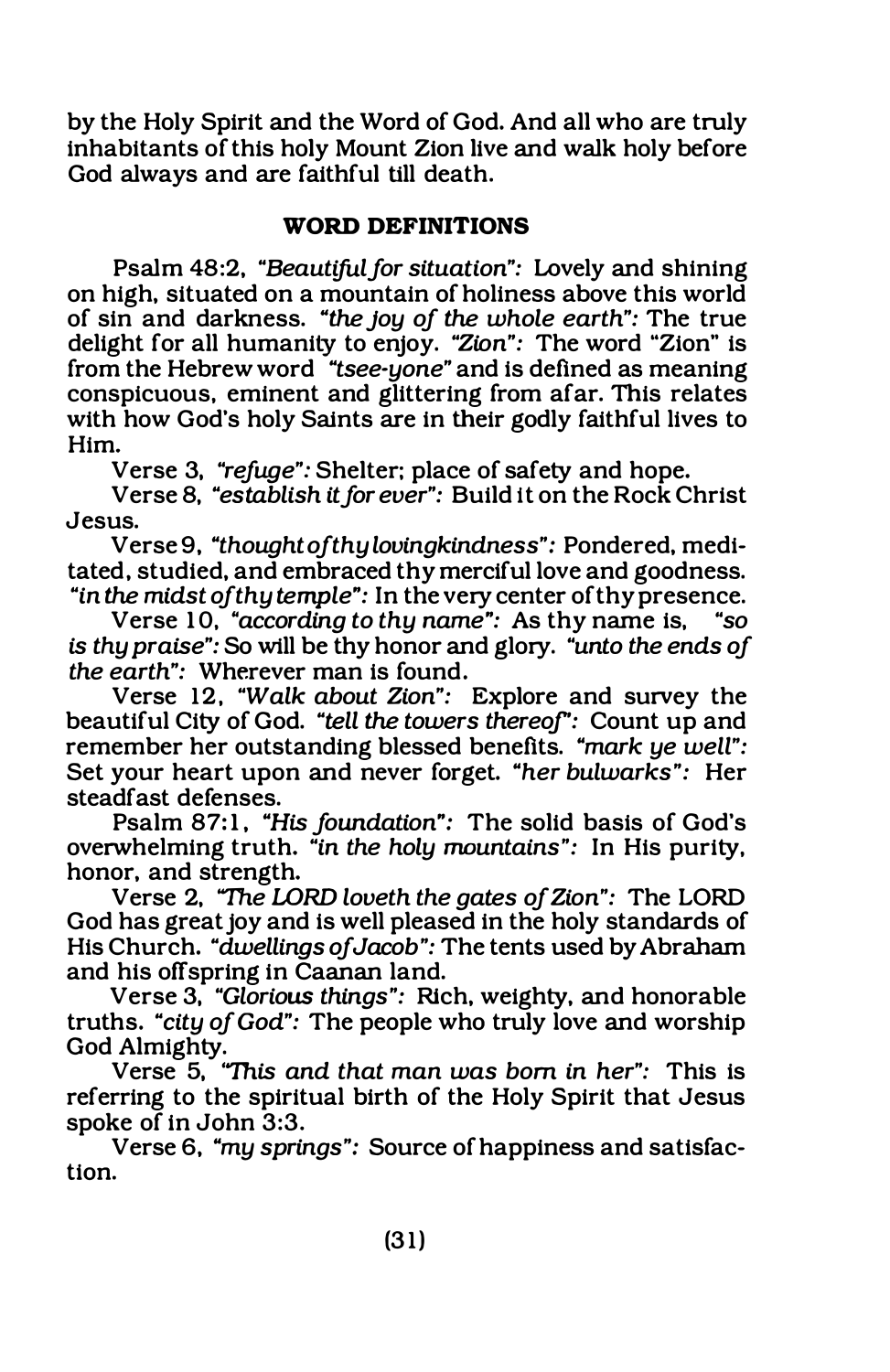Galatians 4:26, "Jerusalem which is above": Spiritual Jerusalem made up of all who are born of the Spirit of God in Christ Jesus.

#### LESSON BACKGROUND

In our lesson today we are putting forth the truth of what the real true Jerusalem and Mount Zion that God owns and blesses as His people and true Church is in this world. David captured the city of Jerusalem and chose the hill of Zion for his dwelling. Now the name of Zion was brought forward to the New Testament, where it was spelled as "Sion". Isaiah 28: 16 is a prophecy of Zion quoted in Romans 9:33 and I Peter 2:6. So we can see that Zion and Jerusalem are the same in the New Testament, referring to the Church that Jesus built. The Holy Spirit inspired these scriptures in our lesson and others about Zion and Jerusalem. In our text in Galatians 4:26 and 27 Paul spoke of Jerusalem which is above as our spiritual mother, and quotes from Isaiah 54:1. Isaiah mentions Zion and Jerusalem several times in prophecy of the New Testament Church. We can see how the Old Testament prophecies are fulfilled in the great spiritual truths and blessings brought out in the New Testament. What is said in the Old Testament Zion and Jerusalem can be applied to the New Testament. It is a wonderful truth that we need to understand and take hold of. In our world today, sad to say, many people believe that old literal Jerusalem over there in Palestine is still the city of God. Many believe that when Jesus comes He will set up His kingdom in old literal Jerusalem. This is false doctrine. The Jerusalem that God recognizes and works in is the spiritual Jerusalem that is from above, spiritual and anointed with the Holy Spirit. Romans 2:28 and 29 declares: "For he is not a Jew, which is one outwardly;...But he is a Jew, which is one inwardly;..."

Our text in Hebrews 12:22 and 23 very plainly declares that we are "... come unto mount Sion, and unto the city of the living God, the heavenly Jerusalem,...". And our Memory Verse is from Christ's own words in His message to John declaring that the name of the city of His God was "new Jerusalem". Oh, what a wonderful truth to understand and get a hold of! -Bro. Leslie Busbee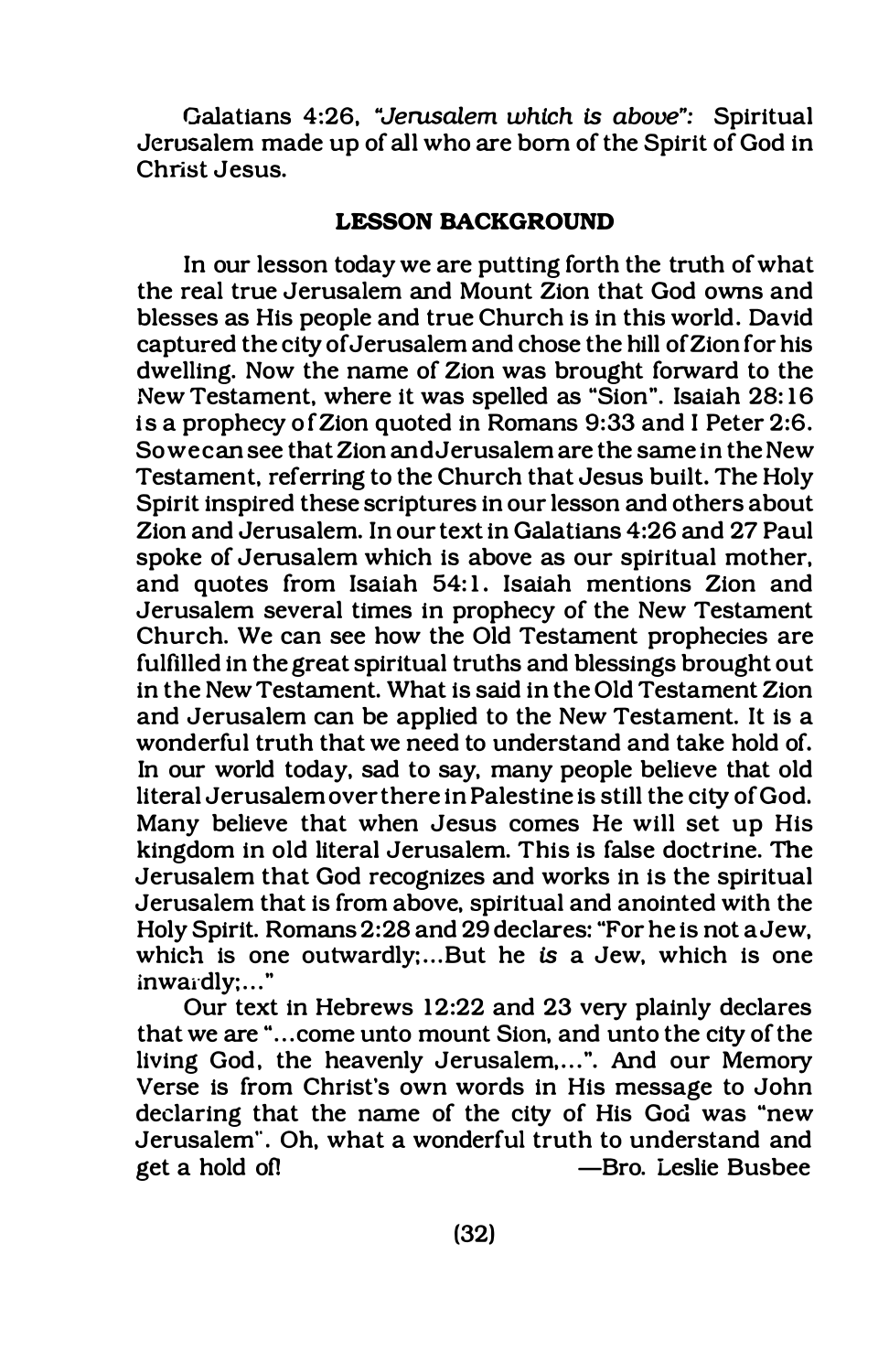# QUESTIONS:

1. What is the true and real Jerusalem and Zion for men to seek?

2. What can we see and behold in the new Jerusalem?

3. How can we become a part of this holy city of God?

4. How can we walk about Zion and learn of her towers?

5. What kind of people live and inhabit this new Jerusalem?

# COMMENTS AND APPLICATION

In Revelation 21:1-3 the apostle John tells us, "And I saw a new heaven and a new earth: for the first heaven and the first earth were passed away: and there was no more sea. And I John saw the holy city, new Jerusalem, coming down from God out of heaven, prepared as a bride adorned for her husband." In verses 9 and 10 John tells more, how an angel came to him, saying, "... Come hither, I will show thee the bride, the Lamb's wife. And he carried me away in the spirit to a great and high mountain, and showed me that great city, the holy Jerusalem, descending out of heaven from God." This is the same city that is mentioned in the scriptures in our lesson. This is the Church of God that Christ purchased with His own blood. Acts 20:28. This is the New Jerusalem, the holy people who, down through the ages, have been united with Christ in Holy Spirit anointing and inspiration and who have followed  $H$ im all the way.  $\overline{\phantom{a}}$   $\overline{\phantom{a}}$   $\overline{\phantom{a}}$   $\overline{\phantom{a}}$   $\overline{\phantom{a}}$   $\overline{\phantom{a}}$   $\overline{\phantom{a}}$   $\overline{\phantom{a}}$   $\overline{\phantom{a}}$   $\overline{\phantom{a}}$   $\overline{\phantom{a}}$   $\overline{\phantom{a}}$   $\overline{\phantom{a}}$   $\overline{\phantom{a}}$   $\overline{\phantom{a}}$   $\overline{\phantom{a}}$   $\overline{\phantom{a}}$ 

#### FOOD FOR THOUGHT

When Jesus was in the judgment hall of Pilate he announced, "My kingdom is not of this world: if my kingdom were of this world, then would my servants fight, that I should not be delivered to the Jews: but now is my kingdom not from hence." John 18:36. He also said in Luke  $17:20-21$ , "...The kingdom of God cometh not with observation: Neither shall they say, Lo here!, or lo there! for, behold, the kingdom of God is within you." Jesus was not interested in political standing, government power or military forces. The world did not understand or accept this concept then nor do they understand and receive it now. The Lord Jesus superceded each earthly realm to establish something even greater. He created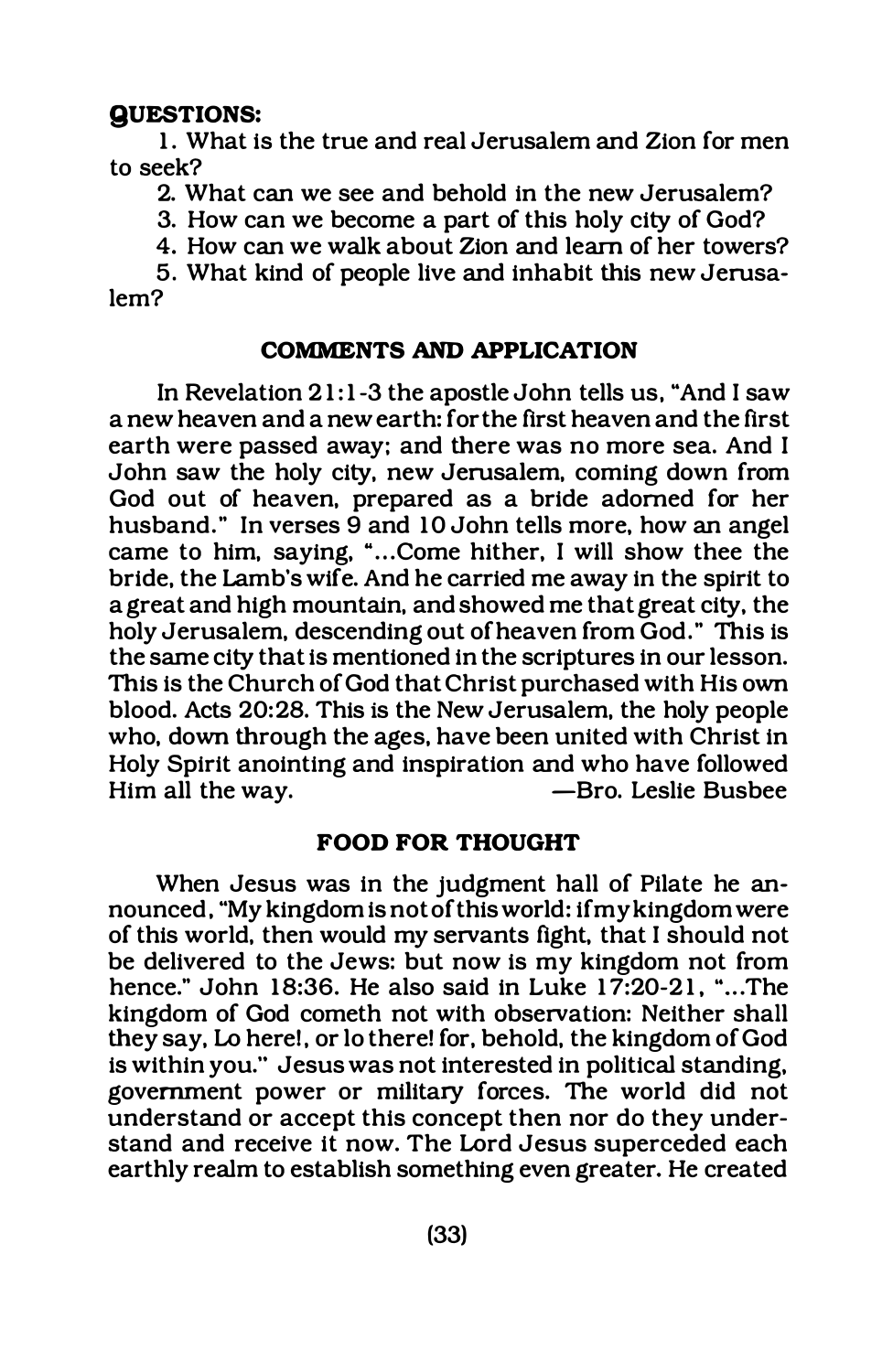a kingdom that can dwell within each heart now as we look forward to the heavenly kingdom that is established forever. The little 'earnest' that we have here will match the 'investment/reward' over there. Praise the Lord, this kingdom is above any other force, including satan's demonic power!

Daniel prophesied that "In the days of these kings shall the God of heaven set up a kingdom, which shall never be destroyed: and the kingdom shall not be left to other people, but it shall break in pieces and consume all these kingdoms, and it shall stand for ever."

"There's a scene of its grandness before me,

Of its greatness there can be no end;

It is joy, it is peace. it is glory,

In my heart, how these riches do blend.

I am lost in its splendor and beauty,

To its ne'erfading heights I would rise,

Till I see the King come to receive me, And explore it with Him in the skies

What a pleasure in life it is bringing,

What assurance and hope ever bright.

Oh what rapture and bliss are awaiting,

When our faith shall be lost in the sight!"

-5is. LaDawna Adams



AUGUST 25, 2013

# PRAISES TO GOD FOR HIS GOODNESS

Psalm  $92:1$  ... It is a good thing to give thanks unto the LORD, and to sing praises unto thy name, 0 most High:

2 To show forth thy lovingkindness in the morning, and thy faithfulness every night,

4 For thou, LORD, hast made me glad through thy work: I will triumph in the works of thy hands.

5 O LORD, howgreatare thyworksl and thy thoughts are very deep.

6 A brutish man knoweth not; neither doth a fool understand this. ·

7 When the wicked spring as the grass, and when all the workers of iniquity do flourish; it is that they shall be destroyed for ever:

8 But thou, LORD, art most high for evermore.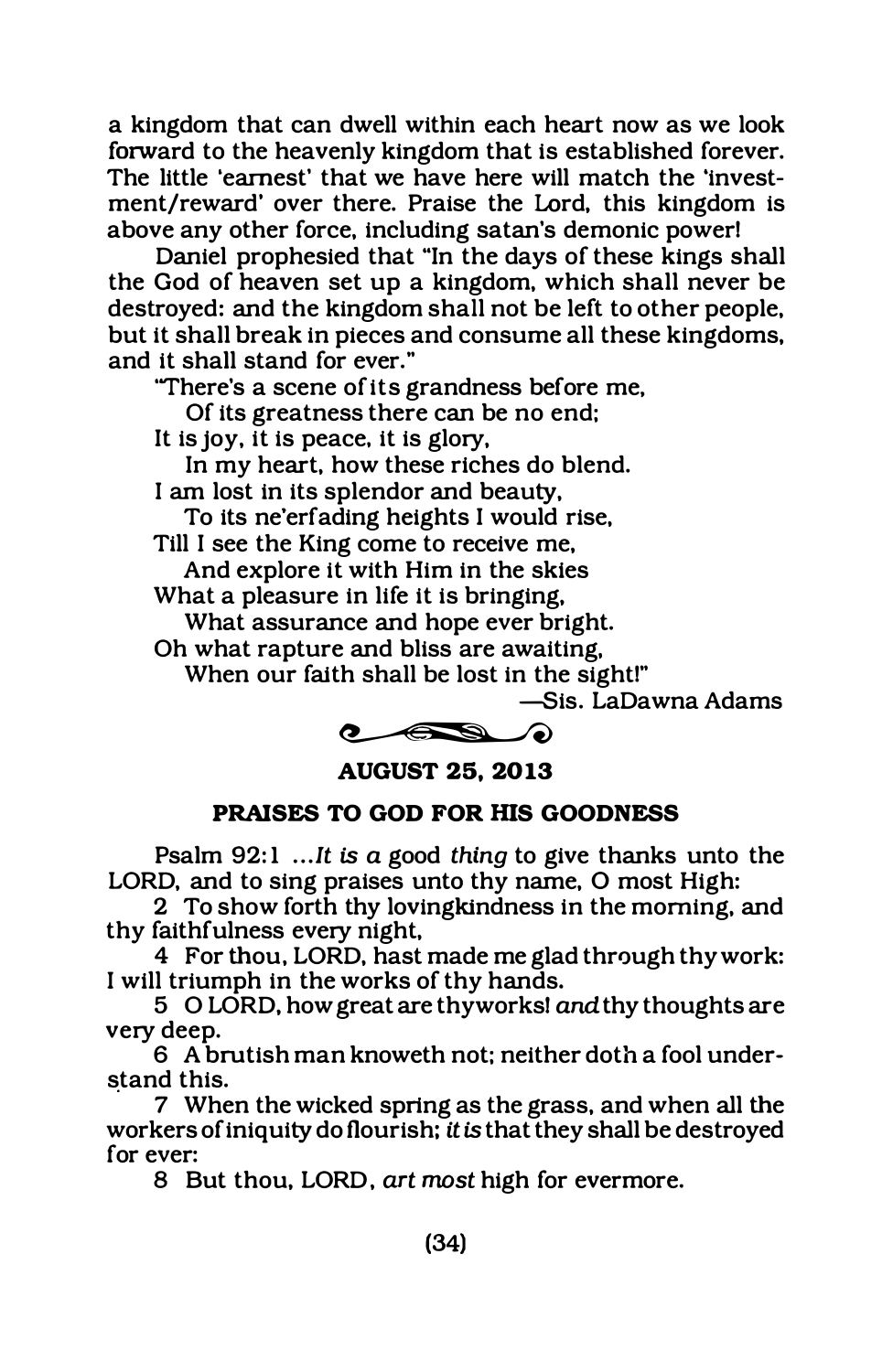9 For, lo, thine enemies, 0 LORD, for, lo, thine enemies shall perish; all the workers of iniquity shall be scattered.

10 But my hom shalt thou exalt like the hom of an unicorn: I shall be anointed with fresh oil.

11 Mine eye also shall see my desire on mine enemies, and mine ears shall hear my desire of the wicked that rise up against me.

12 The righteous shall flourish like the palm tree: he shall grow like a cedar in Lebanon.

13 Those that be planted in the house of the LORD shall flourish in the courts of our God.

14 They shall still bring forth fruit in old age; they shall be fat and flourishing;

15 To show that the LORD is upright: he is my rock, and there is no unrighteousness in him.

MEMORY VERSE: Those that be planted in the house of the LORD shall flourish in the courts of our God. They shall still bring forth fruit in old age; they shall be fat and flourishing. Psalm 92: 1 3- 14.

CENTRAL THOUGHT: The profits and benefits of obeying and being faithful to the will of God in one's life are far beyond the profits and benefits of this old wicked, vain, and deceitful world that so many are so foolishly following after.

# WORD DEFINITIONS

Psalm 92:1, "O most High": Supreme above all else.

Verse 2, "lovingkindness": Tender mercy and gracious help.

Verse 4, "I will triumph": I will shout with victory.

Verse 5, "thy thoughts are very deep": Thy purposes and plans are profoundly wise and very good.

Verse 6, "brutish man": Stupid and foolish person.

Verse 7, "spring as the grass": Grow and spread out big. "flourish": Break forth and blossom with outward beauty. "destroyed for ever": Cast into outer darkness for eternity.

Verse 8, "high": Exalted in power and strength.

Verse 9, "scattered": Turned to disorder, loss, and shame.

Verse 10, "my hom": The power and ability that God bestows upon me. "unicorn": A wild ox. 'fresh oil": Inspired strength from close communion with the Spirit of God.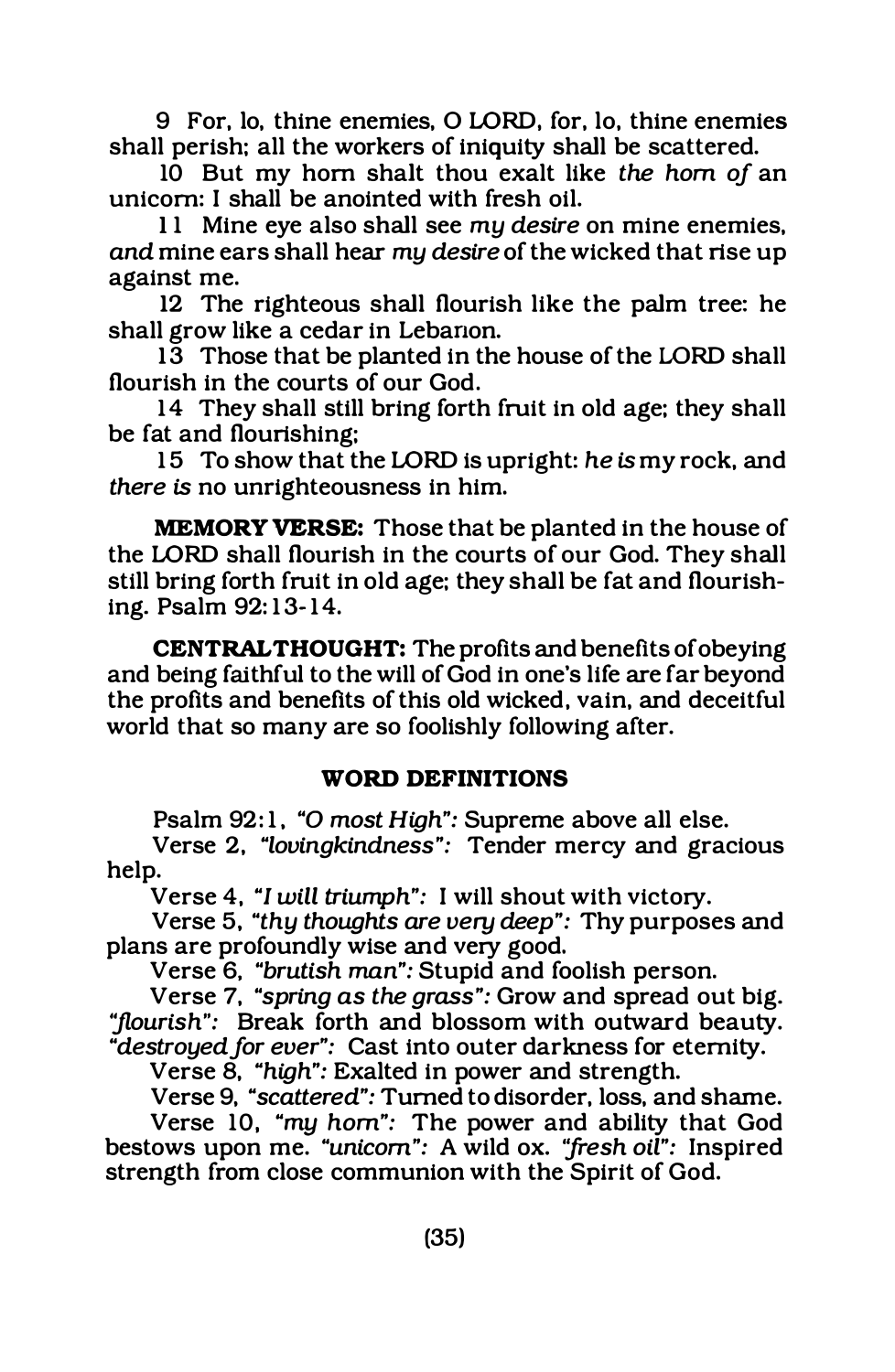Verse 11, "see my desire": Behold and experience my victory over those who come against me.

Verse 12, "flourish": Prevail and overcome. "grow like a cedar in Lebanon": Increase in height and strength like the beautiful cedar trees that grow in the mountains of Lebanon.

Verse 14, "fat and flourishing": Rich, fertile, and fruitful in spiritual blessings from Heaven.

Verse 15, "To shew that the LORD is upright": To prove that God's holy way is fully the right and best way to go.

#### LESSON BACKGROUND

This 92"d Psalm is headed by these words: "A Psalm or Song for the Sabbath day." The Sabbath Day in Israel was the day that no work was done and it was the day that people would spend in worship and pursuing spiritual inspiration and comfort from the LORD. In the New Testament Christ instituted the spiritual Sabbath, which was a ceasing from the works of self and worldly pride and lust unto holiness, humility, meekness, and quietness from selfish gain and enterprise. And the blessings mentioned and described in this Psalm can be really experienced as we enter into the rest of faith that Christ brought out for us to have.

Giving thanks daily to our Heavenly Father, singing praises unto His name, and manifesting in our hearts the same lovingkindness that God has shown to us, is all surely a wonderful plan to follow and fulfill. In this great salvation that Christ perfected for us to have and enjoy, we can triumph and have victory over sin and transgression that Satan brings upon the soul of man. God's thoughts and works are very wise and deep. It is for us to open up our minds and hearts to His Word and Holy Law, and learn of His gracious ways and attitudes of heart. We must not cater to the ways of the world around us in their lust and brutish ways oflife. Yes, we can see how the worldly people prosper and abound in earthly material gain, but we can be sure that it will all end up in eternal darkness and damnation. The Lord is most high forevermore, and if we follow the example of Christ who humbled Himself to be obedient to the cross His Father wanted Him to bear, we can share in the eternal glory that God exalted Him to in being raised from the dead and lifted up to the right hand of God in eternal power and glory.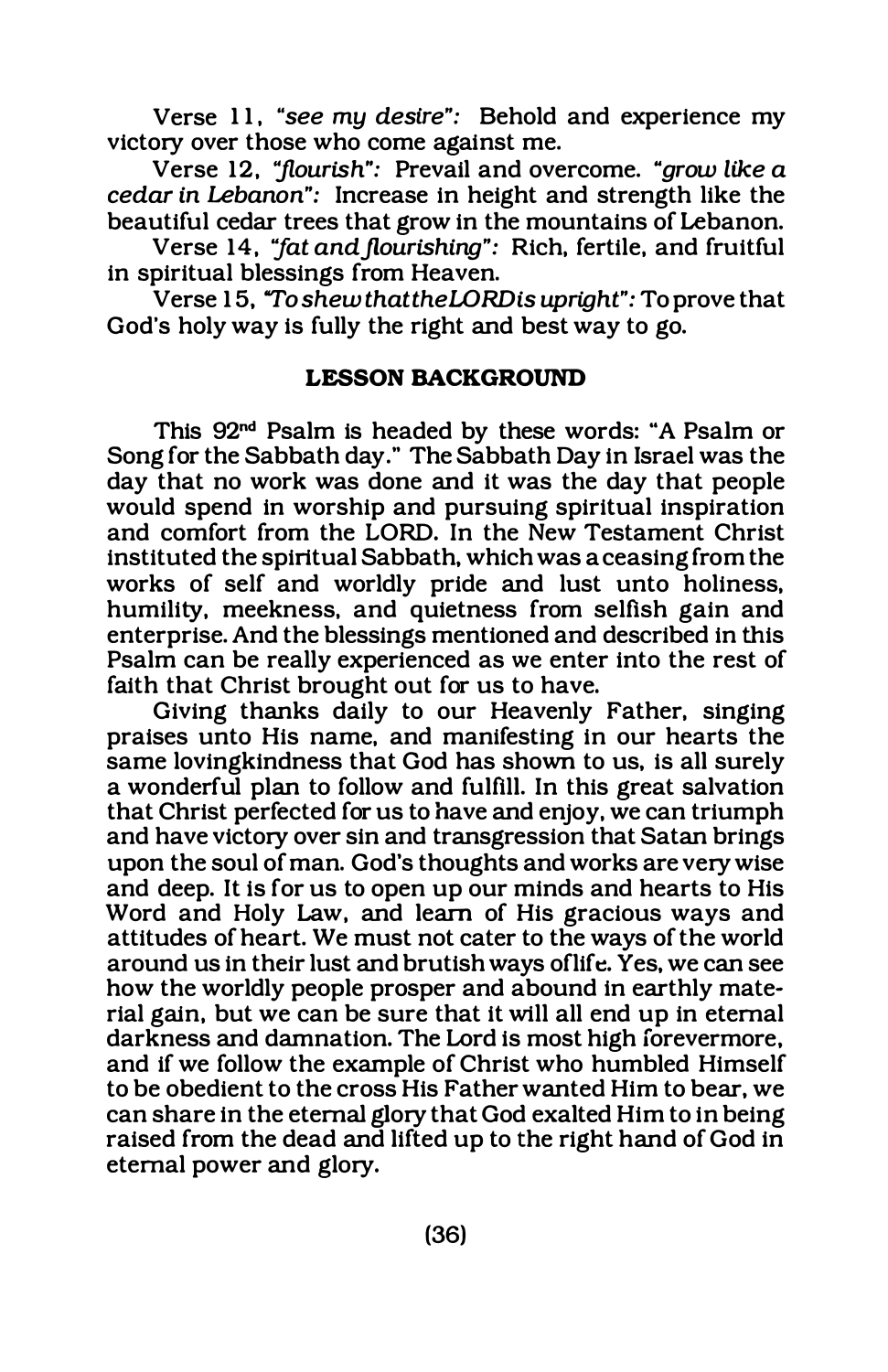And although we may be cast out and criticized by the worldly and proud current of society, we can and will flourish in the eternal blessings. We will possess a hope of endless joy and happiness in the world to come. In the time of old age as our mortal body decays and becomes infirm and afflicted, we can still bring forth the fruit of the Spirit, which is, " .. .love. joy, peace, longsuffering, gentleness, goodness, faith, meekness, and temperance: against such there is no law. Galatians 5:22- 23. Thus we can manifest the image of our holy Heavenly Father of uprightness and holiness of heart and mind and body. Our Psalm shows the benefit and prosperity that we can have as we live the life of a Christian, following the footsteps of Jesus. -Bro. Leslie Busbee

# QUESTIONS:

1. What is the good thing our lesson says for us to do?

2. What kind of triumph and victory will the Lord help us to have?

3. Why does the brutish man not know the holy way of God?

4. What is going to happen to the workers of iniquity?

5. What can we show forth in the time of old age?

# COMMENTS AND APPLICATION

It surely pays to seek the Lord in one's youth and be willing to give up the world and its pleasures and wealth. A person may have godly parents and many good influences around him or her, but the world around about will have an influence that will really have a bearing upon the heart and mind. The love of pleasure, money, worldly honor, and the lure of the opposite sex is the downfall of many young people today. Personally. I can look back in my youth and see different influences and pressures that could very well have overcome and stifled all the godly influences that God put in my life. A girl friend, worldly attractions, sports, and vanities of pride and fashion had a great drawing to my heart and mind. I had a godly mother, attended a godly assembly of Saints on Sundays, Wednesday nights, camp meetings, assembly meetings, and revival meeting, but I was drawn and attracted to the worldly way of life. But God permitted me to have a mishap one evening and I fell on my face and blooded my nose so severely. I ran to the house to my mother. She laid me down, padded me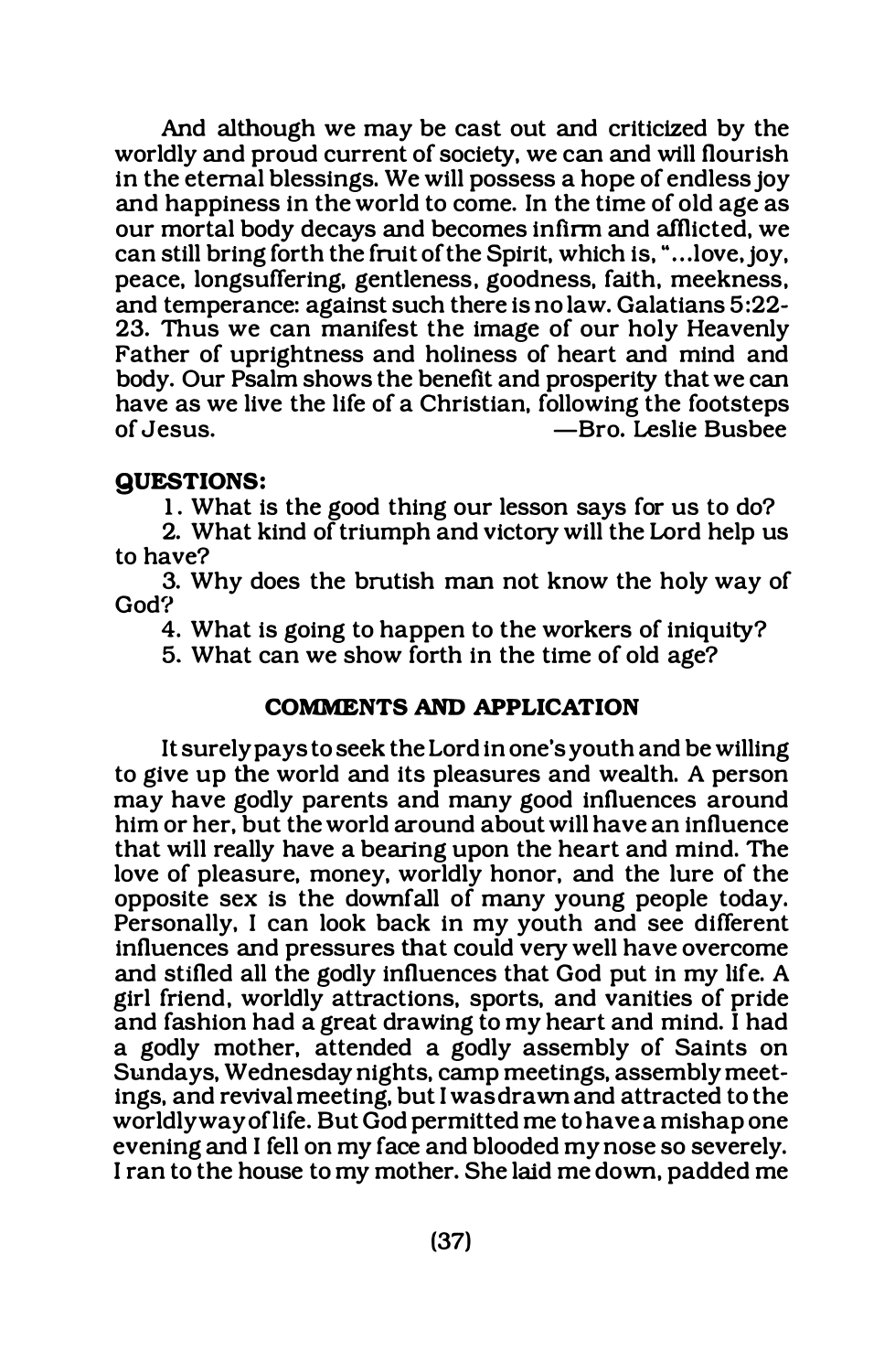with cloths to help stop the blood flowing from my mouth and nose. She called our pastor, Bro. 0. C. Porter, and he and his wife and daughter came to pray for me. And, thank the Lord, I was doing business with God. I promised God that if He would undertake for me and stop the bleeding, I would give my heart to Him and live for Him in my life. In just a few minutes the blood stopped. That summer I gave my heart to Jesus, started living for Him, and seeking to go the way of the Saints that I knew. That winter I sought the Lord in a service at the Guthrie Assembly Meeting and He filled me with His Holy Spirit and I have followed His leadings ever since. I gave up a worldly girl friend, and began to seek God's guidance in all my plans oflife. The Spirit of the Lord led me to choose the right young woman for my wife, and has led us in the service of the Lord for going on 53 years. I am still happy and satisfied in the Lord as my Guide and everlasting Hopei I am pressing on the upward way, new heights I'm gaining every day! - Bro. Leslie Busbee

# FOOD FOR THOUGHT

What does it mean to be flourishing in God? To be "fat and flourishing" in this context to me means to be rich and abounding in good things. It means to have the fruits of the spirit and wisdom in our lives.

How can we become a flourishing Christian... "like the palm tree" or a "cedar in Lebanon"? We can grow bountifully and flourish in our spirits if we are careful to nurture our spirits and feed our souls good things. This takes some diligence and humility in our lives. We all want to flourish, but to be successful and prosperous in our Christian life is something we have to work on. We have to work on it by submitting all of our self and our will to God, and by cultivating our relationship with Him through meditating on His Word and spending time in prayer with Him. However, the actual

Notice: Ifyour subscription expired with this quarter, please send your renewal at once. It is necessary that your subscription for the fourth quarter of 2013 be in this office by the third of September. For your convenience there is an order blank at the back of this book.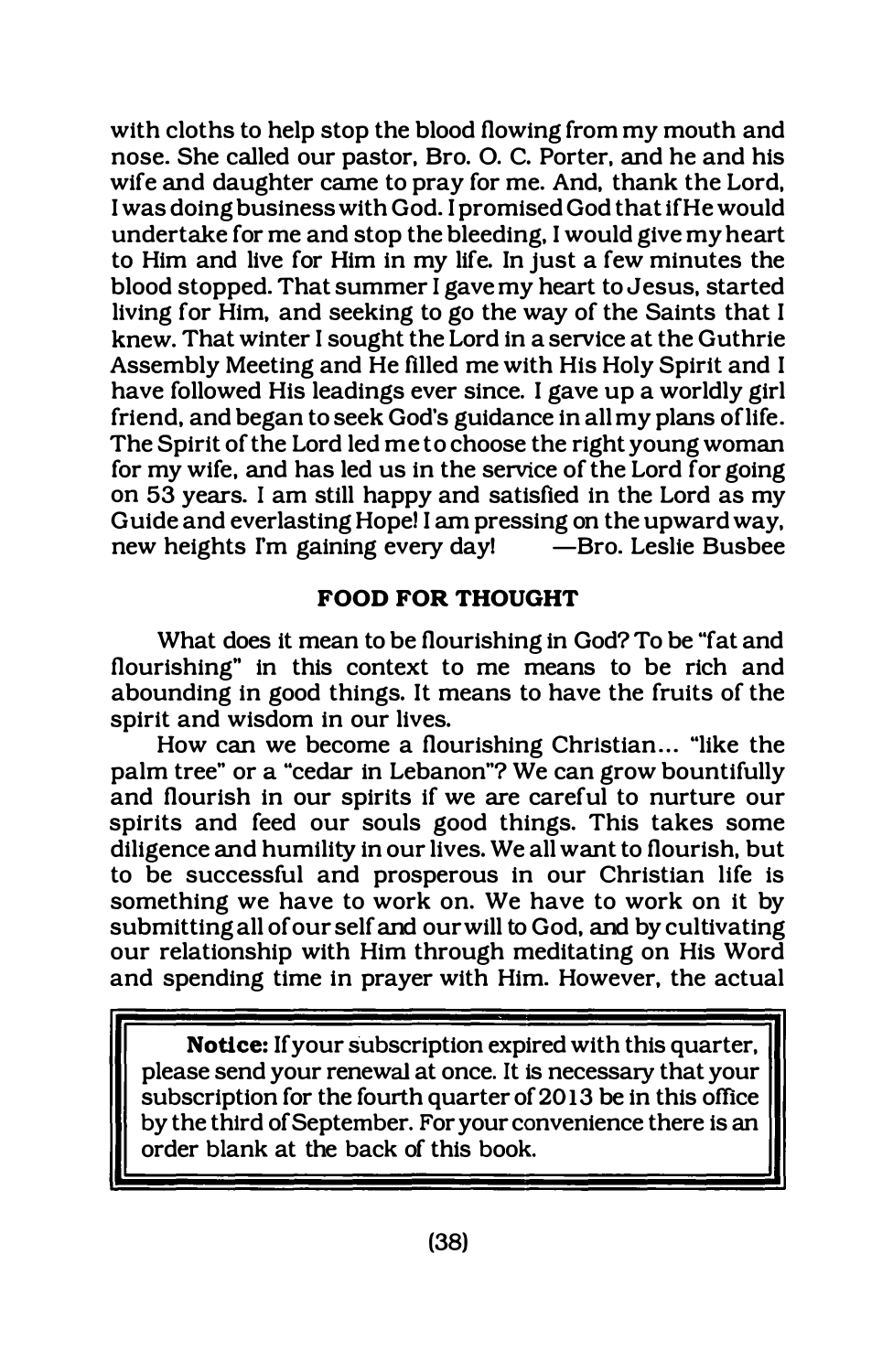flourishing is the work that God is doing in us. He is the One who gives the increase. Our part is to yield to Him. His part is to work and make something beautiful out of our lives.

Praise and thank the Lord for His goodness and mercies to us! That He could take such a person like me and take interest and care to want to make me fit for His use and His kingdom ... it is hard for me to believe sometimes, but I thank the Lord so much for His mercies and goodness! May He help me to praise Him always and let Him work a good work in my life that I might be able to be a part of His creation that radiates praise and glory back <del>-Sis.</del> Lucinda Wilson



SEPTEMBER 1. 2013

# PRAYER OF THE AFFLICTED FOR ZION

Psalm 102:1 ...Hear my prayer, O LORD, and let my cry come unto thee.

2 Hide not thy face from me in the day when I am in trouble: incline thine ear unto me: in the day when I call answer me speedily.

11 My days are like a shadow that declineth; and I am withered like grass.

12 But thou, 0 LORD, shalt endure for ever: and thy remembrance unto all generations.

13 Thou shalt arise, and have mercy upon Zion: for the time to favour her, yea, the set time, is come.

14 For thy servants take pleasure in her stones, and favour the dust thereof.

15 So the heathen shall fear the name of the LORD, and all the kings of the earth thy glory.

16 When the LORD shall build up Zion, he shall appear in his glory.

17 He will regard the prayer of the destitute, and not despise their prayer.

18 This shall be written for the generation to come: and the people which shall be created shall praise the LORD.

19 For he hath looked down from the height of his sanctuary; from heaven did the LORD behold the earth:

20 To hear the groaning of the prisoner; to loose those that are appointed to death: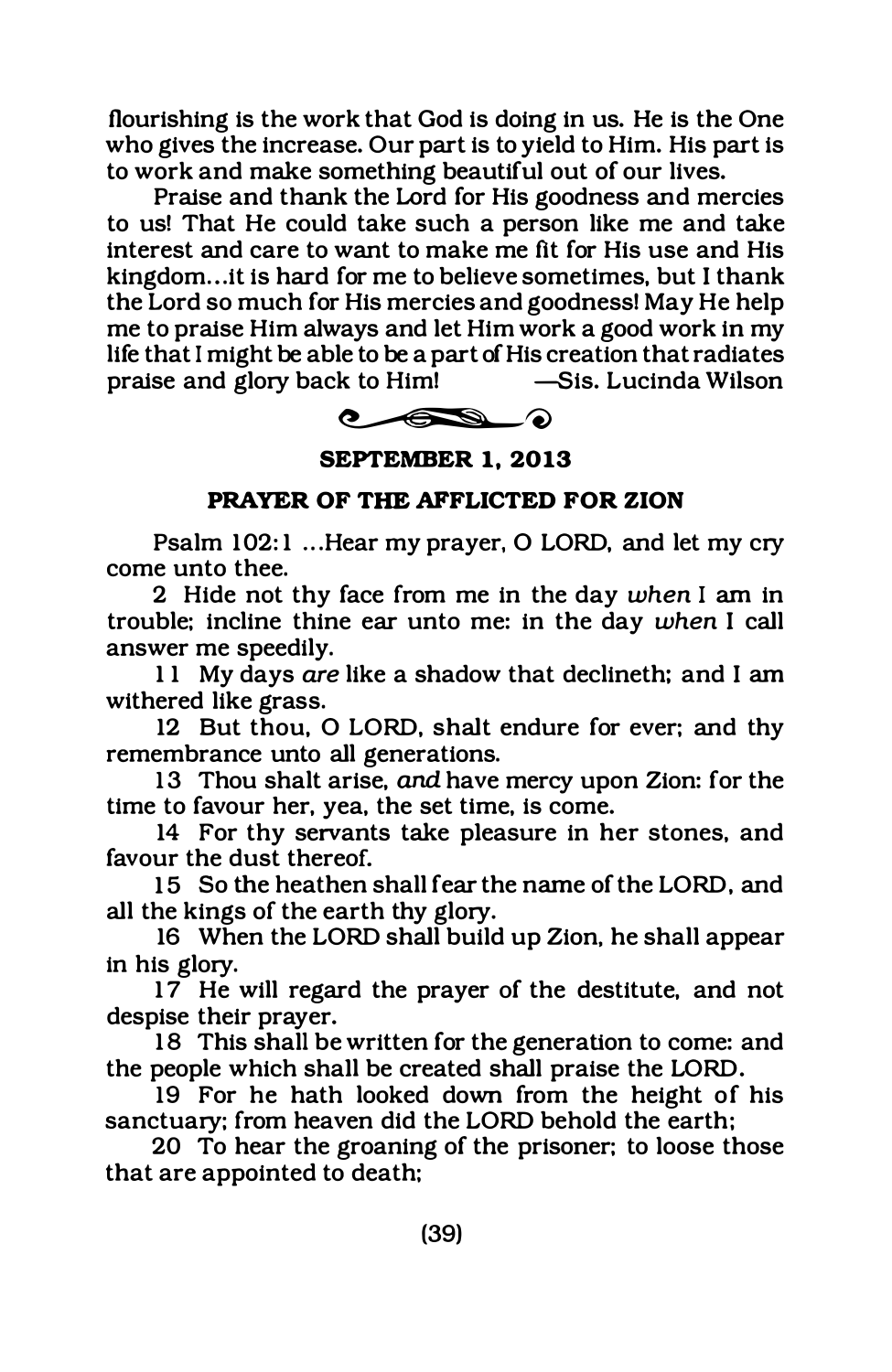21 To declare the name of the LORD in Zion, and his praise in Jerusalem;

22 When the people are gathered together, and the kingdoms, to serve the LORD.

23 He weakened my strength in the way; he shortened my days.

24 I said, 0 my God, take me not away in the midst of my days: thy years are throughout all generations.

25 Of old hast thou laid the foundation of the earth: and the heavens are the work of thy hands.

26 They shall perish, but thou shalt endure: yea, all of them shall wax old like a garment; as a vesture shalt thou change them, and they shall be changed:

27 But thou art the same, and thy years shall have no end.

28 The children of thy servants shall continue, and their seed shall be established before thee.

MEMORY VERSE: When the LORD shall build up Zion, he shall appear in his glory. He will regard the prayer of the destitute, and not despise their prayer. Psalm 102:16-17.

CENTRAL THOUGHT: Viewing the destruction of earthly Jerusalem, the afflicted and ovetwhelmed soul is inspired to prophecy and foretell of the new Jerusalem that would be built through Jesus Christ. This is a spiritual city made up of people of all nations, all who truly serve and obey God as holy people born from above and led by the Spirit of God.

#### WORD DEFINITIONS

The title heading of this 102<sup>nd</sup> Psalm says: "A prayer of the afflicted, when he is overwhelmed (faint; clouded with grief and sorrow). and poureth out his complaint (thoughts and meditations) before the LORD."

Psalm 102:11, "a shadow that declineth": Like one's shadow that is stretched out and lengthened at sundown. "withered": Disappointed and ashamed.

Verse 13, "Zion": This refers to ancient literal Jerusalem, the capital city oflsrael. "set time": The time appointed by God.

Verse 14, "her stones and dust": What was left of Jerusalem after being destroyed by the armies of Babylon.

Verse 15, "the heathen and all the kings of the earth": All other nations and rulers.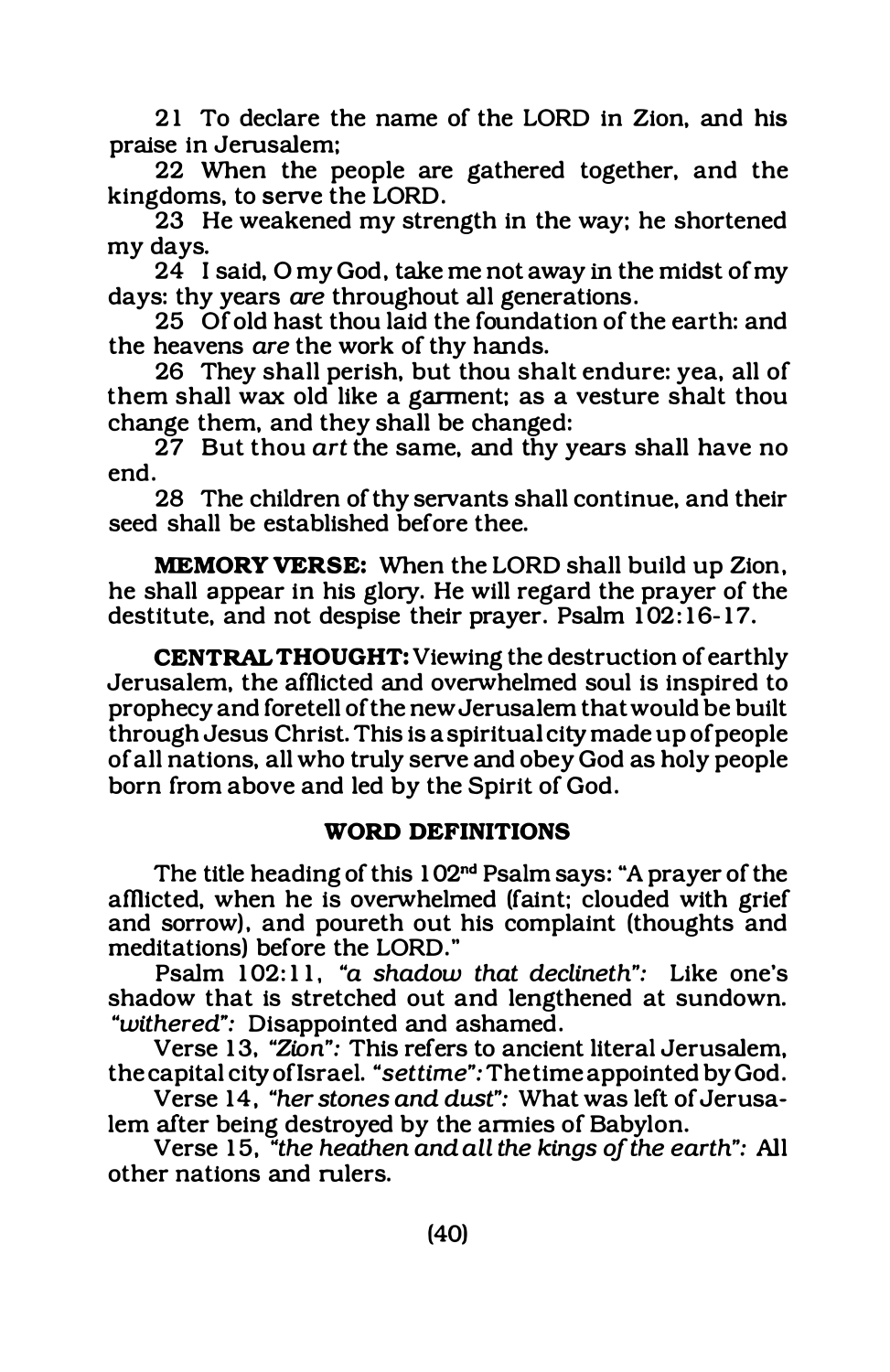Verse 16, "build up Zion": Make it a real and everlasting city. "he shall appear in his glory": This is a prophecy of Jesus Christ coming to manifest His power and grace.

Verse 17, *"regard":* Turn toward in mercy and favor. "destitute": The poor and needy souls of men who sense their great need of mercy, forgiveness, and help from God. "despise": Scorn or count lightly.

Verse 18, "generation to come": Spiritual people born of the Spirit of God. "people which shall be created": The souls of men created in righteousness and true holiness. (Ephesians 4:24.)

Verse 19, "height of his sanctuary": The eternal heavens far above this vain and fleeting world.

Verse 20, "groaning of the prisoner": "Agony and sorrow of a soul in the prison house of sin. "loose": Liberate and set free. "appointed to death": Sentenced to death on account of sin and transgression.

Verse 21, "Zion:Jerusalem": Spiritual Mount Zionand the heavenly Jerusalem. Hebrews 12:22 and Revelation 3:12.

Verse 22, "people gathered together": This is pointing to the nations that were gathered at Jerusalem on the day of Pentecost to worship God, as recorded in Acts 2.

Verse 24, "take me not away": Let me not die. "in the midst of my days": Before I become aged and full of years.

Verse 25, "thou shalt endure": Thou art eternal.

Verse 27, "thou art the same": Never changing nor failing.

Verse 28, "their seed shall be established": These are the spiritual people in Christ Jesus, the true and holy Church of God.

#### LESSON BACKGROUND

We have the account of the destruction of Jerusalem by the Babylonian army recorded in II Kings 25 and II Chronicles 36. Besides slaying many of the people, "they burnt the house of God, and brake down the wall of Jerusalem, and burnt all the palaces thereof with fire, and destroyed all the goodly vessels thereof." It was a sad and disheartening time for many. The writer of this 102<sup>nd</sup> Psalm was probably one of the sad and distressed souls who witnessed it. But in the depth of his sorrow the writer of this Psalm had an insight and revelation of the wonderful blessings of a future day when God would have mercy and build up Zion. But it is a truth so wonderful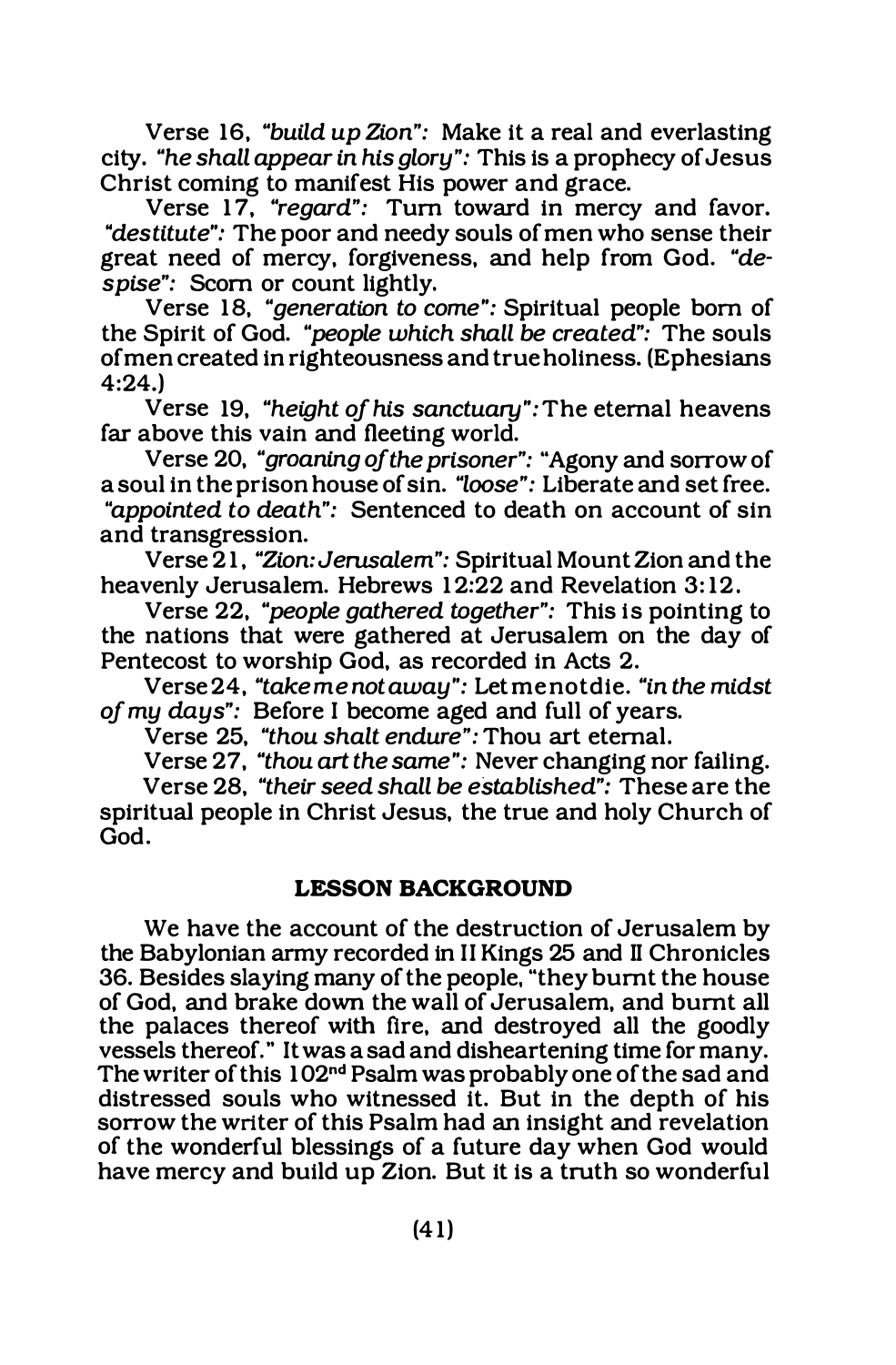to behold the fulfillment of his prophecy as portrayed in the writings of the New Testament. We find the writer in Hebrews 1 :10-12 quoting from verses 25-27 of this very Psalm along with other Old Testament scriptures and applying it to our Lord Jesus Christ. And then with other New Testament scriptures, some of whom we have already mentioned in other lessons, we see that the fulfillment of this scripture is the New Jerusalem that is a spiritual city made up of the redeemed of Christ, that was also seen of John as recorded in Revelation 21 :2 as coming down from heaven, prepared as a bride adorned for her husband. How wonderful to be enlightened by the Holy Spirit to understand that it is no longer old literal Jerusalem that we are beholding, but rather the Jerusalem which is above and made up of born again, Holy Spirit fed and<br>led people! —Bro. Leslie Busbee -Bro. Leslie Busbee

# QUESTIONS:

1. What was the writer of Psalm 102 looking forward to?

2. In what way was God going to build up Zion in His glory?

3. What kind of city was the new Zion going to be made up of'?

4. What was going to be a blessing to the poor and destitute?

5. Who were the prisoners and those appointed to death?

# COMMENTS AND APPLICATION

The destruction of old literal Jerusalem was without question a sad and disheartening sorrow that pierced many hearts. It was because of the sin and iniquity of the Israelite people and nation that brought this terrible calamity upon them. But. in the midst of all the trouble and sorrow, the Holy Spirit inspired the writer of the Psalm of a better day to come, even though it would not come to pass in his day. but far in the future. And, thank the Lord, the New Testament declares that there is a New Jerusalem, a spiritual city made up of spiritual people who experience that new birth that Jesus spoke of and the blessing ofbeing filled with the Holy Spirit and to be led and blessed by Him.

It is true that we no longer look at old literal Jerusalem over in Palestine as the city of God. It is the New Jerusalem,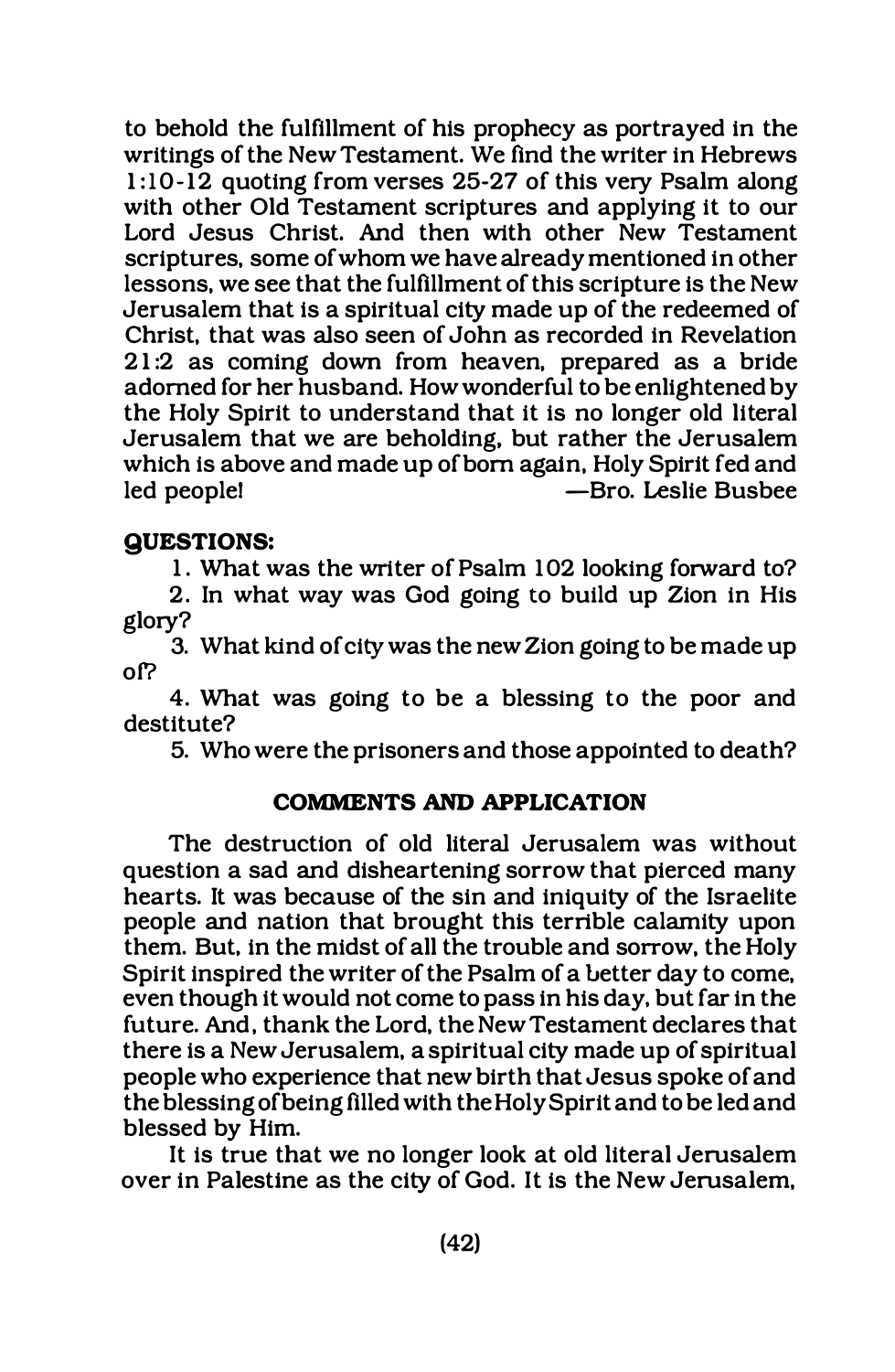a spiritual city and people who are lifted up from the degraded depths of sin and worldliness to a plane of holiness and victory and peace with God. The New Testament has strong and unfailing witness of this New Jerusalem that we enter into by being made new creatures in Christ, old things passing away and all things becoming new. (II Corinthians  $5:17$ .) We no longer look to the literal Jews as being the people of God, but all nations have the privilege of being and enjoying the membership of the Jerusalem which is above, as the mother of us all. (Galatians 4:26.) We can be a part of this Mount Zion, the city of the living God, the heavenly Jerusalem by being delivered from the power of sin and being led by the Spirit of God and bearing the fruits of the Spirit, which "is love, joy, peace, longsuffering, gentleness, goodness, faith, meekness, and temperance: against such there is no law"!

-Bro. Leslie Busbee

# FOOD FOR THOUGHT

The old city of Jerusalem is looked on by many with nostalgia. Many visit there and think of the times that it housed the temple of the Lord. In times past, God manifested Himself from the temple in a mighty way, but when Jesus died the spirit of the Lord departed from the temple, even rending the veil to the holy of holies. Some years later the temple was completely destroyed, and today only a little bit of the foundation wall in that area remains.

However, these changes were not the end of God's goodness to mankind, it was only a new beginning. Just as a landowner tears down an old structure to build a new more magnificent building, so God allowed the old Jerusalem to be destroyed to build a wonderful spiritual kingdom where His spirit dwells in the hearts of those who have been cleansed by the atonement of Jesus' personal sacrifice for sin. This new kingdom will include every Jew who experiences a new birth in Jesus Christ and it reaches much further to include every Gentile who will do the same. We, who were once foreigners to the grace of God are now made fellow citizens!

 $\widetilde{a}$  And came and preached peace to you which were afar off, and to them that were nigh. For through him we both have access by one Spirit unto the Father. Now therefore ye are no more strangers and foreigners, but fellowcitizens with the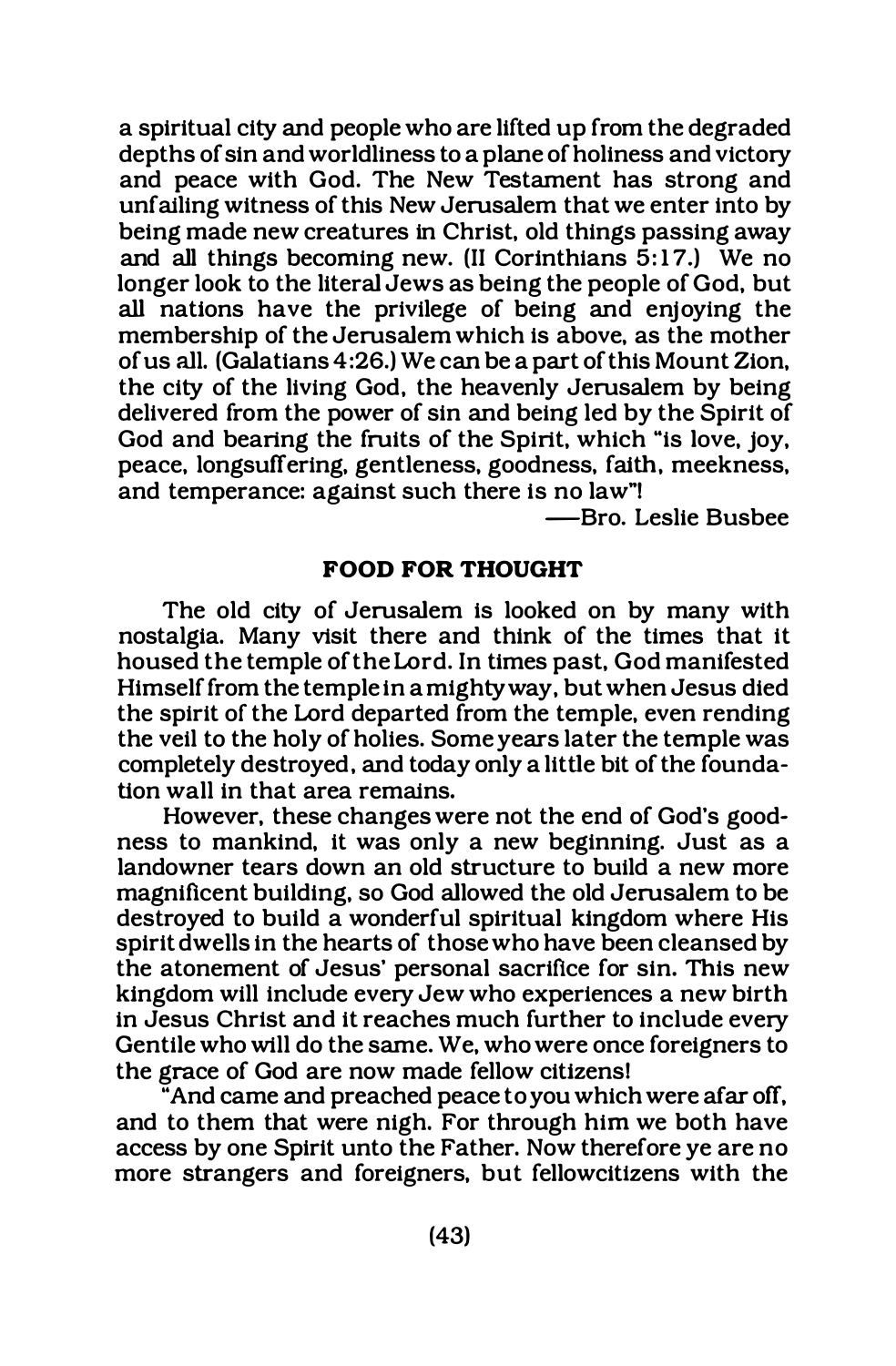saints, and of the household of God;" Ephesians 2:17-19.

And I saw another angel fly in the midst of heaven, having the everlasting gospel to preach unto them that dwell on the earth, and to every nation, and kindred, and tongue, and people. Revelation 14:6.

Praise God for making His great salvation and membership into His heavenly kingdom available to "whosoever will!" -Bro. Willie E. Murphey



SEPTEMBER 8, 2013

# BIBLE STORY OF NAOMI AND RUTH, PART 1

Ruth 1:1 Now it came to pass in the days when the judges ruled, that there was a famine in the land. And a certain man ofBethlehemjudah went to sojourn in the country of Moab, he, and his wife, and his two sons.

2 And the name of the man was Elimelech, and the name of his wife, Naomi, and the name of his two sons Mahlon and Chilion, Ephrathites of Bethlehemiudah. And they came into the country of Moab, and continued there.

3 And Elimelech Naomi's husband died, and she was left, and her two sons.

4 And they took them wives of the women of Moab, the name of the one was Orpah, and the name of the other Ruth: and they dwelled there about ten years.

5 And Mahlon and Chilion died also both of them, and the woman was left of her two sons and her husband.

6 Then she arose with her daughters in law, that she might return from the country of Moab: for she had heard in the country of Moab how that the Lord had visited his people in giving them bread.

7 Wherefore she went forth out of the place where she was, and her two daughters in law with her; and they went on the way to return unto the land of Judah.

8 And Naomi said unto her two daughters in law, Go, return each to her mother's house: the LORD deal kindly with you, as ye have dealt with the dead, and with me.

9 The LORD grant you that ye may find rest, each of you in the house of her husband. Then she kissed them: and they lifted up their voice, and wept.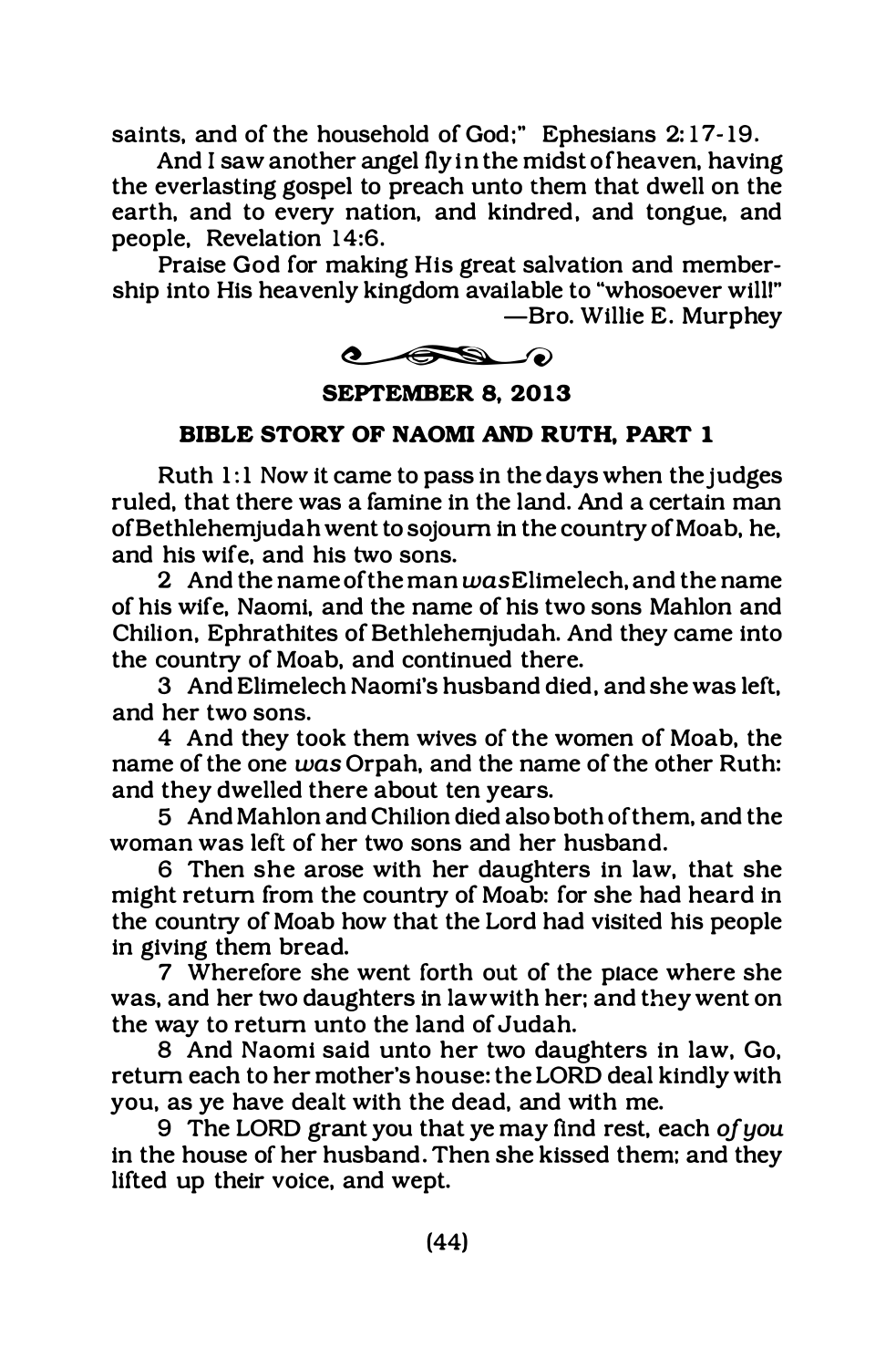10 And they said unto her, Surely we will return with thee unto thy people.

11 And Naomi said, Tum again, my daughters: why will ye go with me? are there yet any more sons in my womb, that they may be your husbands?

12 Tum again, my daughters, go your way; for I am too old to have an husband. If I should say, I have hope, if I should have an husband also to night, and should also bear sons:

13 Would ye tarry for them till they were grown? Would ye stay for them from having husbands? nay, my daughters; for it grieveth me much for your sakes that the hand of the LORD is gone out against me.

14 And they lifted up their voice, and wept again: and Orpah kissed her mother in law; but Ruth clave unto her.

15 And she said, Behold thy sister in law is gone back unto her people, and unto her gods: return thou after thy sister in law.

16 And Ruth said, Entreat me not to leave thee, or to return from following after thee: for whither thou goest, I will go; and where thou lodgest, I will lodge: thy people shall be my people, and thy God my God:

17 Where thou diest, will I die, and there will I be buried: the LORD do so to me, and more also, if ought but death part thee and me.

18 When she saw that she was stedfastly minded to go with her, then she left speaking unto her.

19 So they two went until they came to Bethlehem. And it came to pass, when they were come to Bethlehem, that all the city was moved about them, and they said, Is this Naomi?

20 And she said unto them, Call me not Naomi, call me Mara: for the Almighty hath dealt very bitterly with me.

21 I went out full, and the LORD hath brought me home again empty: why thencallye me Naomi, seeing the LORD hath testified against me, and the Almighty hath afflicted me?

22 So Naomi returned, and Ruth the Moabitess, her daughter in law, with her, which returned out of the country of Moab: and they came to Bethlehem in the beginning of the barley harvest.

MEMORY VERSE: And Ruth said, Entreat me not to leave thee, or to return from following after thee: for whither thou goest, I will go; and where thou lodgest, I will lodge: thy people shall be my people, and thy God my God. Ruth 1:16.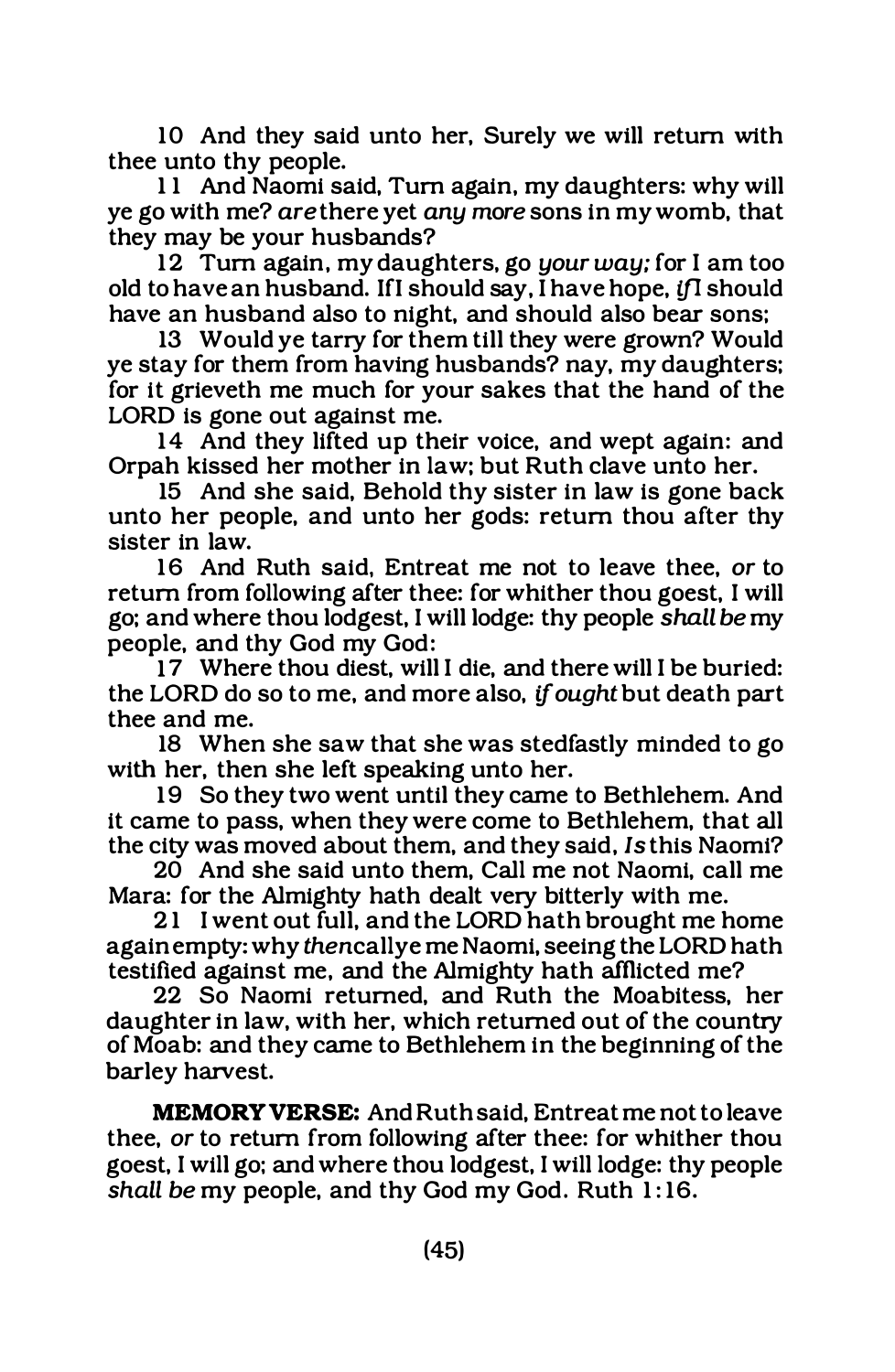CENTRAL THOUGHT: Ruth refused to forsake her dear mother-in-law, Naomi, and promised to live with her. have Naomi's people as her people, and her God, the true and living God, as her God.

#### WORD DEFINITIONS

Ruth 1:1, "sojourn": Live temporarily.

Verse 2. "left": Separated by death.

Verse 13, "stay": Refrain from marriage.

Verse 14, "kissed": Gave her a good-bye kiss. "clave unto her": Remained close to her, refusing to depart.

Verse 16, "Entreat me not": Do not beg me to leave you. "lodge": Live or stay.

Verse 20, "Naomi": Pleasant. "Mara": Bitter.

#### LESSON BACKGROUND

We feel inspired for the next few lessons to cover a beautiful and inspiring story from Holy Scripture. It portrays the blessing oflove and affection in people and how it will work such happiness and gladness in their lives. In our story we see a famine, a time of crop failure and lack of food and provision, in the land of Israel. We have pictured the family of Elimelech with his wife and two sons going eastward from Israel around the Salt Sea (Sea of the Plain) and southward to the country of Moab. The famine was not raging there and they were able to find a place to live, and whatever else they would have need of. But the unexpected rose up before them, as Elimelech, the husband and father, was taken in death from their midst. The two sons, Mahlon and Chilion, both found young Moabitish women to marry and have love and happiness. But then more sorrow and bitter grief visited the family circle. The two sons were taken in death. This left three widows in a difficult and desperate situation. Then the widow mother, Naomi, got word that things were better in Israel, and so she decided to take the journey back to her homeland. She entreated her two daughters-in-law to remain in Moab and hope for new husbands. Orpah decided to remain, but Ruth refused to leave Naomi. Her words of loving purpose of decision and faithfulness is so inspiring. So she went with Naomi and they came to Bethlehem and were greeted by friends and kindred. Notice Naomi's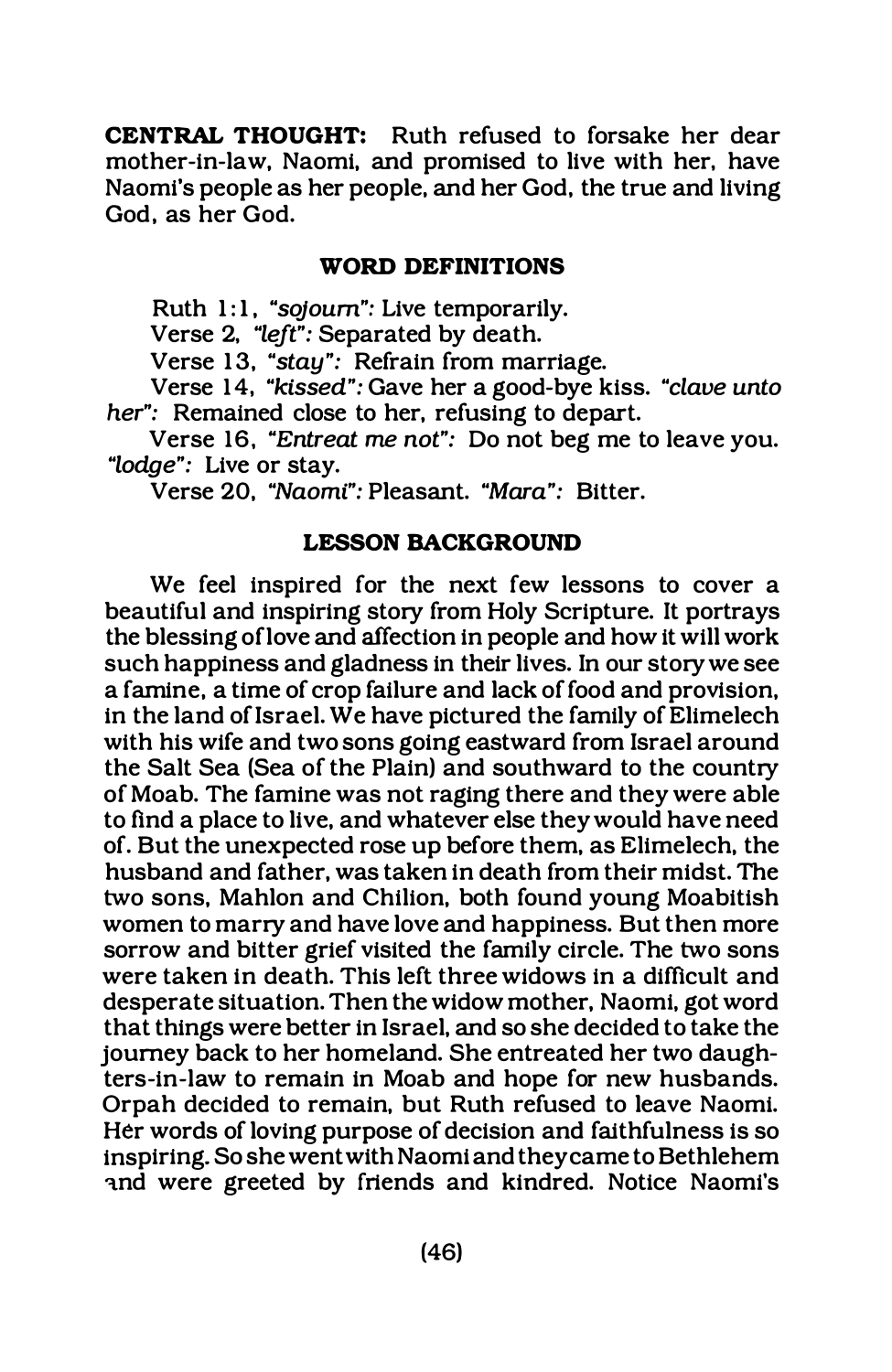expression of having been dealt very bitterly by the Almighty. But we will see in our remaining lessons how it all proved to work for the good of all.  $-$ Bro. Leslie Busbee work for the good of all.

# QUESTIONS:

- 1. Why did Naomi's family move to Moab?
- 2. What sorrow came to her there?
- 3. Why did she decide to go back to Israel?
- 4. Why did Ruth decide to go with her?
- 5. How did Naomi feel about her sorrows?

#### COMMENTS AND APPLICATION

It is so wonderful to read and learn about God's providential working in the lives of humanity, especially of those who sought His face and were faithful to follow His leadings and Holy Law. And also to behold the wise dealings of the Almighty and the things that He permitted to come to pass that were seemingly difficult and greatly, as Naomi put it, bitter affliction. Looking back in Bible History we can find various people's lives in which God worked, seemingly very bad and disruptive way, but in the end proved to be a great benefit. There is the story of Joseph, as recorded in Genesis 37: 39-46, in which is the account of 17 year old Joseph, hated and despised by his brothers, sold by them for twenty pieces of silver to merchants who took him to Egypt as a captive slave. How terrible and awful were the things that came his way! But in the end, it all worked out for the best for everyone. God works His wisdom in our lives, and we need to learn patience and faithful steadfastness in our trust in God through all the adversities of life.

Naomi's sorrow in the death of her husband and two sons was so great and was a bitter experience to suffer. Here she was as a widow with 2 young women to see after. It is no wonder that she tried to get them to go back to their own people again. But, while Orpah decided to go back, we find Ruth's loving spirit motivated her to stay with her mother-in-law, Naomi, and go with her back to her homeland. Even though her homeland was a foreign land to Ruth, her decision was that Naomi's people would be her people, and her God would also be her God.

Ruth's decision is quite similar to the decision and purpose we should all have before God and His people. We should behold the goodness and blessing of the Lord and the happi-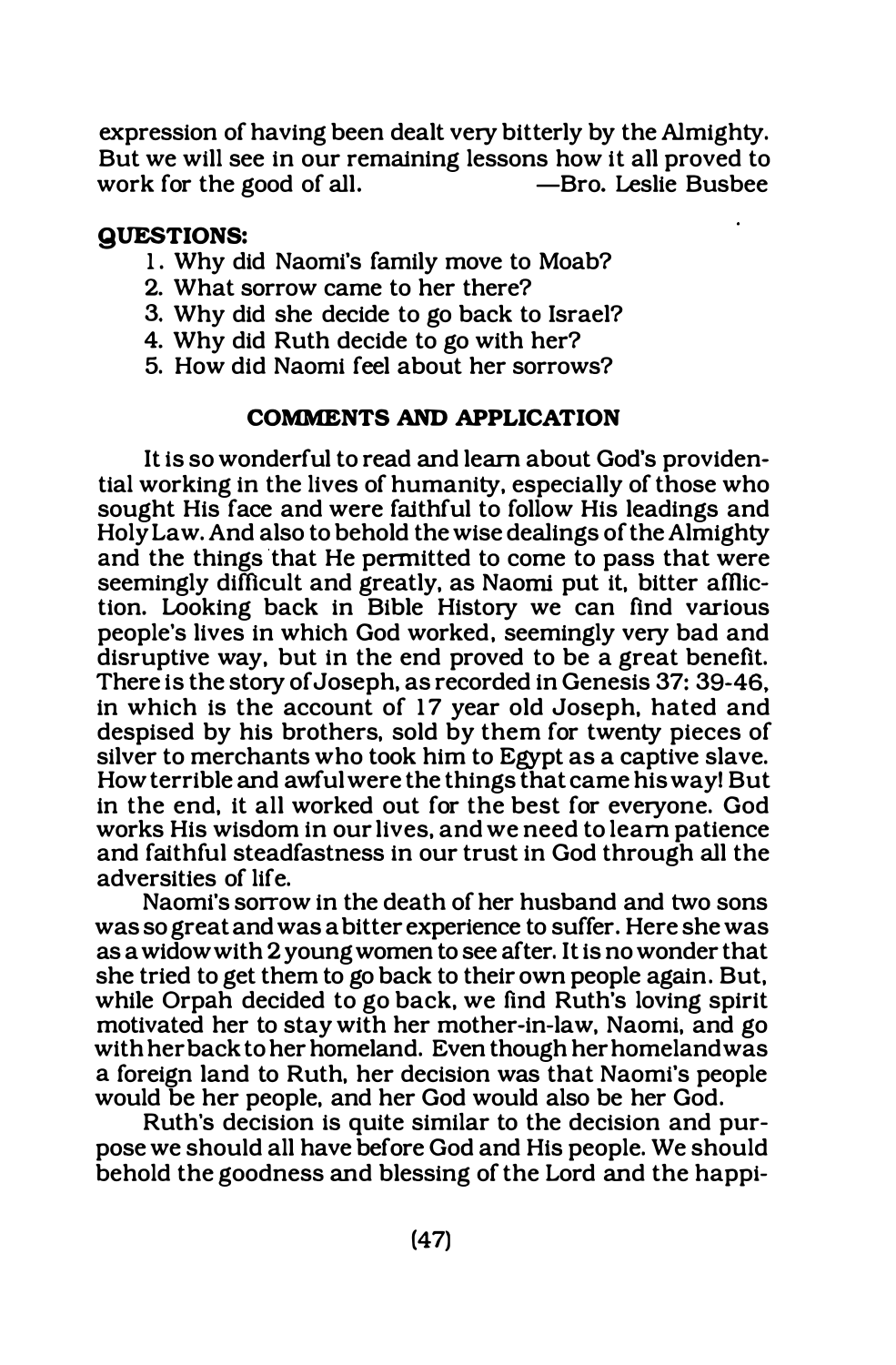ness and peace His Saints enjoy, and look beyond the trials and afflictions to the blessed hope of eternal life. So can we make that firm decision to live for the Lord and receive His blessings of love and happiness despite any thing we may<br>suffer and endure.  $\qquad -$ Bro. Leslie Bushee suffer and endure.

### FOOD FOR THOUGHT

There is a lot of emotion in today's story. You have a widow left without a husband and two boys without a dad. They later married and had ten years of married life. but even then there is an undertone of sadness; no children are mentioned in either home. Finally. there are two young widows facing a major life change along with their mother-in-law. There is weeping and embracing. The prospect of never seeing home and familiar loved ones again. The anticipation of a strange and foreign country, with a different culture and religion.

We don't read this story with condemnation to Orpah. She did, actually, what Naomi tried to constrain both women to do-return to their childhood home and begin a new life there. It isn't that she didn't love Naomi. The emotion is there. She gave an affectionate, heartfelt kiss. But-she returned to her people and to her gods. Ruth, with a steadfast mind, determined to go with Naomi, to know, to experience, even at great personal expense, Jehovah and His people.

The determining factor was something stronger than an emotional pull. There was something more in Ruth's heart than affection for her mother-in-law. In the ten years she had been with this family, she had learned of the true God. She had seen a power stronger than death. She had experienced the call of God, and she was resolved to follow that call.

The call still comes to those who will hear: "Hearken, 0 daughter. and consider. and incline thine ear; forget also thine own people, and thy father's house; So shall the king greatly desire thy beauty: for he is thy Lord; and worship thou Him."<br>(Psalm 45:10-11). — Sis. Angela Gellenbeck -Sis. Angela Gellenbeck

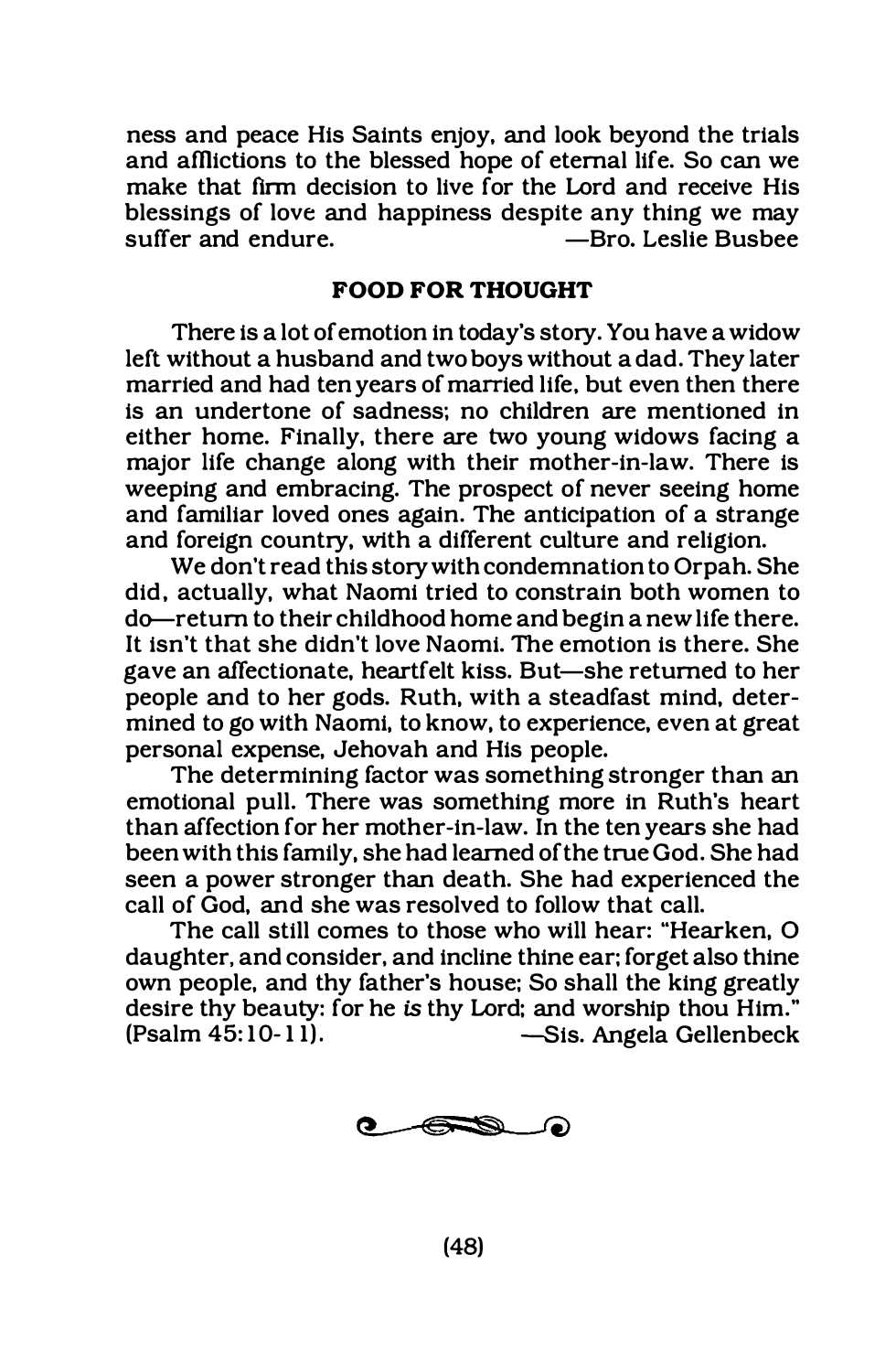#### RUTH MEETS HER FUTURE HUSBAND

Ruth 2: 1 And Naomi had a kinsman of her husband's, a mighty man of wealth, of the family ofElimelech; and his name was Boaz.

2 And Ruth the Moabitess said unto Naomi, Let me now go to the field, and glean ears of com after him in whose sight I shall find grace. And she said unto her, Go, my daughter.

3 And she went, and came, and gleaned in the field after the reapers: and her hap was to light on a part of the field belonging unto Boaz, who was of the kindred of Elimelech.

4 And, behold, Boaz came from Bethlehem, and said unto the reapers, The LORD be with you. And they answered him, The LORD bless thee.

5 Then said Boaz unto his servant that was set over the reapers, Whose damsel is this?

6 And the servant that was set over the reapers answered and said, It is the Moabitish damsel that came back with Naomi out of the country of Moab:

7 And she said, I pray you. let me glean and gather after the reapers among the sheaves: so she came, and hath continued even from the morning until now, that she tarried a little in the house.

8 Then said Boaz unto Ruth, Hearest thou not, my daughter? Go not to glean in another field, neither go from hence, but abide here fast by my maidens:

9 Let thine eyes be on the field that they do reap, and go thou after them: have I not charged the young men that they shall not touch thee? and when thou art athirst, go unto the vessels, and drink of that which the young men have drawn.

10 Then she fell on her face, and bowed herself to the ground, and said unto him, Why have I found grace in thine eyes, that thou shouldest take knowledge of me, seeing I am a stranger?

11 And Boaz answered and said unto her, It hath full been showed me, all that thou hast done unto thy mother in law since the death of thine husband: and how thou hast left thy f�ther and thy mother, and the land of thy nativity, and art come unto a people which thou knewest not heretofore.

12 The LORD recompense thy work, and a full reward be given thee of the LORD God of Israel, under whose wings thou art come to trust.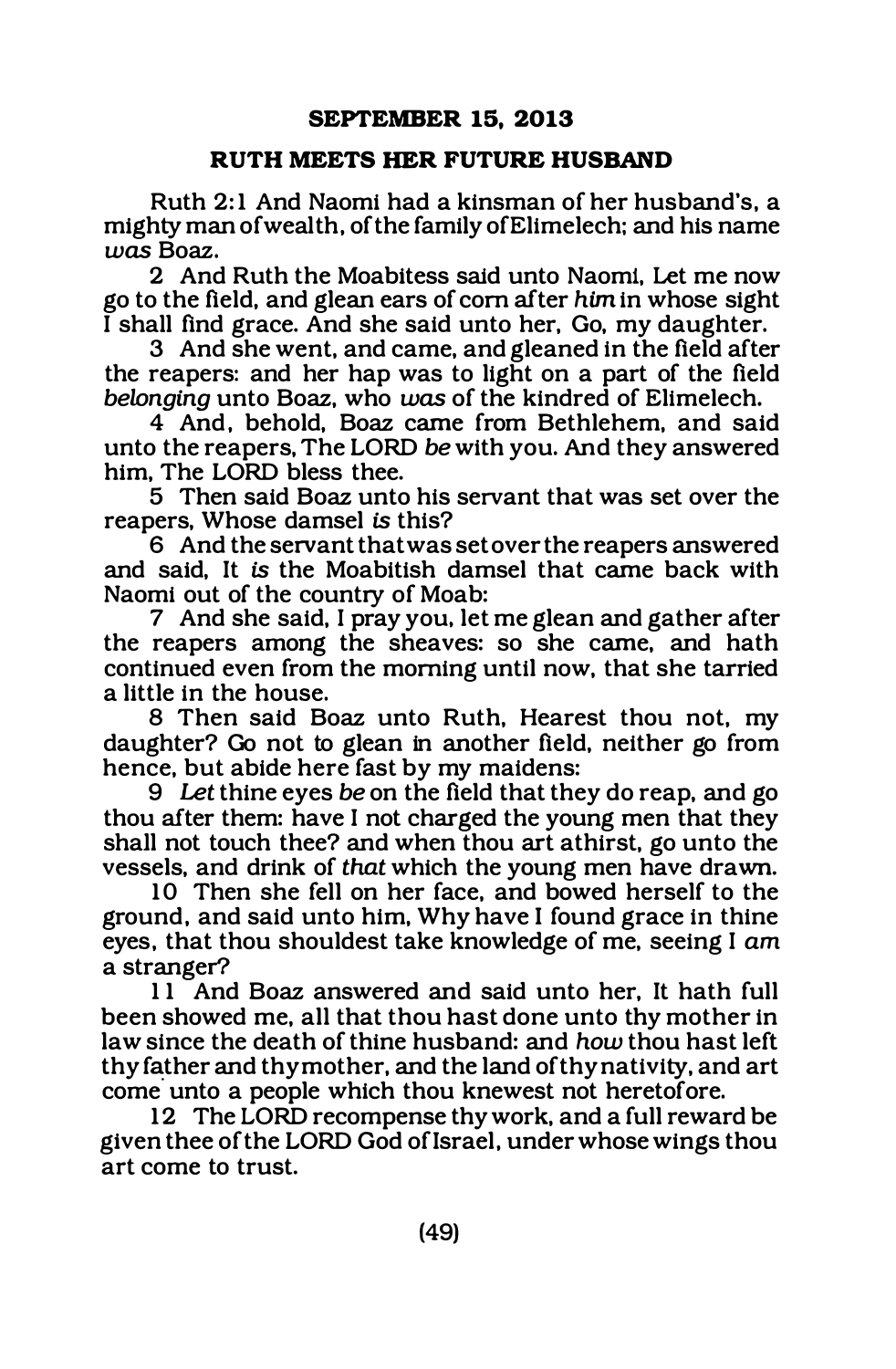13 Then she said, Let me find favour in thy sight, my lord; for that thou hast comforted me, and for that thou hast spoken friendly unto thine handmaid, though I be not like unto one of thine handmaidens.

14 And Boaz said unto her, At mealtime come thou hither, and eat of the bread, and dip thy morsel in the vinegar. And she sat beside the reapers: and he reached her parched com, and she did eat, and was sufficed, and left.

15 And when she was risen up to glean, Boaz commanded his young men, saying, Let her glean even among the sheaves, and reproach her not:

16 And let fall also some of the handfuls of purpose for her, and leave them, that she may glean them, and rebuke her not. not.

17 So she gleaned in the field until even, and beat out that she had gleaned: and it was about an ephah of barley.

18 And she took it up, and went into the city: and her mother in law saw what she had gleaned: and she brought forth, and gave to her that she had reserved after she was sufficed.

19 And her mother in law said unto her, Where hast thou gleaned to day? And where wroughtest thou? Blessed be he that did take knowledge of thee. And she showed her mother in law with whom she had wrought, and said, That man's name With whom I wrought to day is Boaz.

20 And Naomi said unto her daughter in law, Blessed be he of the LORD, who hath not left off his kindness to the living and to the dead. And Naomi said unto her, The man is near of kin unto us, one of our next kinsmen.

21 And Ruth the Moabitess said, He said unto me also, Thou shalt keep fast by my young men, until they have ended all my harvest.

22 Then Naomi said unto Ruth her daughter in law, It is good, my daughter, that thou go out With his maidens, that they meet thee not in any other field.

23 So she kept fast by the maidens of Boaz to glean unto the end of the barley harvest and of the wheat harvest: and dwelt With her mother in law.

MEMORY VERSE: The LORD recompense thy work, and a full reward be given thee of the LORD God of Israel, under whose wings thou art come to trust. Ruth 2:12.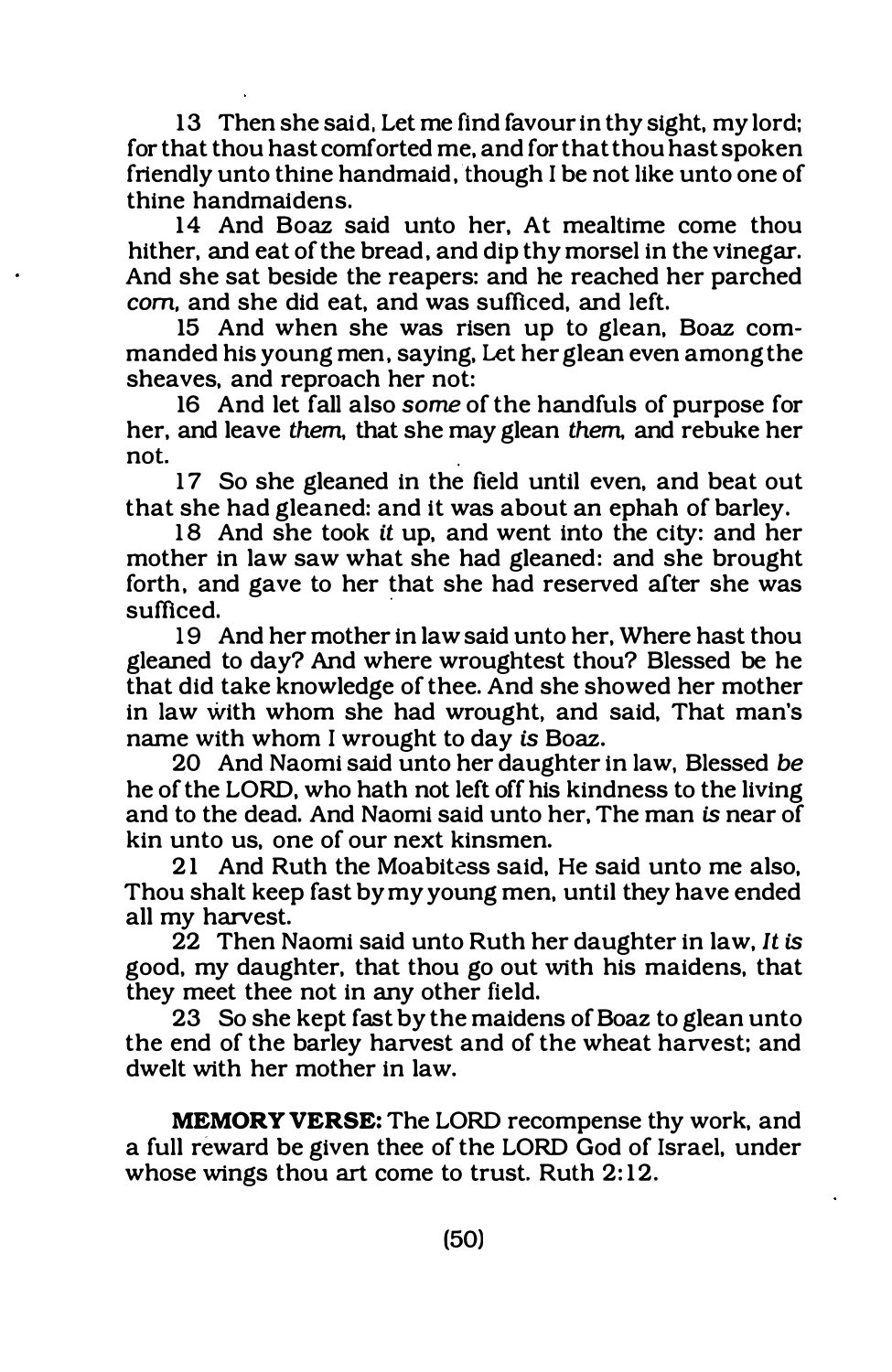CENTRAL THOUGHT: The LORD God worked and helped Ruth to glean grain for Naomi and her in one of the fields of Boaz, a newly met kinsman of Naomi's husband, Elimelech.. Boaz made Ruth feel welcome and lovingly made special provisions for her.

#### WORD DEFINITIONS

Ruth 2: 1, "kinsman": Close relative.

Verse 2, "glean": Pick up what was dropped by the verse "cross": Permission and fouer reapers. "grace": Permission and favor.

Verse 3, "herlap": She happened. "light": Choose to glean. Verse 7, "sheaves": Bundles of grain.

Verse 14, "reached her": Handed to her. "parched com": Special roasted grains of corn. "sufficed": Satisfied. "left": Had some left over.

Verse 15, "reproach her not": Do not forbid her.

Verse 16. "handfuls of purpose": Bunches of grain especially for her.

Verse 17. "beat out": Separating the grain from the straw. "ephah": Adam Clarke states that this measure equaled not less than 7 gallons, a good days work!

Verse 18, "reserved after she was sufficed": Kept after she herself had eaten.

Verse 19, "wrought": Worked and accomplished.

#### LESSON BACKGROUND

In our lesson today we see how Ruth was willing to go out and pick up sheaves of grain dropped by those who were harvesting and bundling up the grain that had ripened for gathering. It was the practice of the kind and gracious owners of the fields to allow the poor to do so. This willingness to go out to perform this task shows some more bf the sweet and willing spirit she possessed along with the love she had for her mother-in-law, Naomi. It was no doubt the providence of God that she chose one of the fields of Boaz, a near kinsman to Naomi's husband. Somehow the word about Ruth, and how she had come with Naomi from Moab had reached Boaz, and he was greatly impressed with the report. And, in our lesson, we see the special kindness he showed to Ruth, and how he felt that the LORD would repay her with great reward for her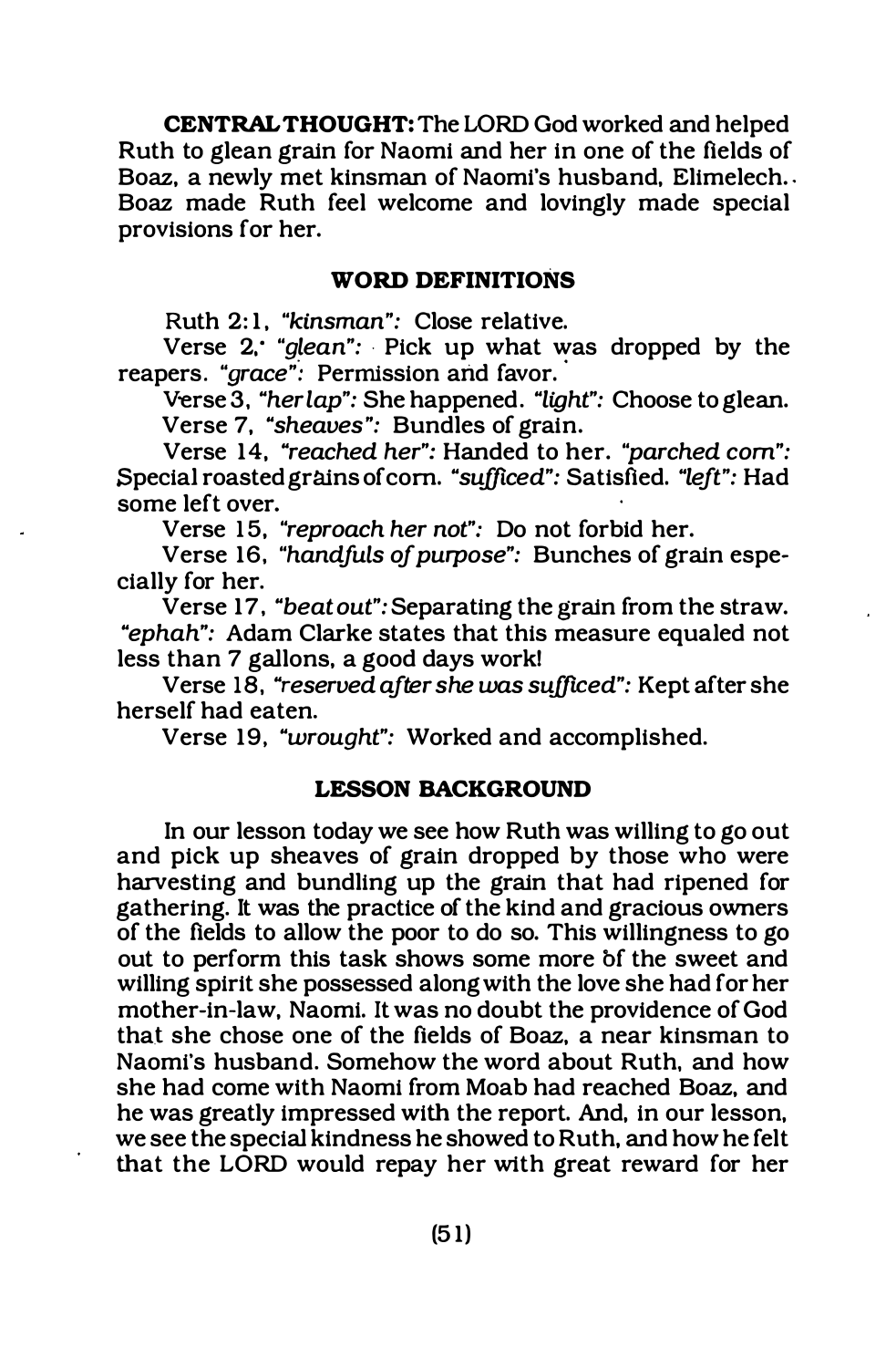goodness. How impressive are the words, "under whose wings thou art come to trust." We see how Boaz made special privileges for Ruth. And then we see Ruth returning to Naomi with a good supply for their food and bright report of the man who had befriended them.

# QUESTIONS:

- 1. What did Ruth do to help supply necessary food?
- 2. Whose field did she happen to light on?
- 3. How did Boaz feel toward Ruth?
- 4. What special help did he give her?
- 5. How did Naomi feel about it all?

# COMMENTS AND APPLICATION

How sweet and beautiful was the spirit of Ruth! She had already given up her family ties and blessings in her home country of Moab, and had taken up to help Naomi in her situation and needs. And in our lesson we see her willing and ready to go out to the fields of barley and pick up what the reapers may have dropped. This willing heart and mind to assume responsibility on the behalf ofloved ones is a beautiful trait for a person to cultivate. And it is very certain that God, who is viewing our hearts and attitudes, beheld this lowly maiden as she went out to see what she could find. And so it was His providential plan for Ruth to happen to choose the field of Boaz. We might consider something about Boaz that is interesting to note. In Matthew 1 :5 in the lineage of Abraham to Christ we have it stated that Salmon begat Boaz of Rachab. Now this Rachab is believed to be referring to Rahab, the woman who befriended the men sent to spy out Jericho, as recorded in Joshua 2. She and her family were spared when Israel carne and destroyed Jericho. She became a part of God's family, and is even mentioned in the New Testament as a woman of faith. Hebrews 1 1:31 and James 2:25. She was the mother of Boazl How good to have a faith to communicate to our children! - -Bro. Leslie Busbee

#### FOOD FOR THOUGHT

Very precious is the passage in the first chapter of Ruth where Ruth is pledging her loyalty to not only Naomi, but also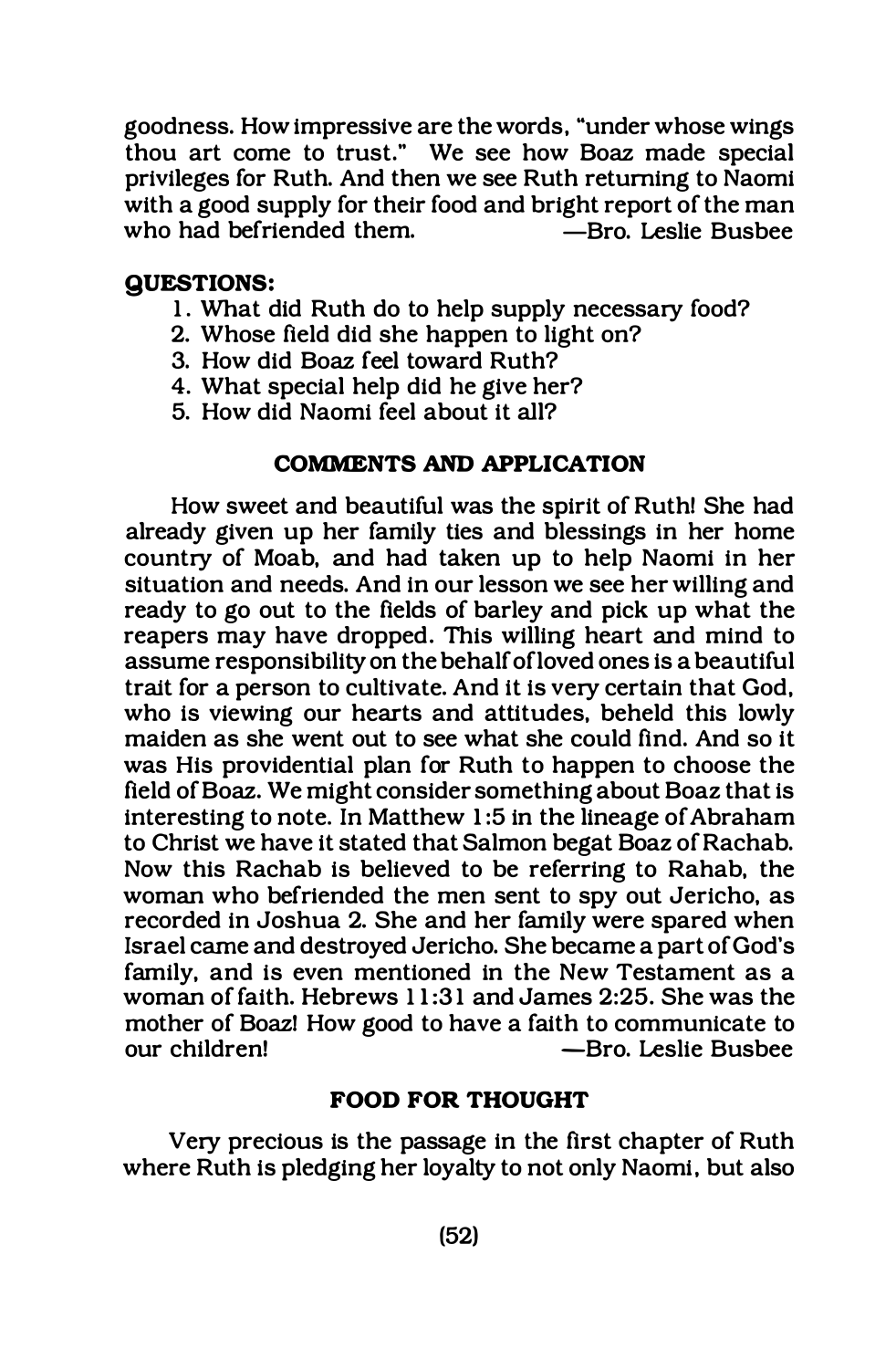to the God of Naomi and Naomi's people: "Entreat me not to leave thee, or to return from following after thee: for whither thou goest, I will go: and where thou lodgest, I will lodge: thy people shall be my people, and thy God my God."

Even though Ruth was a Moabitess, she chose to embrace the life ofher mother-in-law, Naomi. Ruth chose Jehovah over the gods of the heathen in her homeland. Ruth chose the people of God-people she did not even know-over her own kindred. She followed Naomi to a land that she had never visited, perhaps never to see her own family and friends again. She left behind everything that was familiar and comfortable to accompany and take care of Naomi. No doubt the arrival of Naomi and Ruth created quite a sensation among the people. Here they witnessed the grief of Naomi in losing everything and it is certain that they kept a close eye on that Moabitess woman, Ruth. But God was watching over her also and provided all things well for Ruth.

In a way, we see this story unfold before us on a day to day basis. There are modem day "Ruths" who come out of this wicked world and embrace the truth of God and rejoice in it. On the other hand, we also see those that have been privileged to be brought up in the nurture and admonition of the Lord tum away from this great salvation. And while we do not always see the potential in unsaved souls around us, God always sees the broken and contrite heart.

No matter our upbringing, whether we were raised in a godly home or a worldly environment, let us follow the example of Ruth and embrace the Lord and all that He has for us in this life: "Thy people shall be my people, and thy God, my God."

-Sis. LaDawna Adams



SEPTEMBER 22, 2013

#### BOAZ AND RUTH COME TOGETHER

Ruth 3: 1 Then Naomi her mother in law said unto her (Ruth), My daughter, shall I not seek rest for thee, that it may be well with thee?

2 And now is not Boaz of our kindred, with whose maidens thou wast? Behold, he winnoweth barley to night in the threshingfloor.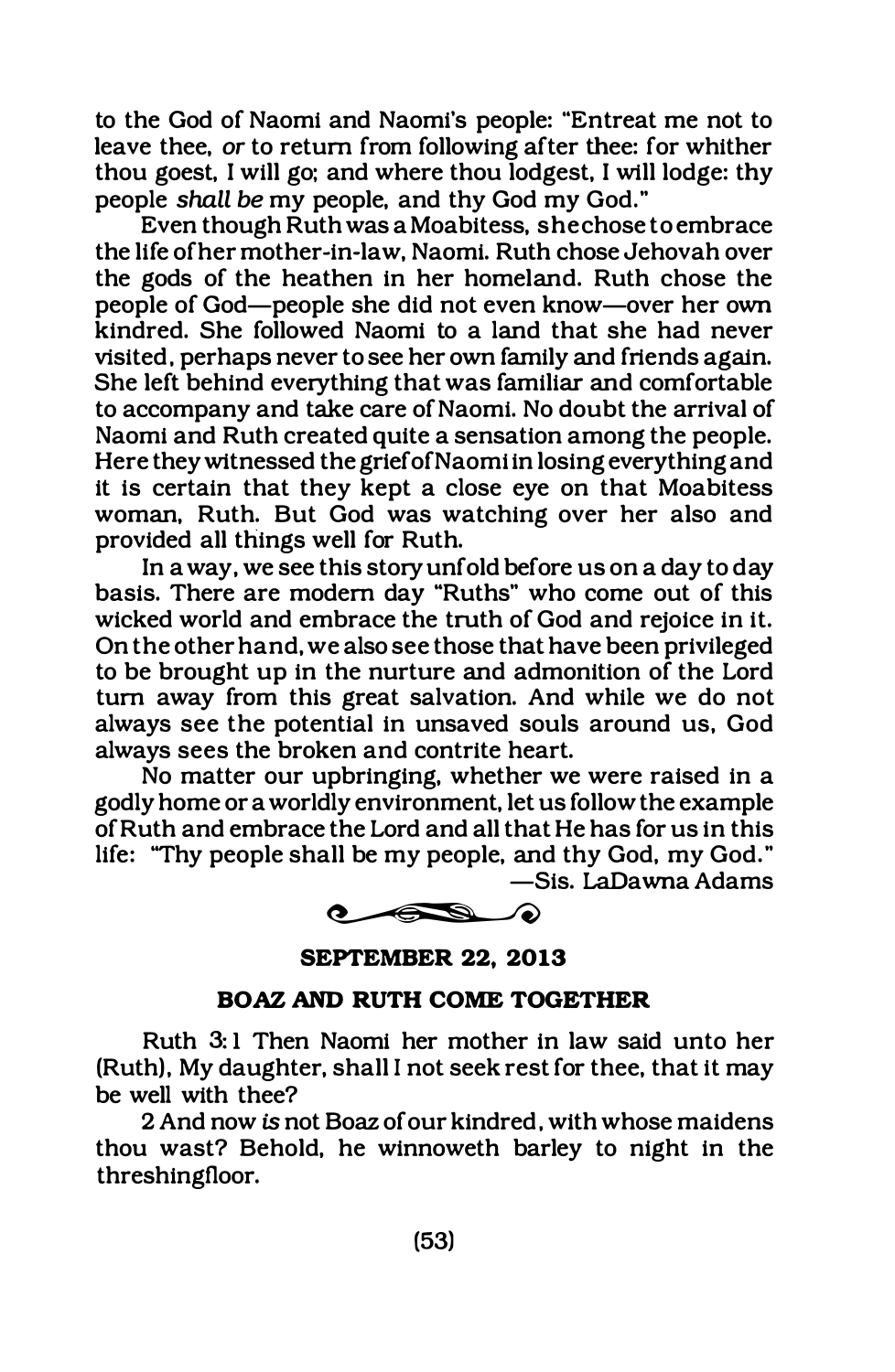3 Wash thy self therefore, and anoint thee, and put thy raiment upon thee, and get thee down to the floor: but make not thyself known to the man, until he shall have done eating and drinking.

4 And it shall be, when he lieth down, that thou shalt mark the place where he shall lie, and thou shalt go in, and uncover his feet, and lay thee down; and he will tell thee what thou shalt do.

5 And she said unto her, All that thou sayest unto me I will do.

6 And she went down unto the floor, and did according to all that her mother in law bade her.

7 And when Boaz had eaten and drunk, and his heart was merry, he went to lie down at the end of the heap of corn: and she came softly, and uncovered his feet, and laid her down.

8 And it came to pass at midnight, that the man was afraid, and turned himself: and, behold, a woman lay at his feet.

9 And he said, Who art thou? And she answered, I am Ruth thine handmaid: spread therefore thy skirt over thine handmaid; for thou art a near kinsman.

10 And he said, Blessed be thou of the LORD, my daughter, for thou hast showed more kindness in the latter end than at the beginning, inasmuch as thou followedst not young men, whether poor or rich.

11 And now, my daughter, fear not: I will do to thee all that thou requirest: for all the city of my people doth know that thou art a virtuous woman.

12 And now it is true that I am thy near kinsman: howbeit there is a kinsman nearer than I.

13 Tarry this night, and it shall be in the morning, that if he will perform unto thee the part of a kinsman, well: let him do the kinsman's part: but if he will not do the part of a kinsman to thee, then I will do the part of a kinsman to thee, as the LORD liveth: lie down until the morning.

14 And she lay at his feet until the morning: and she arose up before one could know another. And he said, Let it not be known that a woman came into the floor.

15 Also he said, Bring the veil that thou hast upon thee, and hold it. And when she held it, he measured six measures of barley, and laid it on her: and she went intu the city.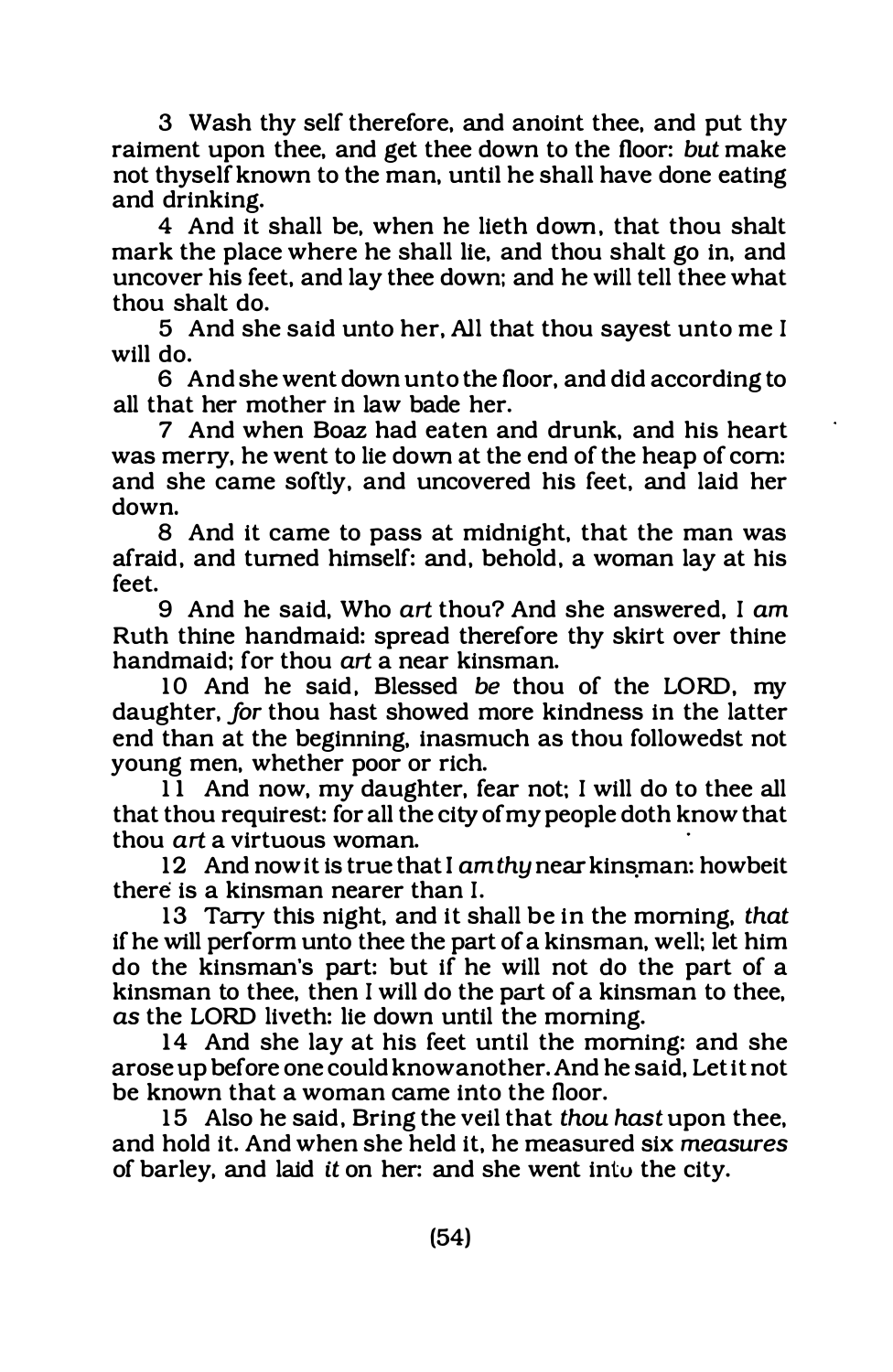16 And when she came to her mother in law, she said, Who art thou, my daughter? And she told her all that the man had done to her.

17 And she said, These six measures of barley gave he me; for he said to me, Go not empty unto thy mother in law.

18 Then said she, Sit still, my daughter, until thou know how the matter will fall: for the man will not be in rest, until he have finished the thing this day.

MEMORY VERSE: Who can find a virtuous woman? for her price is far above rubies. Proverbs 31:10.

CENTRAL THOUGHT: Ruth willingly took her motherin-law Naomi's counsel and went down to where Boaz was working with the winnowing ofthe barley and modestly offered herself to him as her kinsman to do to her as the LORD would so have him to do.

# WORD DEFINITIONS

Ruth 3: 1, "seek rest": Desire to provide love and happiness for you.

Verse 2. "winnoweth barley": Work to separate the grain from the straw. "threshingjloor": Open space in the bam to do the threshing.

Verse 4, "mark": See or take notice.

Verse 7, "merry": Felt good and happy. "softly": Carefully in secret.

Verse 10, "followedst not young men: Did not go after young men.

Verse 11, "virtuous": Strong and capable.

Verse 14, "before one could know another": Before daylight.

Verse 15, "six measures ofbarley": Adam Clarke says that if the measure was six omers it would amount to about four and one half gallons.

Verse 18, "not be in rest": Not be satisfied or content. "finished": Fully taken care of.

# LESSON BACKGROUND

In our lesson today we have Naomi pictured as a loving mother who was concerned for the welfare of her precious daughter-in-law, Ruth. Knowing that the man Boaz, who had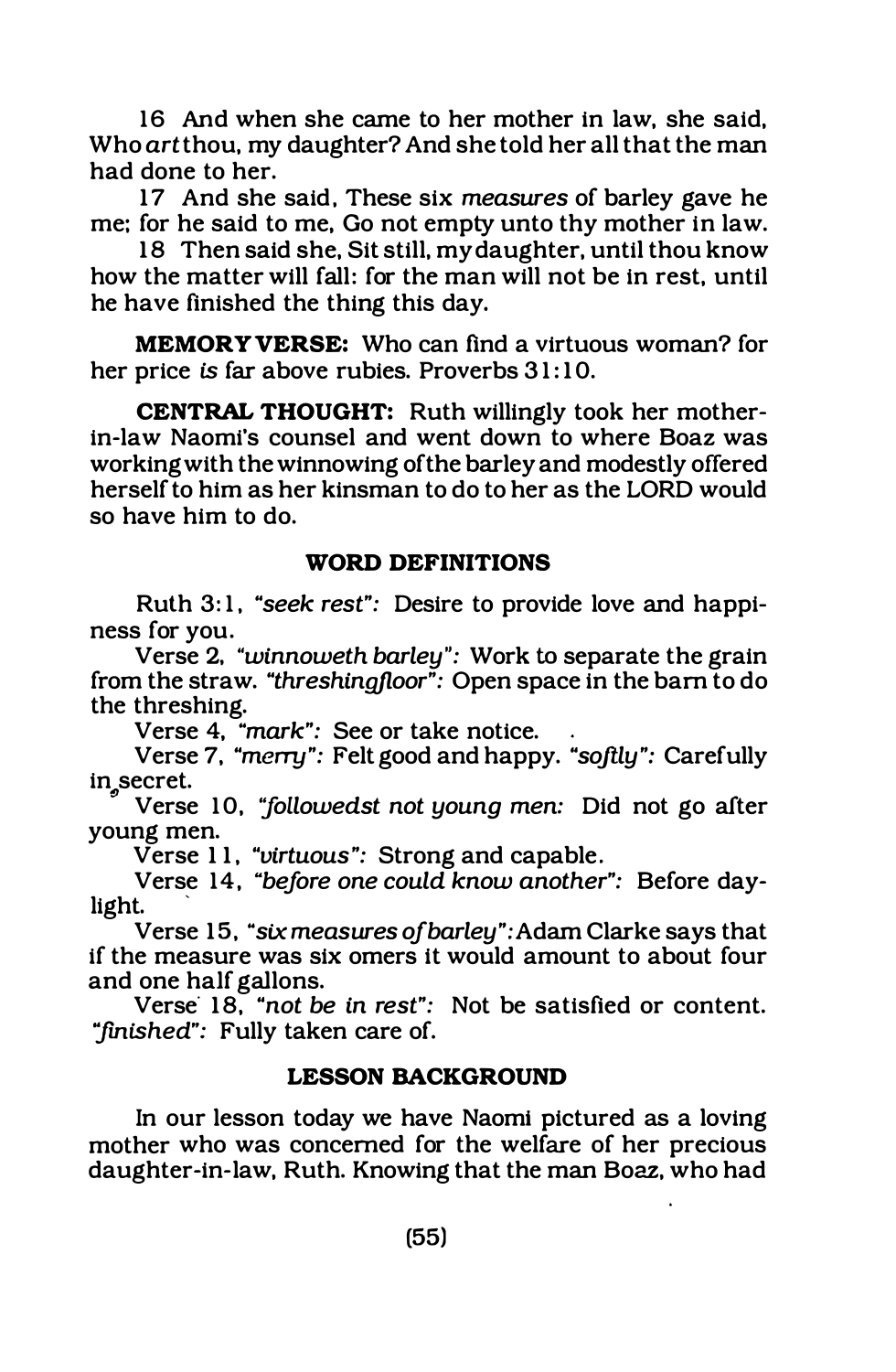already befriended Ruth so graciously, was a godly man and willing to obey the statutes and ordinances of the law of Moses. Naomi felt that it was proper and well worth the effort for Ruth to present herself to him who was their lawful kinsman. It is brought out in Deuteronomy 25:5-10 the counsels and things to be done in the event of a man's death. It plainly says that the wife of the dead shall not marry outside the family to a stranger, but that "her husband's brother shall go in unto her, and take her to him to wife, and perform the duty of an husband's brother unto her." So Naomi had a well informed mind concerning this, and she encouraged Ruth about it. And Ruth was quite willing to follow the instructions Naomi had given her. And viewing the procedure that Ruth followed, we see nothing immodest or wrong in it at all. And also let us be aware of the situation these two widows were in of need for support and provisions for life. So it was not out of order to do it.

Boaz would be alone threshing the barley that evening, and Ruth was instructed to go down and observe Boaz in his work. It is evident that she kept herself withdrawn and out of sight, yet present and near enough to see what was going on. Then after the work was done, and Boaz had eaten and laid down to rest for the night, Ruth came quietly and laid herself down at the feet of Boaz, uncovering his feet in the process. At midnight Boaz became aware that someone was lying at his feet. When he asked who it was, Ruth answered and asked for Boaz to spread his skirt over her, stating that he was a near kinsman. Boaz answered Ruth with loving words and accepted her, but stated that there was another man who was of nearer kin than he was. But he assured Ruth that he knew what had to be done, and in the morning he would certainly see about it. Then he graciously gave her a bountiful supply of food to take with her back to Naomi. - Bro. Leslie Busbee

#### QUESTIONS:

- 1. What did Naomi tell Ruth to do?
- 2. Why did she think that this would be all right?
- 3. What was Ruth's response to Naomi's word?
- 4. What was Boaz's response to Ruth's visit?
- 5. Why did Boaz give Ruth such a supply of barley?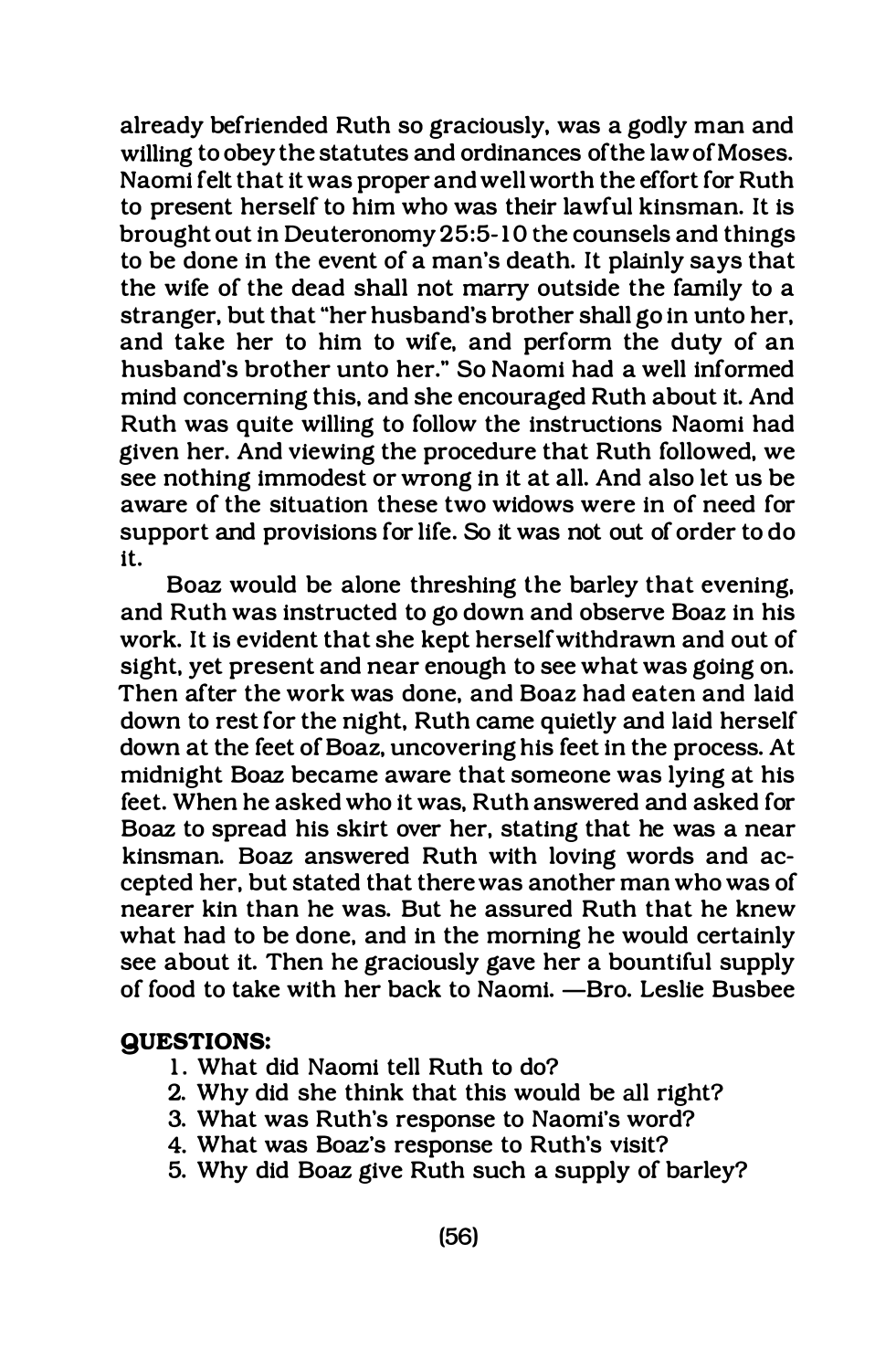#### COMMENTS AND APPLICATION

The beautiful and inspiring story of Naomi. Ruth. and Boaz greatly illustrates the gracious love of the Almighty for the happiness of man. It shows in the beginning of the creation when God created man and put him in the garden of Eden and presented a woman to him to be his helpmeet and close friend and companion. Taking a rib from Adam's side, God made him a wife to be a great joy and blessing to his life. And we see that still today our God works and blesses all who put Him first and seeks above all else to do His will. We have various men in the Bible who were blessed to have good wives. Think of Noah and his wife and his three sons and their wives. All of these women were good companions to their husbands. They were all present with Noah when he went into the ark that he had built in obedience to God. Then there is Abraham and Sarah, Isaac and Rebecca. and others down through history who have been blessed of God to have a sweet, lovely, faithful, and helpful wife. Speaking from personal experience. I can say from my heart that the godly. loving. faithful. and helpful woman that God gave me for a wife has been and still is the greatest blessing in my life. that is. next to the blessings of my precious Heavenly Father and His wonderful Son, Jesus Christ.

It was my choice to consecrate my life to God as a youth and seek His guidance in choosing who would be my lawfully wedded wife. Just as Boaz was happy to have the opportunity to obtain the virtuous Ruth. so was I happy to obtain my wife. Sylvia Jean. Next to salvation and my fellowship with God and His Son. the sweet and happy life we have had together is the greatest joy and treasure in my life. Oh, may we encourage our young people to likewise seek the Lord and let Him guide you in this way. also! -Bro. Leslie Busbee

#### FOOD FOR THOUGHT

"And the LORD God said, It is not good that the man should be alone; I will make him an help meet for him." . Genesis 2:18. It is interesting to note the difference and significance in the creation of Adam and Eve. The Lord caused a deep sleep to come upon Adam and He took a rib from his side and closed up the flesh. from the rib the Lord created Eve. and brought her to Adam.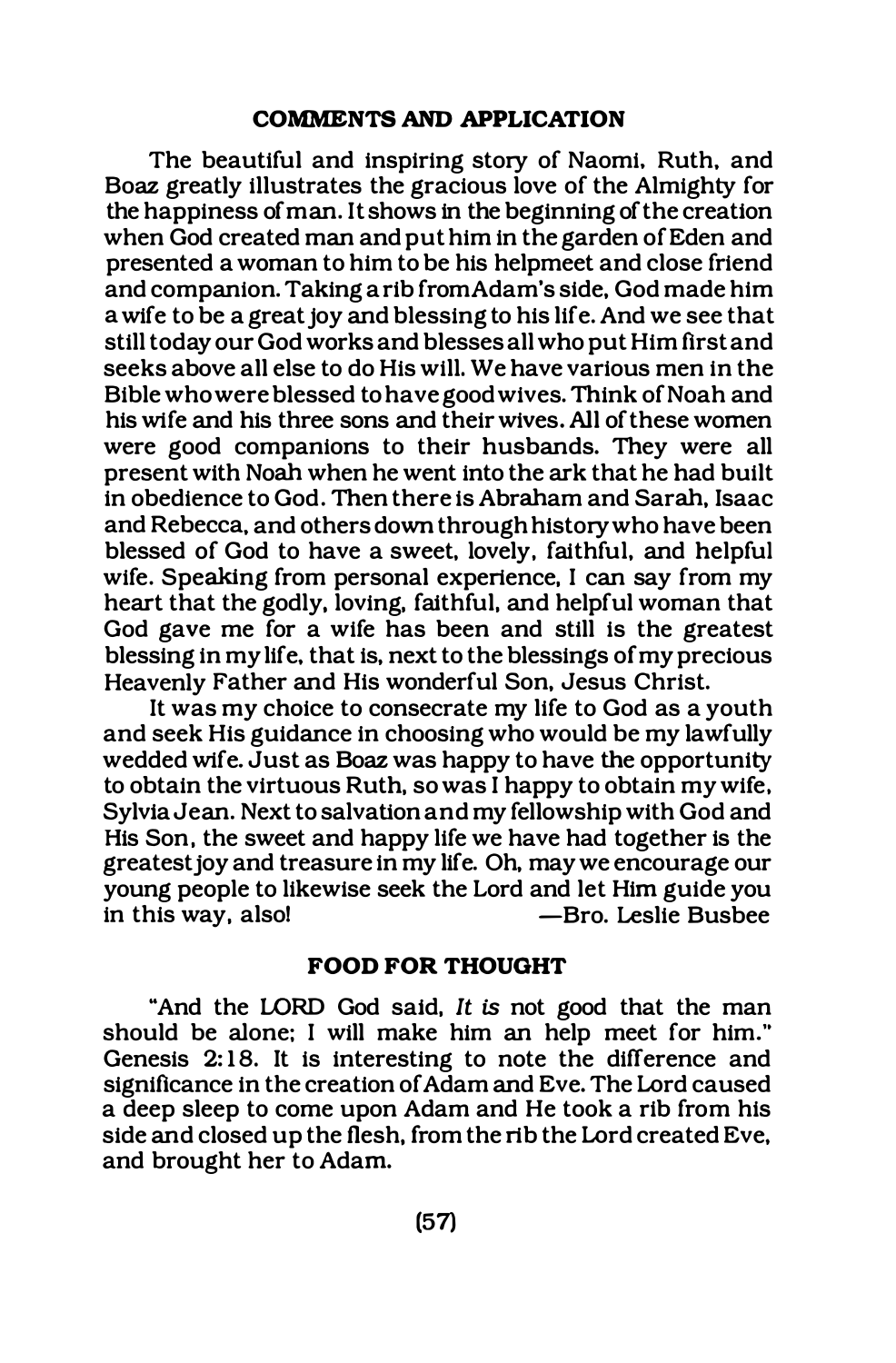I am sure that Adam was filled with wonderment and joy! He said, "... This is nowbone of my bones, and flesh of my flesh: she shall be called Woman, because she was taken out of Man. Therefore shall a man leave his father and his mother, and shall cleave unto his wife: and they shall be one flesh." Genesis 2 :23-24. From the beginning, the Lord intended, one man and one woman to become one in flesh, heart, mind and spirit working together side by side.

Ruth is also noted for her famous words that are quoted at many marriages today, " ... Entreat me not to leave thee, or to return from following after thee: for whither thou goest. I will go: and where thou lodgest, I will lodge: thy people shall be my people, and thy God my God: Where thou diest, will I die, and there will I be buried:..." Ruth 1:16-17.

Holy matrimony is one of life's greatest blessings, friendship. conpanionship, working together and sharing life's sorrows, burdens, and joys together. Good marriages and happy homes are not self-maintaining or automatic, they must be carefully guarded and tended. "Husbands, love your wives, even as Christ also loved the church. and gave himself for it:" "... and the wife see that she reverence her husband." Ephesians 5:25, 33. -Bro. Bob Wilson



#### SEPTEMBER 29, 2013

#### BOAZ OBTAINS RUTH FOR HIS WIFE

Ruth 4: 1 Then went Boaz up to the gate, and sat him down there: and, behold, the kinsman of whom Boaz spake came by; unto whom he said, Ho, such a one! Turn aside, sit down here. And he turned aside, and sat down.

2 And he took ten men of the elders of the city, and said, Sit ye down here. And they sat down.

3 And he said unto the kinsman, Naomi, that is come again out of the country of Moab, selleth a parcel of land, which was our brother Elimelech's:

4 And I thought to advertise thee, saying, Buy it before the inhabitants, and before the elders of my people. If thou wilt redeem it, redeem it: but if thou wilt not redeem it, then tell me, that I may know: for there is none to redeem it beside thee: and I am after thee. And he said, I will redeem it.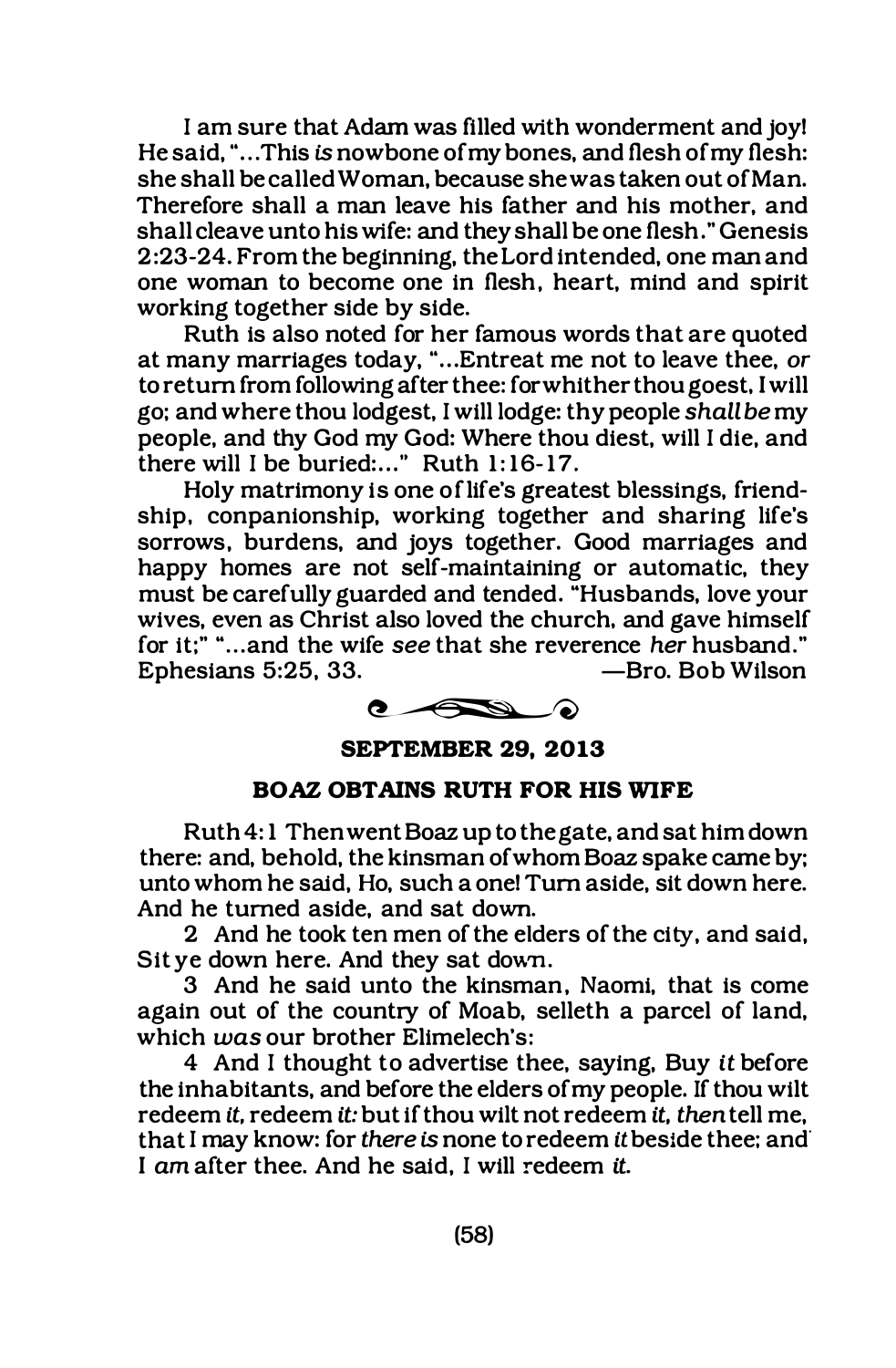5 Then said Boaz, What day thou buyest the field of the hand of Naomi, thou must buy it also of Ruth the Moabitess, the wife of the dead, to raise up the name of the dead upon his inheritance.

6 And the kinsman said, I cannot redeem it for myself, lest I mar mine own inheritance: redeem thou my right to thyself: for I cannot redeem it.

7 Now this was the manner in former time in Israel concerning redeeming and concerning changing, for to confirm all things: a man plucked off his shoe, and gave it to his neighbor: and this was a testimony in Israel.

8 Therefore the kinsman said unto Boaz, Buy it for thee. So he drew off his shoe.

9 And Boaz said unto the elders, and unto all the people, Ye are witnesses this day, that I have bought all that was Elimelech's and all that  $was$  Chilion's and Mahlon's, of the hand of Naomi.

10 Moreover Ruth the Moabitess, the wife of Mahlon, have I purchased to be my wife, to raise up the name of the dead upon his inheritance, that the name of the dead be not cut off from among his brethren, and from the gate of his place: ye are witnesses this day.

11 And all the people that were in the gate, and the elders, said, We are witnesses. The LORD make the woman that is come into thine house like Rachel and like Leah, which two did build the house of Israel: and do thou worthily in Ephratah, and be famous in Bethlehem.

13 So Boaz took Ruth, and she was his wife: and when he went in unto her, the LORD gave her conception, and she bare a son.

14 And the women said unto Naomi, Blessed be the LORD, which hath not left thee this day without a kinsman, that his name may be famous in Israel.

15 And he shall be unto thee a restorer of thy life, and a nourisher of thine old age: for thy daughter in law, which loveth thee, which is better to thee than seven sons, hath borne him.

16 And Naomi took the child, and laid it in her bosom, and became a nurse unto it.

17 And the women her neighbours gave it a name, saying, There is a son born to Naomi: and they called his name Obed: he is the father of Jesse, the father of David.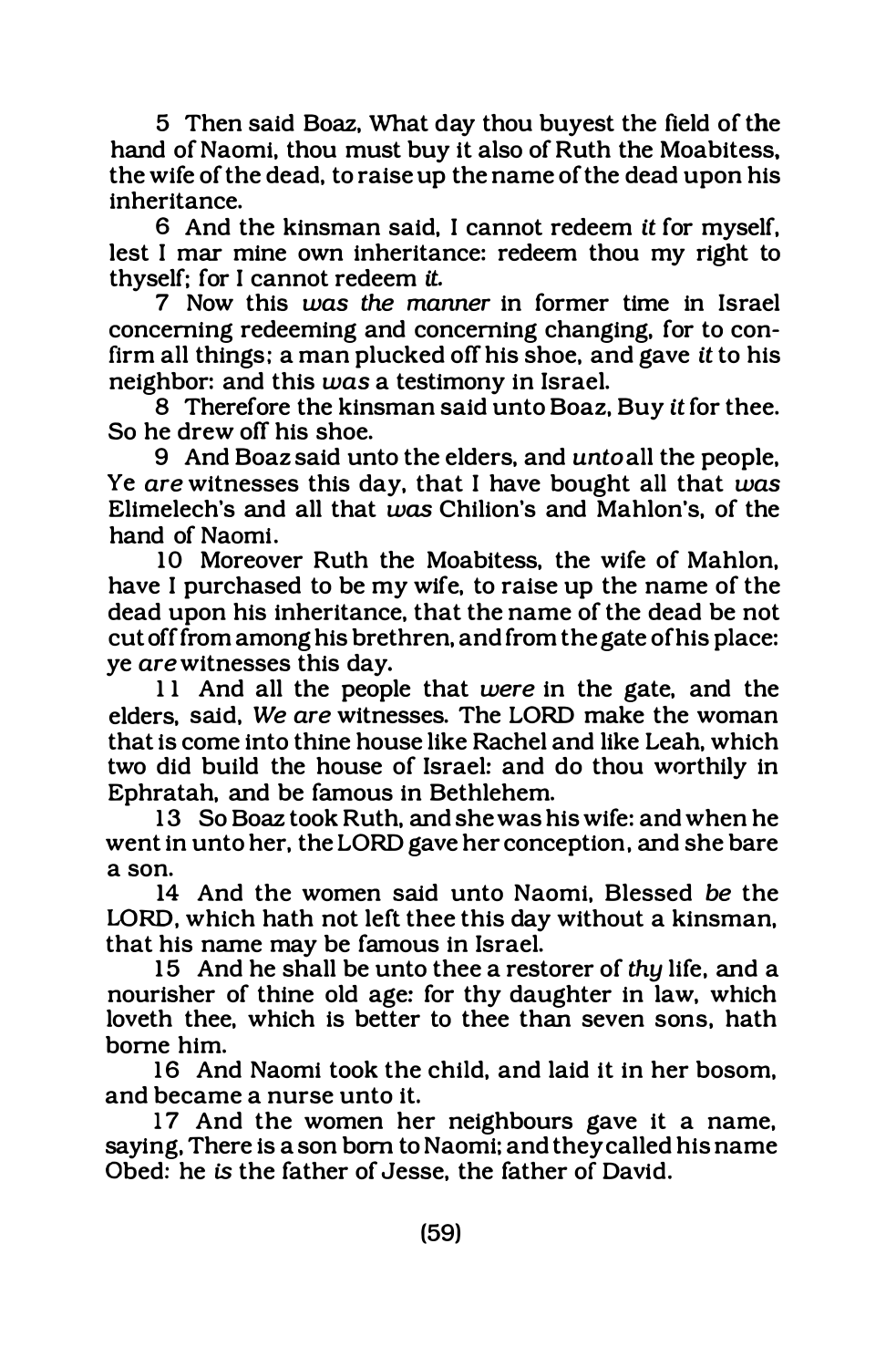MEMORY VERSE: 0 the depth of the riches both of the wisdom and knowledge of God! how unsearchable are his judgments, and his ways past finding outl Romans  $11:33$ .

CENTRAL THOUGHT: Boaz gave the nearest kinsman of Naomi's family the privilege to redeem their property and to take Ruth for a wife: but when the kinsman declined the offer and urged Boaz to take it for himself, Boaz accepted it and announced that he had bought all that was Elimelech's, and would take Ruth to be his wife.

#### WORD DEFINITIONS

Ruth 4:4, "advertise thee": Inform thee, and make thee to know. "I am after thee": I am next in line to thee.

Verse 6, "lest I mar mine own inheritance": Evidently this kinsman already had a wife, and he had no desire to take another wife, lest there should be contention in his home. "redeem thou my right to thyself': You take what would come to me for yourself.

Verse 11, "Ephratah": Another name for Bethlehem.

# LESSON BACKGROUND

In our previous lesson we see how Ruth communicated to Boaz as her near kinsman, offering herself to be his wife, and Boaz was very glad to accept her and to redeem the property of her mother-in-law, Naomi. But he stated that there was another kinsman nearer and more in line to redeem it. And he said that he would endeavor the next morning to consult with the kinsman and see if he would let him, Boaz, redeem it.

In our lesson today we have the meeting Boaz arranged with the elders of the city and the kinsman. Boaz explained what it was concerning, and offered the kinsman the right to redeem the property. At first the kinsman said he would redeem it, but when he was told that it involved him taking Ruth to be his wife, he declined and told Boaz that he could have it. So the deal was made, and Boaz was given the permission from the elders and the kinsman to purchase the property of Elimelech and Naomi, and to take Ruth for his wife. It is in Deuteronomy 25:5- 10 that redeeming a relative's property and marrying his wife was mentioned. For some reason it was carried out differently with Boaz and the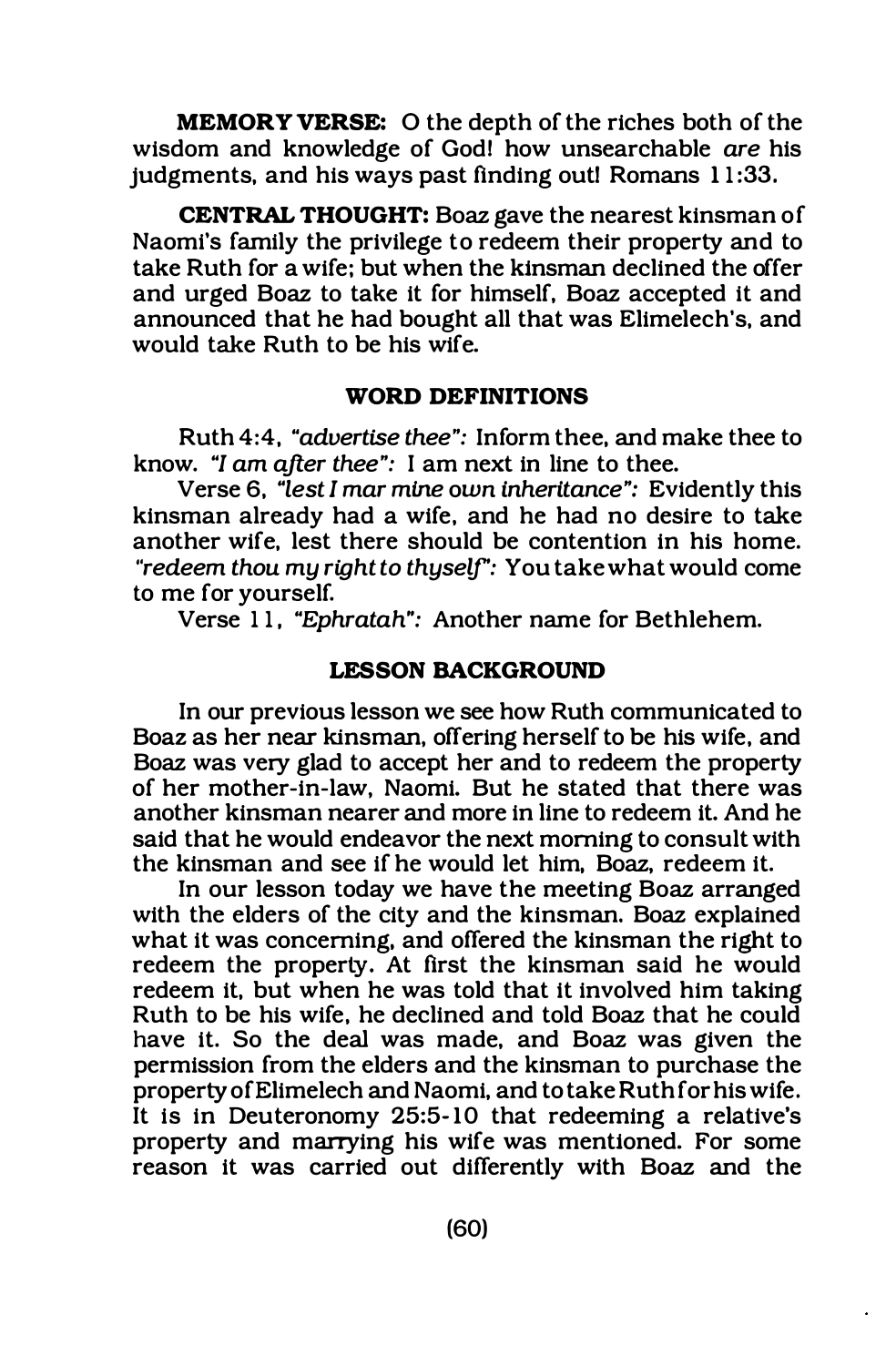kinsman, but it was accepted by everyone. The taking the right to purchase the property and to marry the widow of the owner was followed, but the act of accepting the shoe was different. The text in Deuteronomy said that the brother's wife was to come to the one who refused to take her and "loose his shoe from off his foot, and spit in his face". But, somehow, this kinsman of Boaz took his shoe off himself and gave it to Boaz. All was accepted and approved, and Boaz was able to declare to all present what he had purchased and what he was planning to do. The people declared that Ruth would be like Rachel and Leah was as mother of the sons of Jacob and be blessed. So Boaz and Ruth were happily united as husband and wife and a sweet baby boy was born in the process of time, who was given the name of Obed. And this little baby, Obed, grew up to be the father of Jesse, who was the father of David!

My heart has been richly blessed through the years with this wonderful story of sorrow, disappointment, loss, and painfulness of heart and how it all turned out for the best. We are charmed in spirit With the love and faith of Naomi and Ruth. Ruth gave up her family and ties in Moab, and cast her lot in With Naomi and her God and people, whom she found to be wonderful and a great blessing. It is a lesson for us today. Everyone needs to do and to be as Ruth was. We must give up our ways and treasures and give all to our Lord Jesus Christ. We can be a part of His beautiful and loving Bride. It will mean so much, more than what words can tell, to be a faithful lover of the Lord Jesus and be With Him as part of His holy Bride for -Bro. Leslie Busbee

QUESTION: 1. What does the storyofRuth testify to us today?

#### COMMENTS AND APPLICATION

Just as the Bible portrays the wonderful blessings of God upon those who trust and obey Him, we have it shown again in the story of Naomi, Ruth, and Boaz. Naomi suffered the loss of her husbands and sons, but gained in Ruth, her daughterinlaw, what the women said unto Naomi about her in  $4:15$ : "...thy daughterinlaw, which loveth thee, is better to thee than seven sons,..."! And so it will be today for every soul who gives up· the world and its vanities and seeks to follow Christ with all the heart, soul, and mind!  $-Bro.$  Leslie Busbee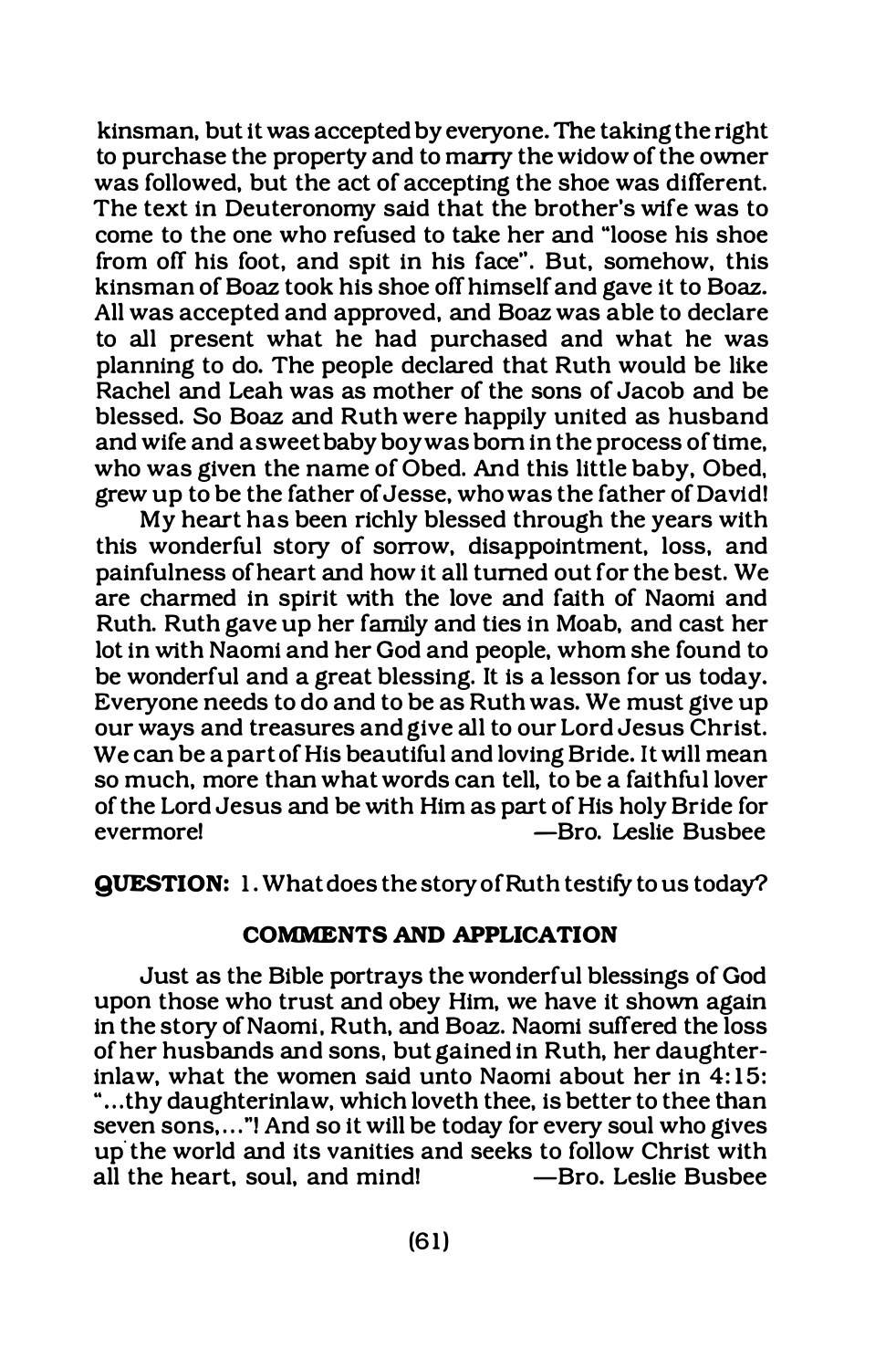In some of our earlier lessons we have discussed the righteous judgments and works of God. We have studied how the reign of King David was one that delivered the needy and the poor when they cried and how his reign was likened to the reign of Jesus Christ, the Anointed One. Jesus Himself read the passage in Isaiah about preaching the Gospel to the poor; healing the brokenhearted, preaching deliverance to the captives, and recovering of sight to the blind, and setting at liberty them that are bruised, (Luke 4:18.)

Now our lesson today is a real life example of God's benevolent rule and works in behalf of poor widows who faced difficult times that rendered them nearly destitute. Yet in the midst of their struggles, they maintained an active faith in the living God. Though their faith was tested and sorely tried, God's benevolent nature came through and brought them into a wealthy place. Naomi's sons had died, but Ruth's love and care was proclaimed to be better than seven sons. and God made Ruth-an humble, devoted Moabitish woman-a part of the lineage of David and of His only begotten Son. The goodhearted favor of Boaz coupled with the faith and devotion of Ruth is a beautiful example of a union that God's blessing and favor shines upon.

The nature and rule of God has not changed toward those who trust Him today. His hand is against those who oppress His trusting children and His ear is open to the cry of the needy and destitute. May we all keep our faith steadfast in Him for He is a merciful and righteous judge that reigneth above all the dominions and kingdoms of this earth.

"Let the heavens be glad, and let the earth rejoice: and let men say among the nations, The LORD reigneth." I Chronicles -Bro. Willie E. Murphev



(62)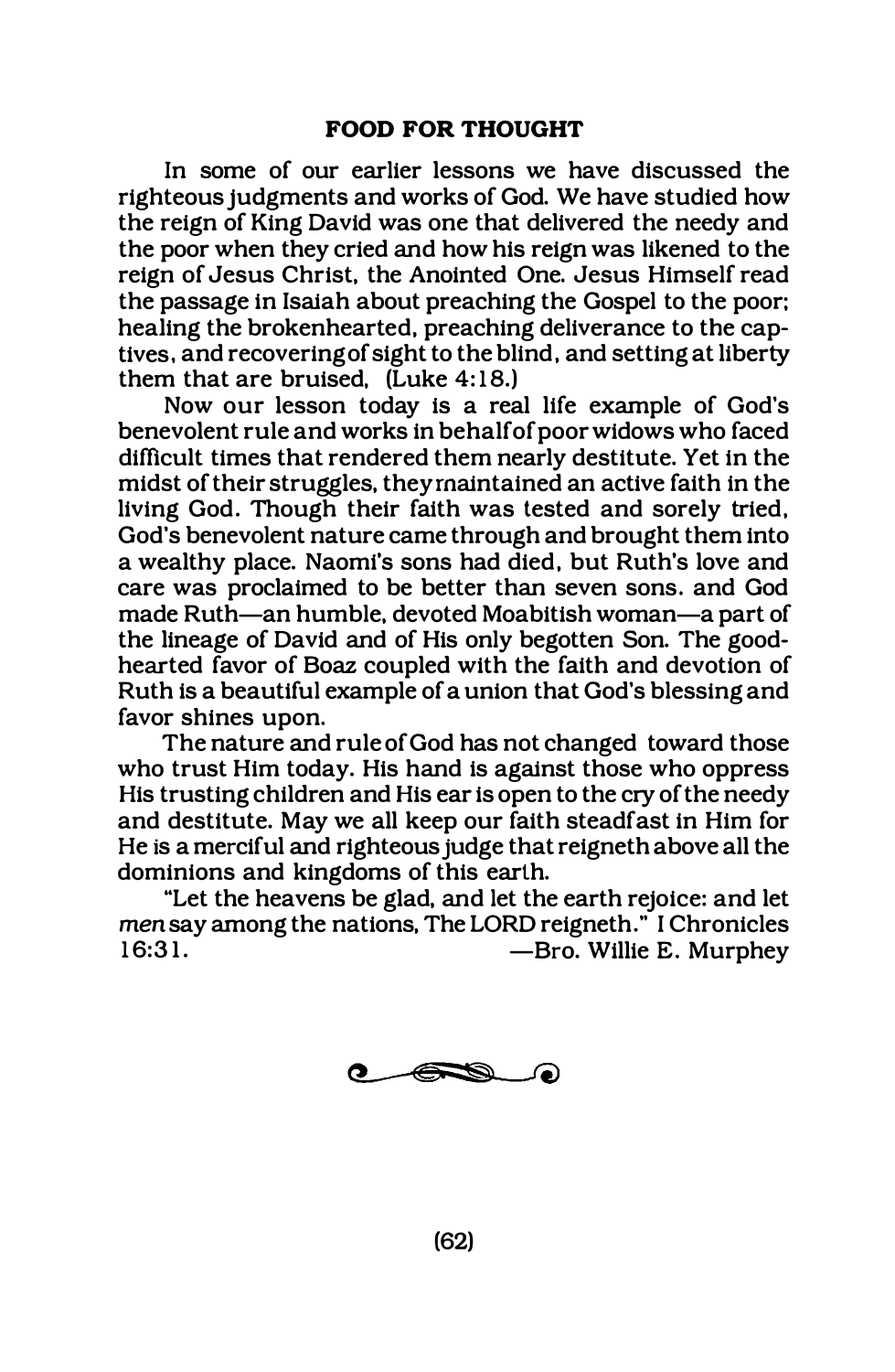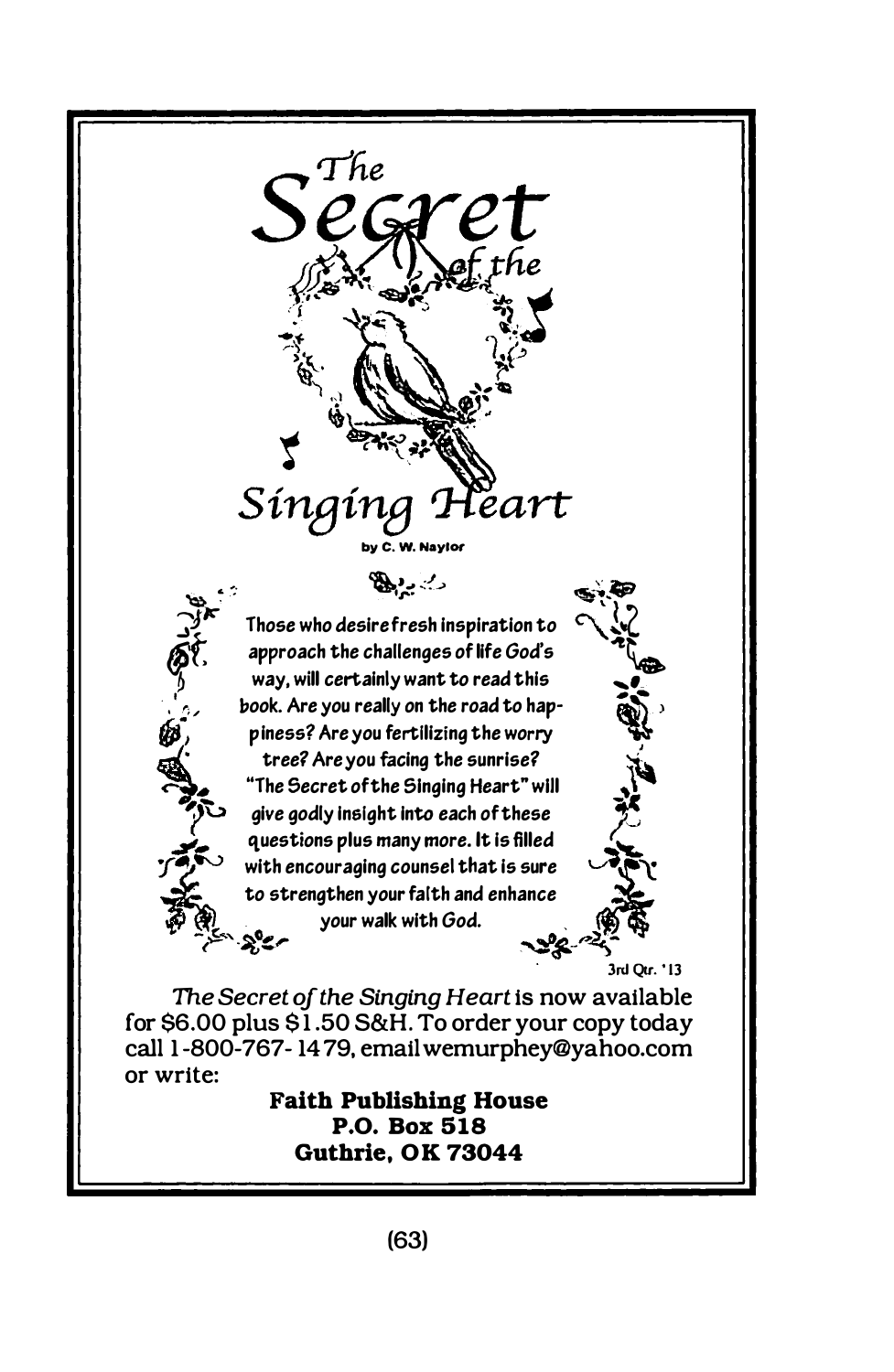|  | Subscription Order                         |              |  |  |
|--|--------------------------------------------|--------------|--|--|
|  |                                            |              |  |  |
|  | Please send _______________copy/ies of the |              |  |  |
|  | <i>Bible Lessons</i> quarterly to:         |              |  |  |
|  |                                            |              |  |  |
|  |                                            |              |  |  |
|  |                                            |              |  |  |
|  | Name                                       |              |  |  |
|  |                                            |              |  |  |
|  | Address                                    |              |  |  |
|  |                                            |              |  |  |
|  | City_____________State_____Zip_____        |              |  |  |
|  |                                            |              |  |  |
|  |                                            |              |  |  |
|  | Phone                                      |              |  |  |
|  | Subscription rate: \$1.50 per copy per     |              |  |  |
|  |                                            |              |  |  |
|  | quarter; or \$5.00 per copy for one year   |              |  |  |
|  | (issued quarterly).                        | 3rd Qtr. '13 |  |  |
|  |                                            |              |  |  |
|  | Please find enclosed payment in the        |              |  |  |
|  | $amount of §$ .                            |              |  |  |
|  |                                            |              |  |  |
|  |                                            |              |  |  |
|  | Mail to:                                   |              |  |  |
|  | <b>FAITH PUBLISHING HOUSE</b>              |              |  |  |
|  |                                            |              |  |  |
|  | P. O. Box 518                              |              |  |  |
|  | Guthrie, OK 73044                          |              |  |  |
|  |                                            |              |  |  |
|  |                                            |              |  |  |
|  |                                            |              |  |  |